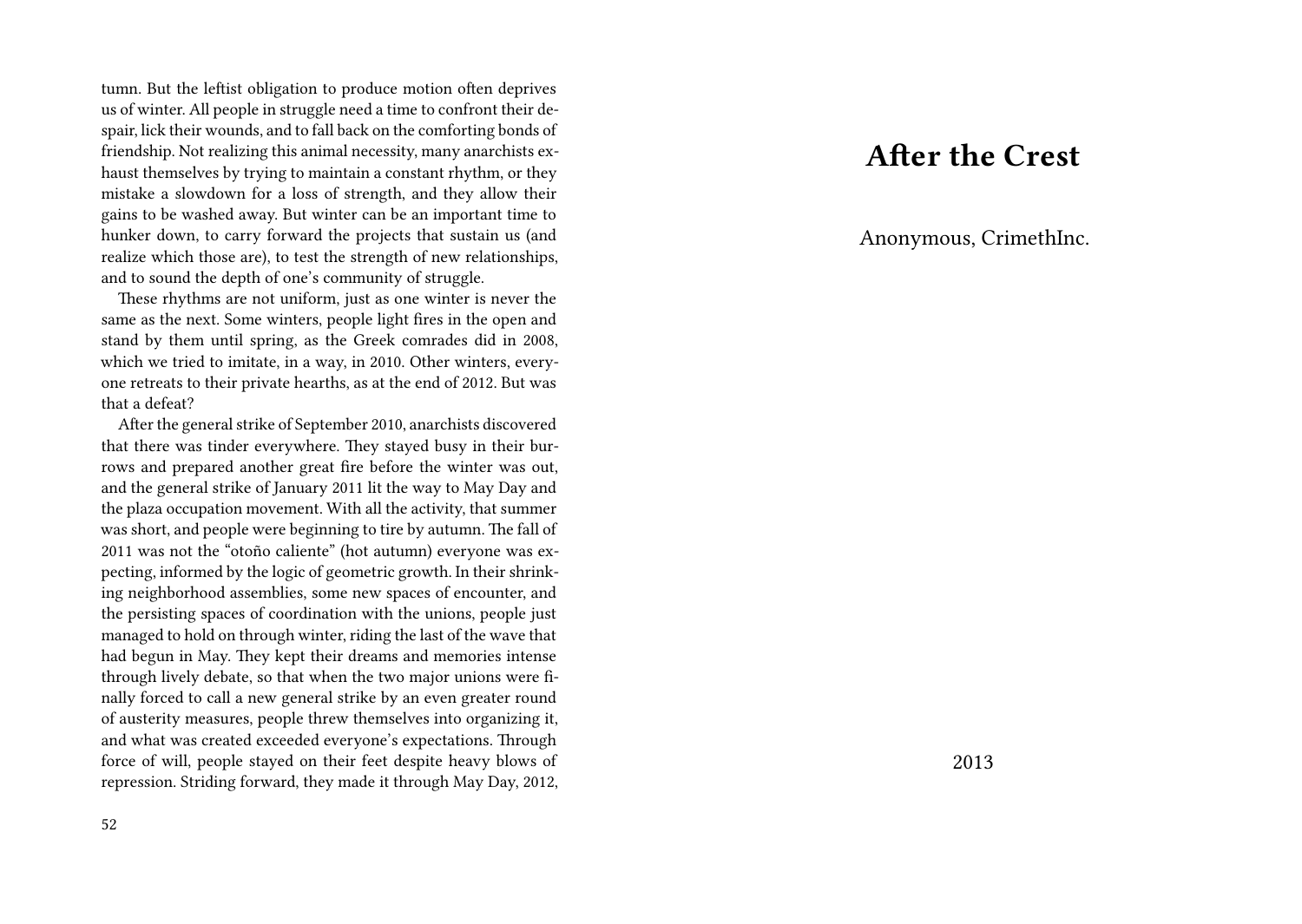to let their projects die or try once more to resuscitate them. We have to recognize that even those who dedicate their entire lives to the struggle must also have their seasons.

Earlier, I described the struggle in a time of social coalescence as a constantly expanding web of relationships. That expansion gave people a new pulse. It contradicted the unflagging march of alienation. But when it seemed to subside, people lost the collective heartbeat they had only just found.

They did not lose the pulse because it had disappeared, but because the expansion that gives it meaning is not quantitative. It is no mistake that the science of Capital teaches us to recognize only one form of expansion. Because we are blinded to the horizons towards which the social body expands, we lose hold of it and fall back to the flat reality of alienation. Sadly, the same magic that makes the social body stronger than the chains of the State also shakes off those who have been trained to think geometrically, as much as they would like to remain in the presence of that new and growing collectivity.

### **When one catches a dragon by the tail, one must never expect a smooth ride.**

The intensification of relationships that goes hand in hand with the coalescence of society is never a quantitative growth. It occurs in multiple dimensions at once. The tendrils of the web surge forward, capturing new space, linking new bodies, and then contract, deepening the intensity of those links. Just as the visible growth of a tree needs the attendant growth of the roots, a social struggle needs moments of subterranean expansion.

In Mediterranean Barcelona, the heat of high summer makes it easy to recognize that the dog days are not moments for going on the attack or sitting through meetings, but for relaxing, exalting the body, and reflecting on recent struggles and the upcoming au-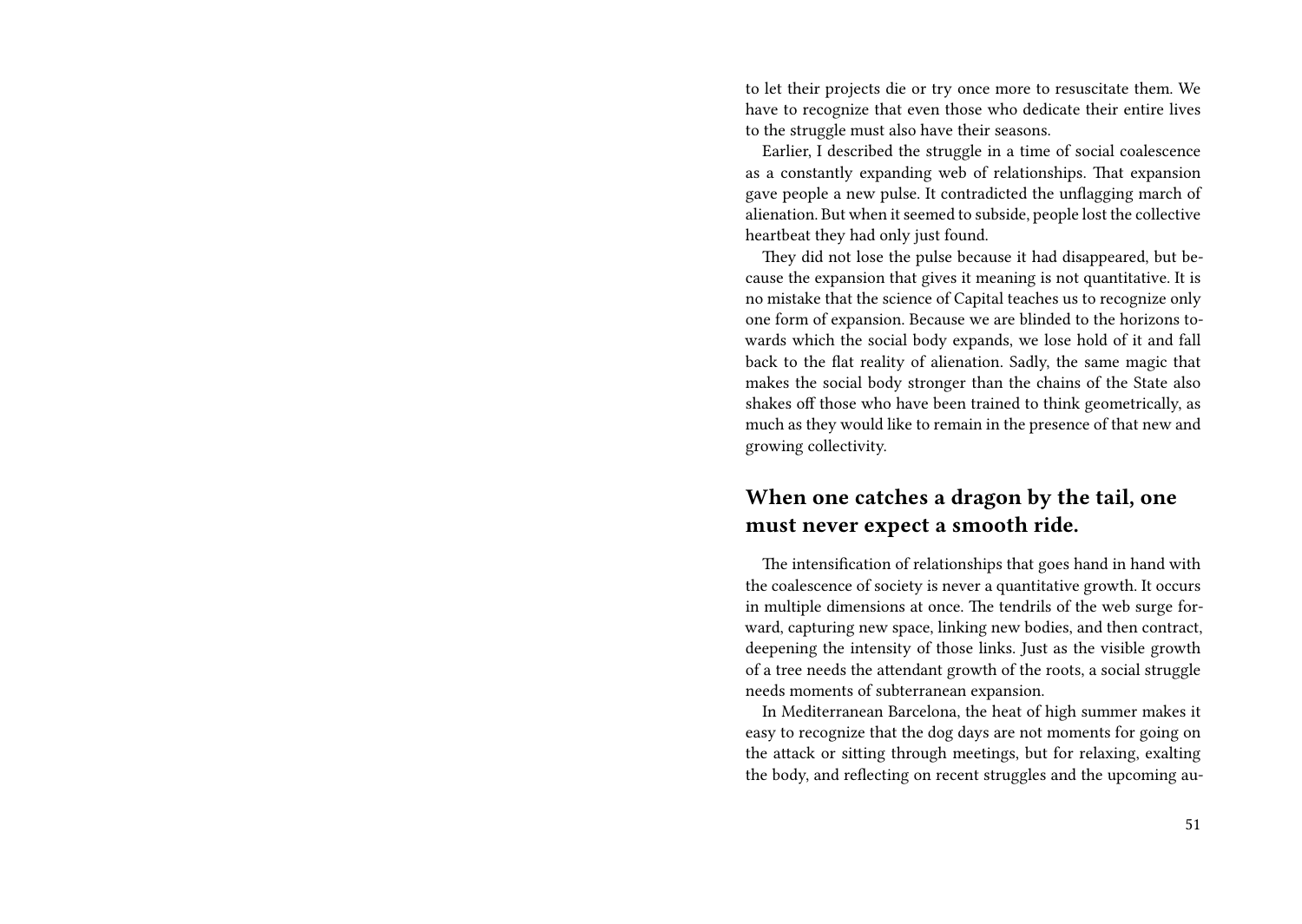The crux of the matter is that we are not the abstract value both Capital and the Left see in us: we are living beings with our own autonomous rhythms that constantly fly in the face of managerial strategies and social mechanics.

People took to the streets with a social democratic idea of revolution. Encouraged by pacifist assurances about "people power," by media misrepresentations of the Arab Spring or the Color Revolutions, by Hollywood fantasies like the revised ending of V for Vendetta which subsequently found its way into specifically cyberactivist portrayals of revolution like the one projected in Zeitgeist 3, they thought they could bring power to its knees simply by taking to the streets.

When this proved false, they experienced the great emotional force of disappointment. This disappointment was delayed by the initial rush of overcoming alienation in the blossoming neighborhood assemblies, or by the recurrences of the dream of people power fostered in the massive protests organized every few months out of the 15M phenomenon. But when the assemblies shrank and the protests did not bring the results they were looking for, there was nothing left to hold back the disappointment.

When people disappear, it turns out that their eyes go first, and their ears linger a while longer. We can react to their disappearance as a completed fact, concluding that the others were never really in the struggle to begin with and giving up on the conversation that had begun with them. Or we can recognize that the disappeared are really only half-disappeared, that they are still there, blind and invisible, listening. When we continue the conversation, banging on bank windows, taping open the gates of the metro, setting off fireworks at noise demos, the half-disappeared can hear this, and they understand it to be an invitation back into the streets. That invitation is first of all a demand that they rethink their vision of the struggle. Those who do come back, come back stronger.

And even those who never go away do not stay in the streets consistently. They are for ever coming and going, deciding whether

#### 50

## **Contents**

| What to Do While the Dust is Settling                 | 5  |
|-------------------------------------------------------|----|
|                                                       | 8  |
| Keep the window of possibility open while you can; if |    |
| you have to split, split on your own terms.           | 9  |
|                                                       | 10 |
| Don't regress to outmoded strategies.                 | 11 |
| Save energy for the fallout.                          | 14 |
| Repression hits hardest at the end.                   | 15 |
|                                                       | 15 |
|                                                       | 16 |
| The Rise and Fall of the Oakland Commune              | 17 |
|                                                       | 17 |
|                                                       | 21 |
| Days of Action, Horizons of Struggle                  |    |
|                                                       |    |
| <b>Barcelona Anarchists at Low Tide</b>               | 36 |
|                                                       | 37 |
|                                                       | 40 |
| When one catches a dragon by the tail, one must never |    |
| expect a smooth ride.                                 | 51 |
|                                                       | 58 |
| The Problem of Nationalism                            | 62 |
| When the Tide Rolls Out                               | 66 |
| What We Can Do after the Crest                        | 68 |
| <b>Montreal – Peaks and Precipices</b>                | 71 |

3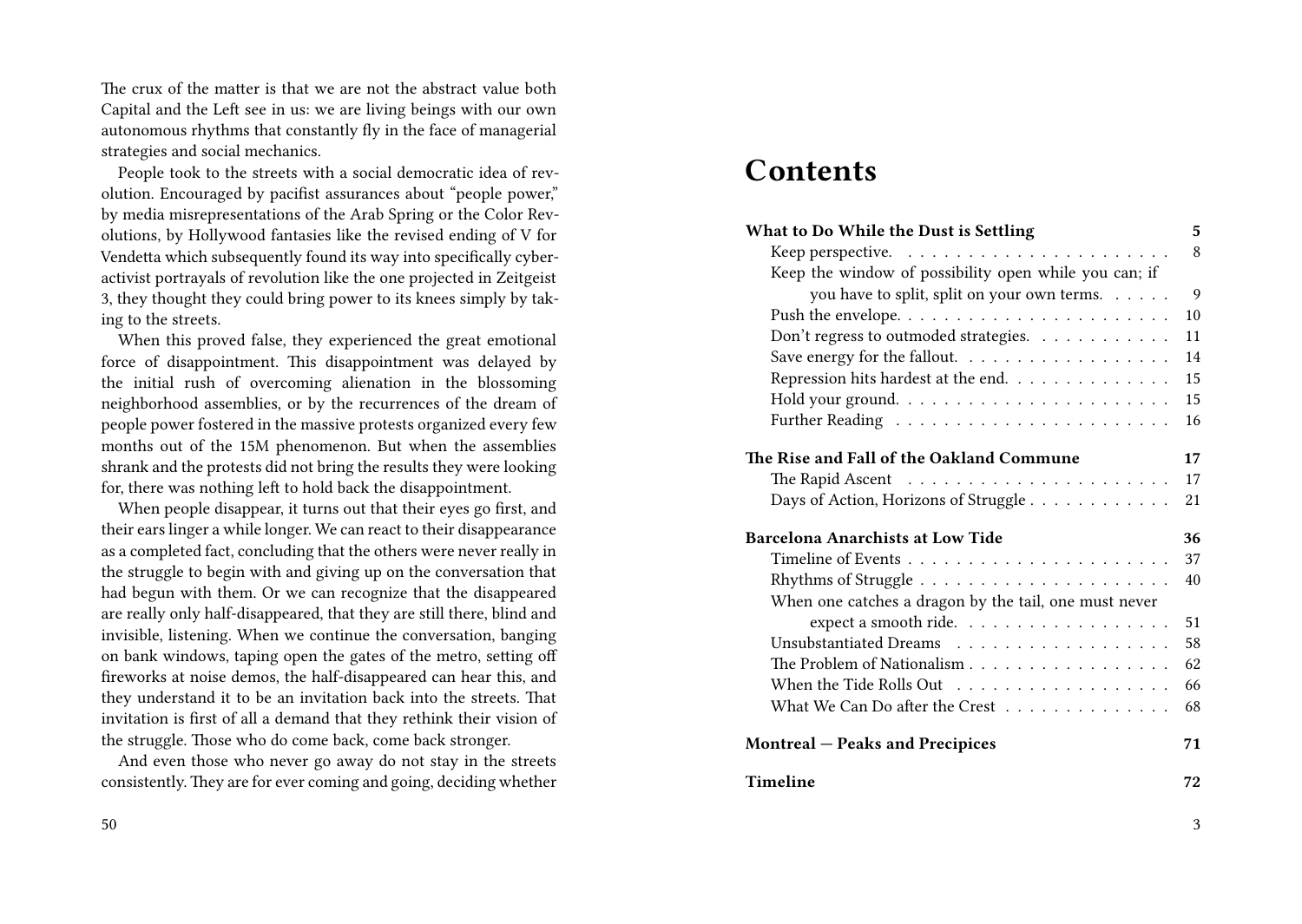| <b>Foreseeing Events</b>           | 75 |
|------------------------------------|----|
| Seizing the Peak of Opportunity 79 |    |
| Quit While You're Ahead 83         |    |
|                                    |    |
| Depression and Demobilization 91   |    |
|                                    |    |

But at every step, spreading resistance has discouraged the authorities from continuing these campaigns of repression. When they arrested a list of mostly anarchists for spitting on or assaulting politicians during the June 2011 blockade of Parliament, spontaneous solidarity protests numbering in the thousands took to the streets, covered the walls with graffiti, and rained abuse upon the police. Neighborhood assemblies took up collections for their legal costs. Even though the pacifist leadership of the 15M movement, together with the media, succeeded in demonizing the violence of blocking streets and spitting on politicians, when specific people were arrested for that violence—people whom their neighbors and other protesters had gotten to know in the neighborhood assemblies or elsewhere—the entire movement claimed them as their own. When the repression failed to isolate the bad protesters and only brought more people out into the streets, the government quickly scaled down the attention they were giving to the case and quietly left it on the back burner.

A similar thing happened with their new public snitching website, inaugurated to encourage good citizens to identify rioters from photos taken during the March 29 general strike. On the whole, anarchists responded with a clandestine mentality, assuming the reality of repression and staying low or preparing to go into hiding. Fortunately, socialist independentistes, parents, and neighborhood assemblies protested the snitching website publicly, flooding the streets in indignation or refusing to accept the criminalization of rioters. After a few weeks, the government took the website down. Metamorphosis: Shifts and Seasons

If the social upheaval in Barcelona was neither recuperated nor repressed, why has it faded away? Although some important errors and weaknesses did contribute to its decline, the decline was inevitable and even healthy.

Both leftism and the rationalist worldview it stems from train us to view the world in an unrealistic way. This generates false expectations and false criteria with which to evaluate our struggles.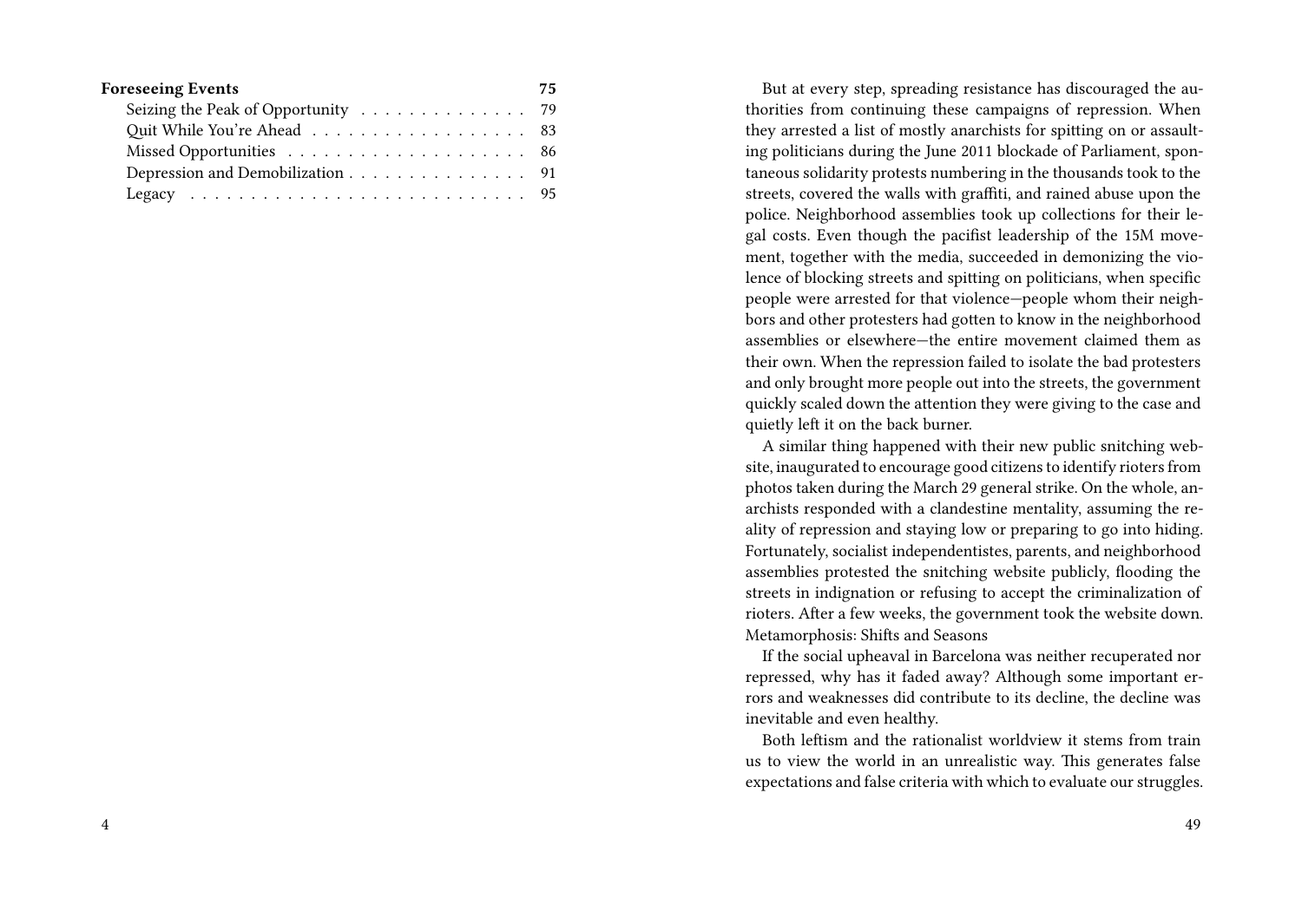tering the recuperative lenses already in place, ongoing social conflicts will not be able to develop a truly revolutionary character. Nonetheless, a conflict that cannot be recuperated will continue to destabilize the State.

One of three things could happen that would make anarchists incapable of preventing ongoing attempts at recuperation. If the media, aided by anarchist arrogance, succeed in isolating anarchists from broader movements, then the unions, activist organizations, and left-wing political parties will be able to bind social struggle within a discourse of democracy, rights, and reform. If anarchists give up their conflictive attitudes out of fear of some greater evil (such as fascism, which will be discussed presently), they will not be able to expose and criticize recuperators in the movement. Finally, if they unify and become a movement with which the unions or activist formations could negotiate, they will end up legitimizing the power of would-be leaders, and they will lose the ability to interact in a fragmentive way with other sectors of the movement. A fragmentive interaction is crucial in that it allows anarchists to criticize and create relationships simultaneously, thus generating a multiplicity of forms of both criticism and relation, undermining homogeneity and discipline in non-anarchist sectors of the social movements and potentially extending fragmentation well beyond the anarchist space.

Repression has not failed for lack of effort by the police. Police harassed neighborhood assemblies occupying plazas or marching in the streets, they brutally evicted the Plaça Catalunya encampment, they arrested twenty-two people for attempting to blockade Parliament, they arrested large numbers of people after every riot including over a hundred after the March 29 general strike, they have imprisoned people, they have inflicted permanent injuries upon several people, and they have introduced new laws and surveillance measures that constitute a serious crackdown on popular struggle.

#### 48

## **What to Do While the Dust is Settling**

At the high point, it seems like it will go on forever. You feel invincible, unstoppable. Then the crash comes: court cases, disintegration, depression.

Once you go through this several times, the rhythm becomes familiar. It becomes possible to recognize these upheavals as the heartbeat of something greater than any single movement.

Over the past six years, cities around the world have seen peaks of struggle: Athens, London, Barcelona, Cairo, Oakland, Montréal, Istanbul. A decade ago, anarchists would converge from around the world to participate in a single summit protest. Now many have participated in months-long upheavals in their own cities, and more surely loom ahead.

But what do we do after the crest? If a single upheaval won't bring down capitalism, we have to ask what matters about these high points—what we hope to get out of them, how they figure in our long-term vision, and how to make the most of the waning period that follows them. This is especially pressing today, when we can be sure that there are more upheavals on the way.

To this end, we have organized a dialogue with anarchists in some of the cities that have seen these climaxes of conflict, including Oakland, Barcelona, and Montréal. This is the first in a series of reflections drawn from those discussions.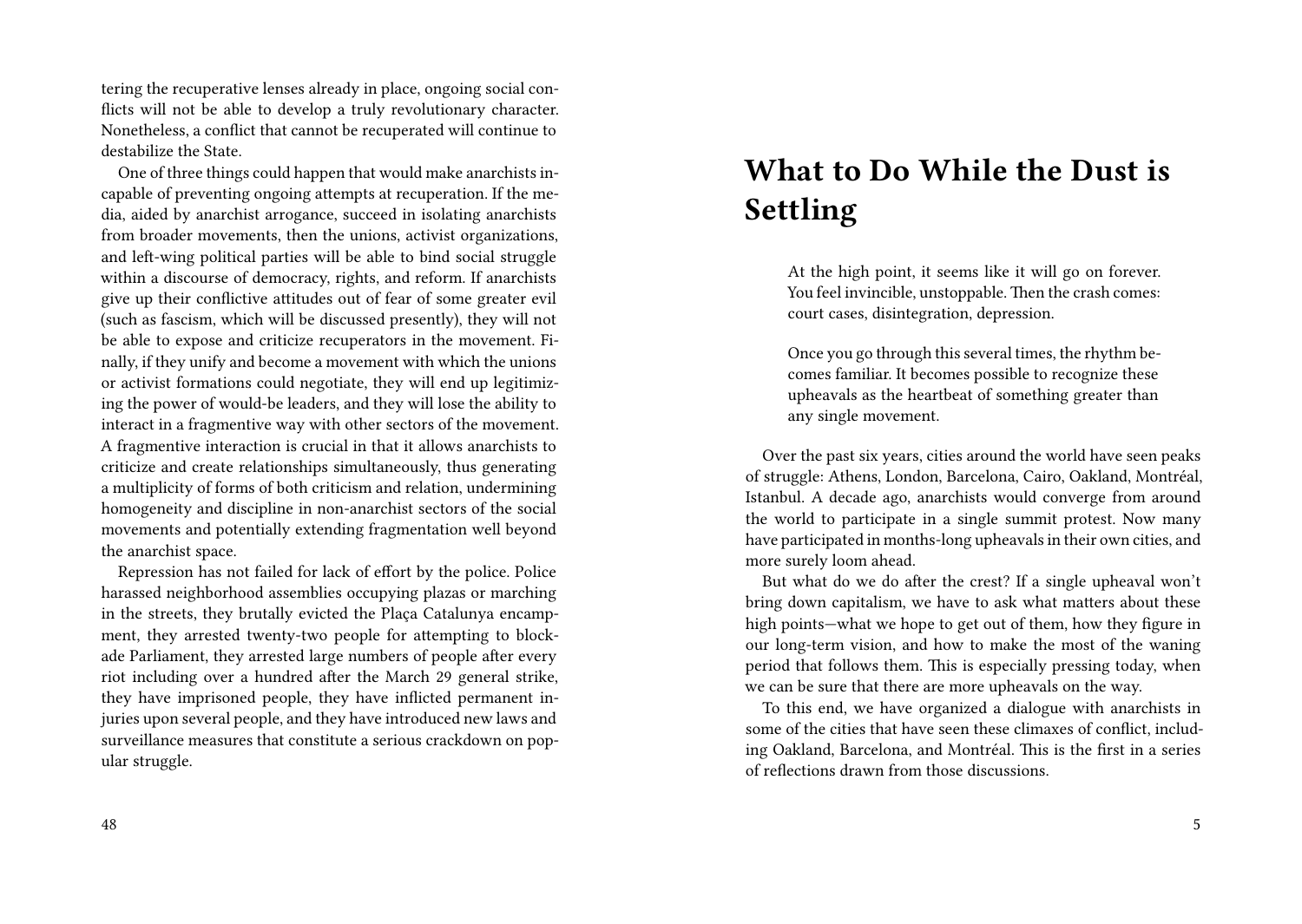Practically all of the participants in these discussions independently reported that it was really hard for them to formulate their thoughts: "I don't know why, but whenever I sit down to work on it, I get depressed." This suggests a broader problem. Many anarchists depend on a triumphalist narrative, in which we have to go from victory to victory to have anything to talk about. But movements, too, have natural life cycles. They inevitably peak and die down. If our strategies are premised on endless growth, we are setting ourselves up for inevitable failure. That goes double for the narratives that determine our morale.

*Movement* – A mysterious social phenomenon that aspires to growth yet, when observed, always appears to be in decline.

When social change is gathering momentum, it is protean and thus invisible; only when it stabilizes as a fixed quantity is it possible to affix a label to it, and from that moment on it can only decompose. This explains why movements burst like comets into the public consciousness at the high point of their innovation, followed by a long tail of diminishing returns. A sharper eye can see the social ferment behind these explosions, perennial and boundless, alternately drawing in new participants and emitting new waves of activity, as if in successive breaths.

In Occupy Oakland, a three-week occupation gave way to a sixmonth decline. This bears repeating: *movements spend most of their time in decline.* That makes it all the more important to consider how to make the most of the waning phase.

But new activist formations like Real Democracy Now have shown the most potential to capture popular outrage and redirect it towards superficial democratic complaints that focus on politicians and civic forms of participation. It has been in the organizational interests of unions to pull the focus of complaint back to the terrain of economics and labor—though this seems to have infected that terrain with the practice of assemblies and self-organization that was being co-opted by democracy activists. Thanks to the jockeying between competing would-be recuperators, the hollow discourse of the democrats has been contaminated with questions of economy, while the vertical terrain of the unions has been undermined by a renewed tradition of self-organization.

Recuperation is still a danger, and some would say the anarchoreformist CGT (the third largest labor union in the country, a split from the anarchist CNT) is the most capable of synthesizing these two strategies of recuperation. In the meantime, both the terrain of labor and the terrain of democracy are constantly destabilized by radicals who bring an anti-authoritarian and anti-capitalist vision. However, as labor and democracy are recuperative lenses placed on top of the fundamentally radical fields of sustenance and organization, it is probable that even if nobody employs a successful strategy of recuperation, as long as radicals do not succeed in shat-

As all movements inevitably reach limits, it is pointless to bewail their passing—as if they would go on growing indefinitely if only the participants were *strategic enough.* If we presume the goal

construction industry a hundred years ago was not so different from work in the service industry today, an industry that employs the vast majority of Barcelona's underemployed anarchists. Yet those anarchists do not have a union. I would argue, in very unmaterialist terms, that the key shift has been cultural. The proletarian identity has been eroded and replaced by a democratic identity, aided by the strategic extension of commodities into the lives of the poor, and by the even more strategic universalization of bourgeois culture through television. In fact, it was probably the survival of strong feudal characteristics in Spanish society, and not the reality of factory labor, that enabled the exploited to identify so clearly as proletarian when they came to the city a hundred years ago. Although the unseen purpose of their wage labor was to unify them with their bosses, they transposed the peasant/lord division from the countryside to the apparently similar but essentially different inequality they found in the city.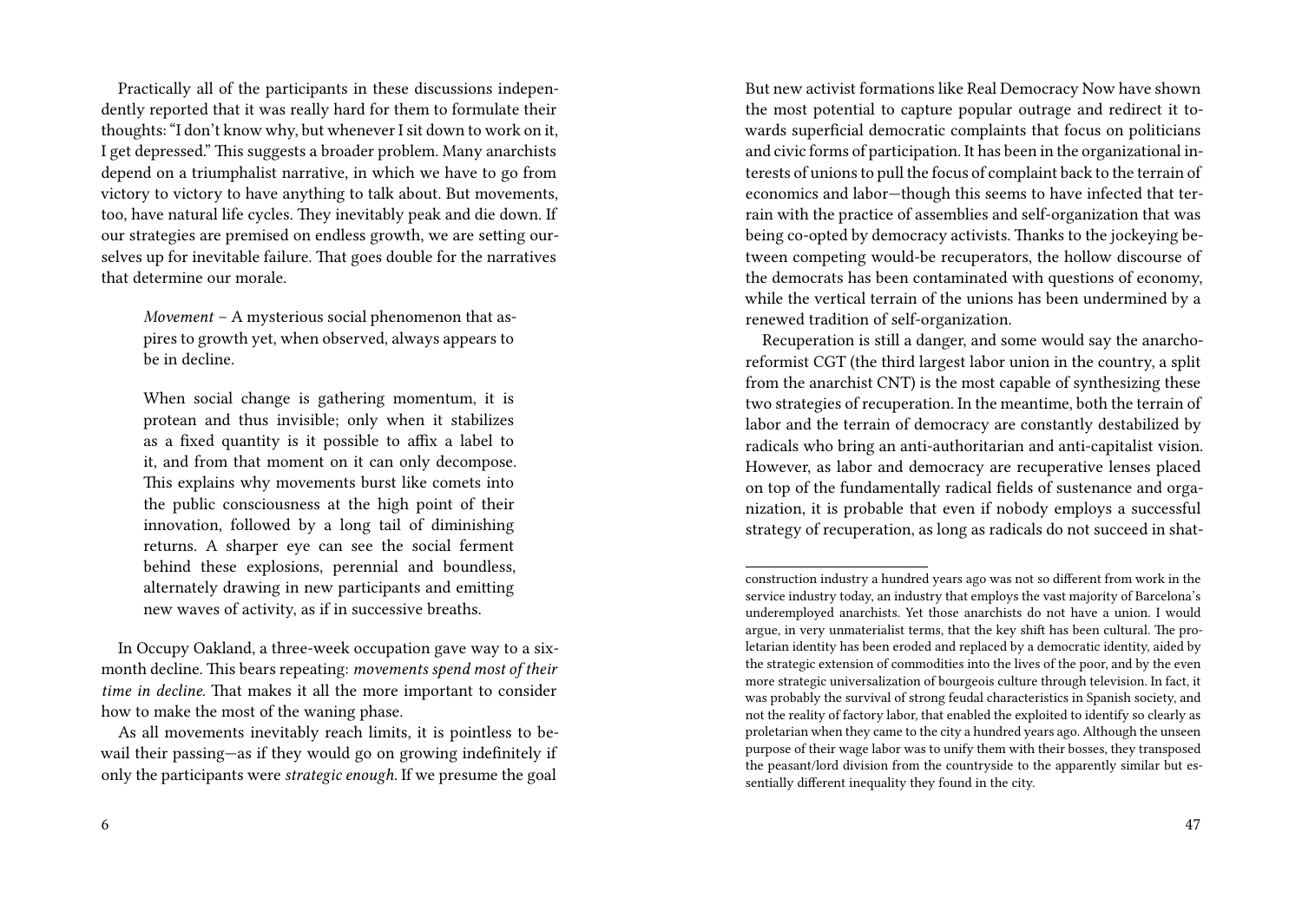them open, while also trying to be part of a constantly expanding web of relationships.

Simultaneously, the new practice of engagement dovetailed with anarchist support for the general strikes. The strike was already an accepted tradition of struggle, and anarchists in particular have a long history of organizing them, so it was less a leap of faith for anarchists to work with unionists, influencing the outcome and character of the strikes. Their distrust of unions (which many CNT members share) helped rather than hindered their ability to radicalize the strikes, as long as they were willing to engage in some way.

As anarchist engagement in non-anarchist spaces brought clear results, many anarchists adopted a practice of participating in spaces of encounter and fostering relationships with people in institutionalized dissident organizations, while never joining those organizations. This positioning enabled anarchists to keep leftist institutions in check, holding them up to the radical values they purport to espouse and criticizing their betrayals more directly. It is possible that this is one reason why the social struggles in Barcelona have not been recuperated.

Another reason is that there has been no unified strategy of recuperation. The labor unions once occupied the critical position, enabling them to recuperate the most threatening of struggles.<sup>5</sup>

46

of any tactic is always to maintain the momentum of a particular movement, we will never be able to do more than react quixotically against the inexorable passing of time. Rather than struggling to stave off dissolution, we should act with an eye to the future.

This could mean consolidating the connections that have developed during the movement, or being sure to go out with a bang to inspire future movements, or revealing the internal contradictions that the movement never solved. Perhaps, once a movement has reached its limits, the most important thing to do in the waning phase is to point to what a future movement would have to do to transcend those limits.

We had occupied the building for almost 24 hours, and we were starting to imagine that we could somehow hold onto it. I was about to go out for supplies to fortify the place when something caught my eye. There in the dust of the abandoned garage was a hood ornament from a car that hadn't been manufactured in 40 years. I reached down to pick it up, then hesitated: I could always look at it later. On impulse, I took it anyway. A half hour later, a SWAT squad surrounded the building for blocks in every direction. We never recovered any of the things we built or brought there. Over a hundred of us met, danced, and slept in that building, outside the bounds of anything we'd previously been able to imagine in our little town, and that little hood ornament is all I have to show it happened.

When I visited my friends in the Bay Area the following week, they were in the same state of elation I had been when I left the building: "We walk around and people see us and call out OCC-U-PY! Things are just going to grow and keep on growing!"

<sup>5</sup> One might argue that a change in the physical content of labor has made unions less relevant. But in the case of Barcelona, while factory labor has clearly declined and the service industry blossomed, this does not seem to provide a satisfying explanation. In the '20s and '30s, two of the largest (and most radical) sectors in the CNT, as well as two of the largest trades on an absolute scale, were the wood workers' and bricklayers' unions. The workers in those unions were (un)employed overwhelmingly by the construction industry, which was far more precarious and short-term than factory work. Construction work tended to be given out on a per job basis. It did not generate either the sense of neighborhood or the relatively stable collective relationships that the factories did. And for the dispossessed peasants who made up the ranks of those unions, the new forms of mass construction hardly constituted skilled labor. In other words, work in the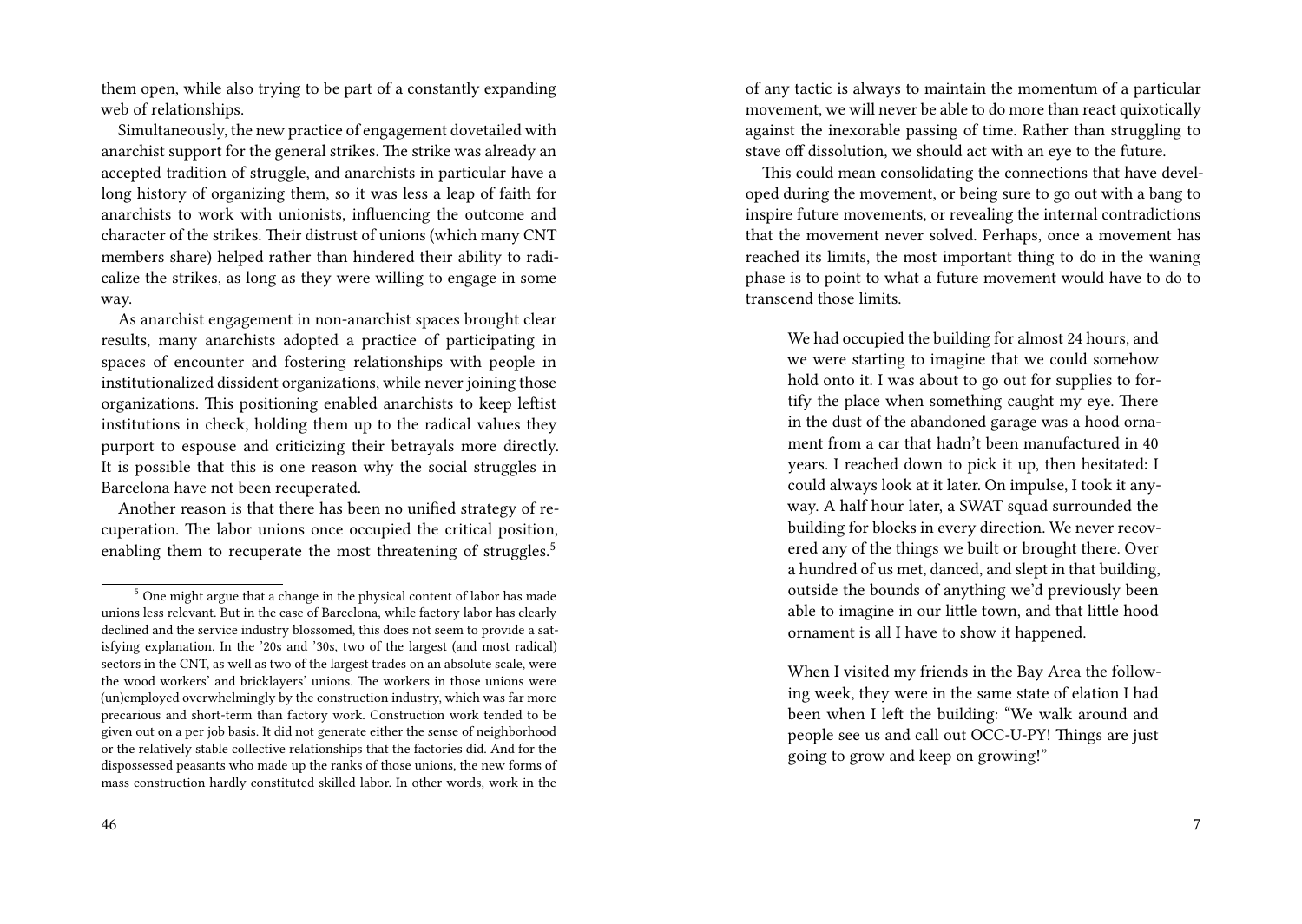#### **Keep perspective.**

During a crescendo of social struggle, it can be difficult to maintain perspective; some things seem central yet prove transitory, while other things fall by the wayside that afterwards turn out to have been pivotal. Often, we miss opportunities to foster long-term connections, taking each other for granted in the urgency of responding to immediate events. Afterwards, when the moment has passed, we don't know how to find each other—or we have no reason to, having burned our bridges in high-stress situations. What is really important, the tactical success of a particular action, or the strength of the relationships that come out of it?

Likewise, it is rarely easy to tell where you are in the trajectory of events. At the beginning, when the window of possibility is wide open, it is unclear how far things can go; often, anarchists wait to get involved until others have already determined the character of the movement. Later, at the high point, it can seem that the participants are at the threshold of tremendous new potential—when in fact that window of possibility has already begun to close. This confusion makes it difficult to know when it is the right time to shift gears to a new strategy.

We were outside at a café in downtown Oakland a couple months later. I was asking what my friends thought the prospects were for the future. "Things will pick up again when spring arrives," they assured me.

At first I believed them. Wasn't everyone saying the same thing all around the country? Then it hit me: we were sitting there in the sunshine, wearing t-shirts, in the city that had seen the most intense action of the whole Occupy movement. If there wasn't another occupation there already, it wasn't coming back.

have revolutionary potential. The people who fill those spaces initially enact reformist strategies because that is what they know. The structures that institutionalize those spaces are imposed afterwards by internal or external recuperators.

The mistrust of reformism was overcome the same way in Plaça Catalunya and in the neighborhood assemblies. First, a couple of the more adventurous, eccentric, or leftist anarchists began to participate. Some of these felt comfortable in the new spaces, others were wary, but all of them were able to share space with reformists, either out of tolerance or thick skin. Then they spread the word within their circles, and soon it became popular for most anarchists to attend these heterogeneous spaces, though how they participated varied greatly.

This pattern defied a number of my expectations, though it makes sense in retrospect. Those with the sharpest social intuition, who arrived early in the spaces that later proved to be of great importance, were hippies, leftists, and, only very rarely, combative anarchists. Later, the insurrectionary anarchists and the intensely activist anarchists<sup>4</sup> flooded in. The activists tended to build up the structures of the assemblies and occupations without trying to distill their revolutionary potential or criticize their social democratic anxieties; on the whole, they avoided practices that would generate conflict with their newfound allies. Of the insurrectionaries, some denounced the hypocrisy of a spontaneous movement that in one moment called for revolution and in another discussed getting rid of bad politicians or rescuing the welfare state. Not realizing that incoherence is a constant feature of life under capitalism, for anarchists as well as vaguely upset citizens, they turned their back on the new movements. The others stayed, seeking a balance between conflict and connection. Their conflictive approach drove them to seek fault lines and drive

<sup>&</sup>lt;sup>4</sup> Those who, in my mind, have carried on the methods of the antiglobalization movement without learning most of its critical lessons.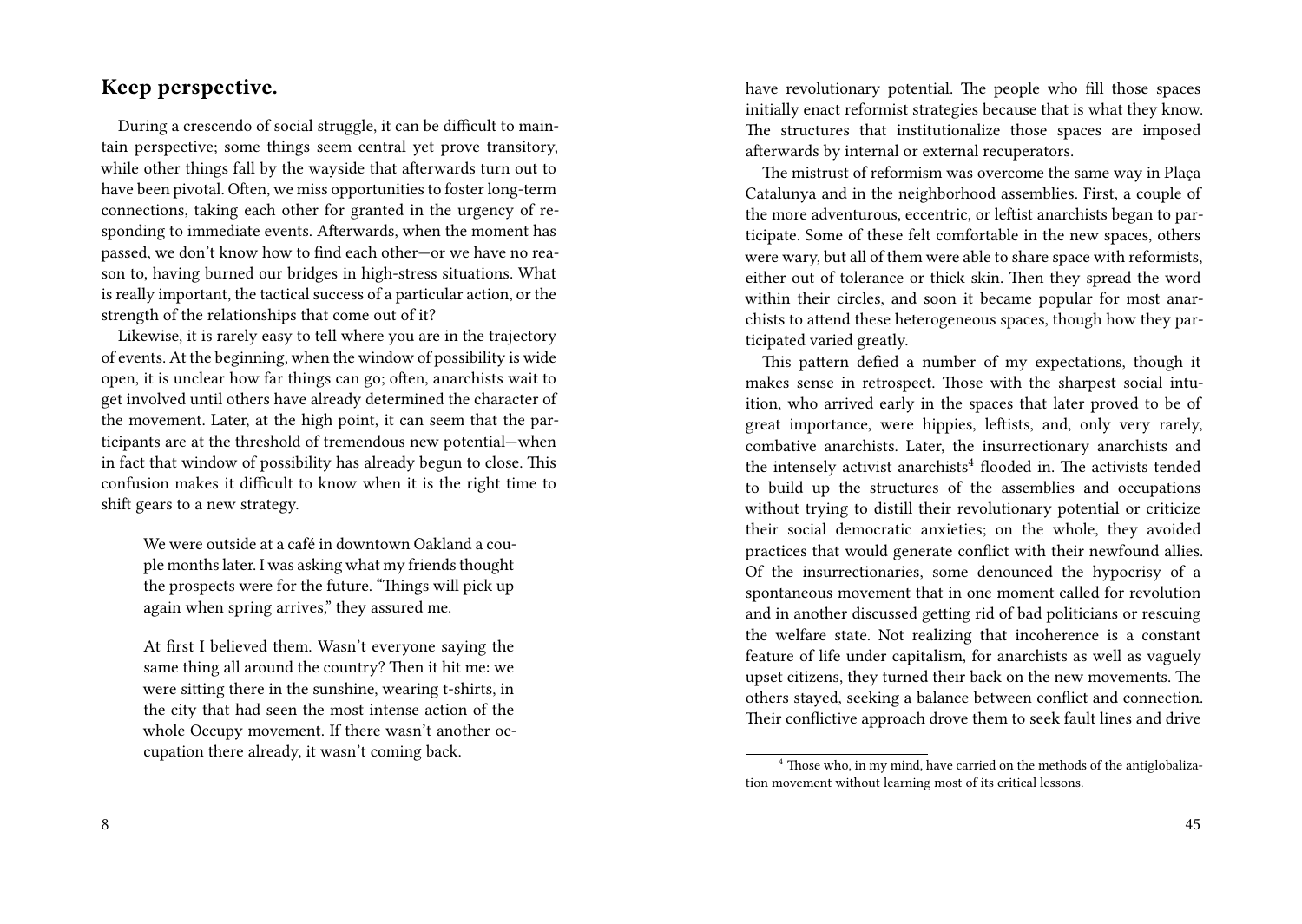citywide or regional coordination through 2009 and 2010, and afterwards in participation in neighborhood assemblies, plaza occupations, citywide coordinating groups, campaigns against foreclosures, campaigns against immigrant detention centers and raids, and labor assemblies for the organization of strikes. Clearly, the increase of popular resistance and the erosion of social peace helped to strengthen the anarchist space and created many more opportunities for methods of non-unified coordination to be put into practice, but the fragmentation of the anarchist space—which also made it impossible for any one part to dominate the others, and compelled anarchists to seek shared spaces—was already a fact.

Throughout these moments of growth, a major strategic tension has played out between those who sought to unify the anarchist movement and those who fought to preserve its fragmentation. Neither Recuperation Nor Repression

In part because of the change in how most anarchists are positioning themselves, neither recuperation nor repression has been able to suppress the upheaval.

Initially, most anarchists positioned themselves in such a way as to not have any hope of nourishing or influencing the revolt. They either accepted it uncritically, happy that other people were finally taking to the streets no matter what their motives or expectations were, or else they dismissed it as reformist.

This dismissal reveals an important miscalculation. By correctly characterizing the new neighborhood assemblies or the occupation of Plaça Catalunya as "social democratic," radical anarchists obscured what proved to be the more important characteristic: that these spaces were spontaneous and not institutional (at least, not yet). Characterizing people or spaces as reformist is erroneous, even if factually accurate, because reformism is an institutional force that captures people and spaces, rather than an essence that emanates from them. Anarchists who were justifiably concerned with avoiding reformist strategies walled themselves off from new relationships, not realizing that spaces of encounter always

### **Keep the window of possibility open while you can; if you have to split, split on your own terms.**

Movements usually begin with an explosion of uncertainty and potential. So long as the limits are unclear, a wide range of participants have cause to get involved, while the authorities must hold back, unsure of the consequences of repression. How do we keep this window of possibility open as long as possible without sidestepping real disagreements? (Think of Occupy Wall Street when it first got off the ground and all manner of radical and reactionary tendencies mingled within it.) Is it better to postpone clashes over ideological issues—such as nonviolence versus diversity of tactics—or to precipitate them? (Think of the controversial black bloc in Occupy Oakland on November 2, 2011.)

One way to approach this challenge is to try to clarify the issues at stake without drawing fixed lines of political identity in the process. As soon as a tactical or ideological disagreement is understood a conflict between distinct social bodies, the horizon begins to close. The moment of potential depends on the fluidity of the movement, the circulation of ideas outside their usual domains, the emergence of new social configurations, and the openness of individual participants to personal transformation. The entrenchment of fixed camps undermines all of these.

This problem is further complicated by the fact that the top priority of the authorities is always to divide movements—often along the same lines that the participants themselves wish to divide. It may be best to try not to precipitate any permanent breaks until the horizon of possibility has closed, then make sure that the lines are drawn on your own terms, not the terms of the authorities or their unwitting liberal stooges.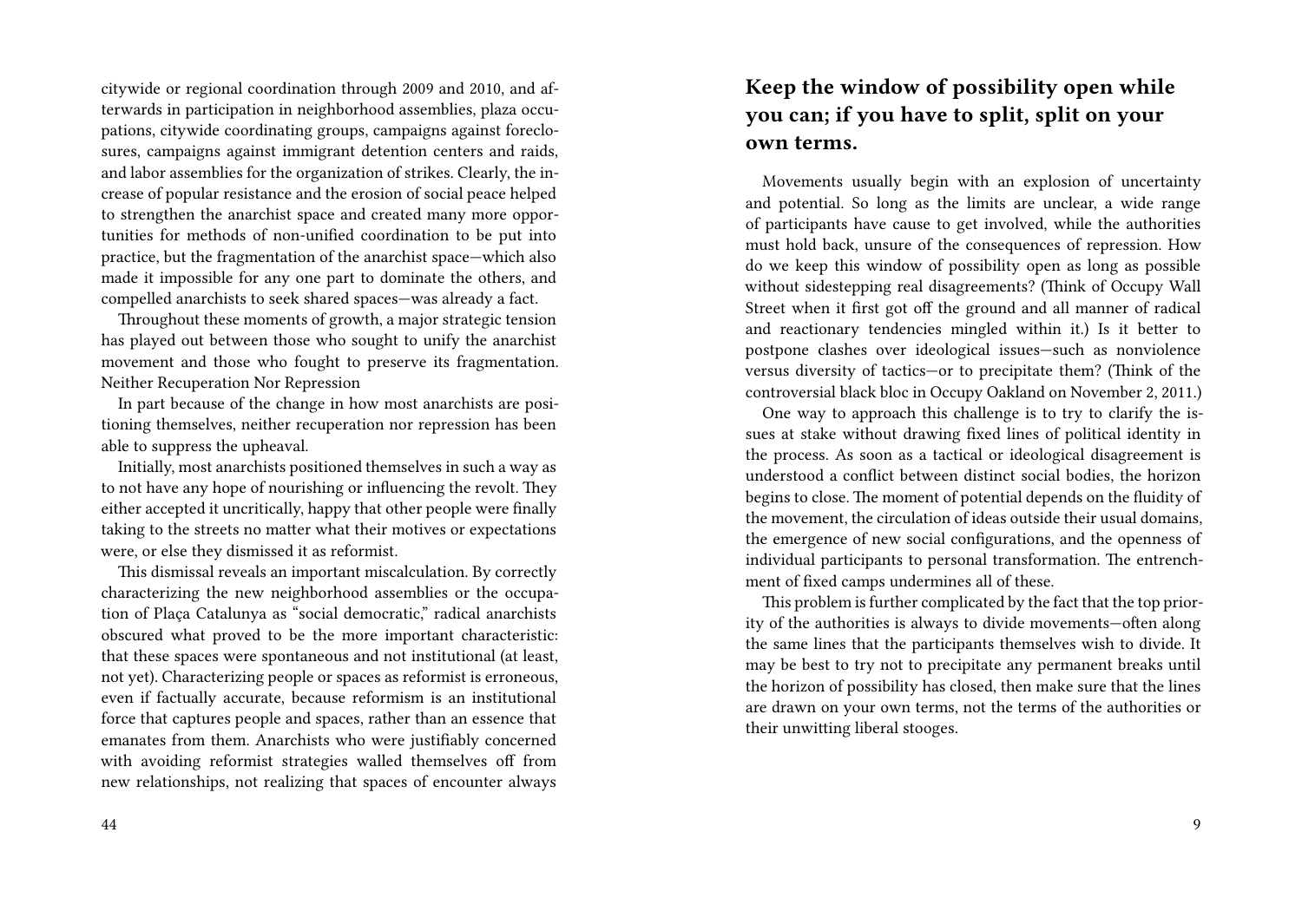#### **Push the envelope.**

What is still possible once the horizon has been circumscribed? In a dying movement, one can still push the envelope, setting new precedents for the future so subsequent struggles will be able to imagine going further.This is a good reason not to avoid ideological clashes indefinitely; in order to legitimize the tactics that will be needed in the future, one often has to begin by acting outside the prevailing consensus.

For example, at the conclusion of November 2, 2011, Occupy Oakland participants controversially attempted to take over a building. This provoked a great deal of backlash, but it set a precedent for a series of building occupations that enabled Occupy to begin to challenge the sanctity of private property during its long waning phase—giving Occupy a much more radical legacy than it would otherwise have had. One year's breakthroughs are the next year's limitations.<sup>1</sup>

During the burgeoning stage of a movement, participants often become fixated on certain tactics. There is a tendency to try to repeat one's most recent successes; in the long run, this can only produce conservatism and diminishing returns. Diminishing returns are still returns, of course, and a tactic that is no longer effective in its original context may offer a great deal of potential in another setting—witness the occupation of Taksim Square in June 2013, when no one in the US could imagine occupying anything ever again. But tactics and rhetoric eventually become used up. Once no one expects anything new from them, the same slointersect and overlap to an untraceable degree, so communication and connection are networked intensively. In their long history in Barcelona, anarchists have always been most effective when their space was fragmented.

An increase in their strength, or the potential loss of that strength, has generally led them to unify their space of struggle. Unified spaces have generally precipitated major defeats, as the weaknesses of a single line of struggle can affect the entire movement.<sup>2</sup> The contrasting interpretations of those defeats have repeatedly led to the appearance of a segmented anarchist space. In the last thirty years, the anarchist space in Barcelona has gone from unified, to segmented, to fragmented.

The last change occurred primarily between 2008 and 2012.<sup>3</sup> It was visible in the exodus of anarchists from the squatting bubble, in the bus drivers' strike of 2008, in increasing attempts at

 $1$ <sup>1</sup> While it does encourage us to think of the ways that power is diffuse, not simply a top-down imposition that we suffer passively, the identification of "society" as the enemy reveals a disturbing ignorance as to what exactly the State forcibly disintegrated and reconstitutes with the bonds of nationalism and the Spectacle. It is this same unknown that palpably coalesces in the space of the riot and of struggle more generally. Margaret Thatcher's assertion that society does not exist, only the Market, was less an observation than the mission statement of capitalism.

 $2^2$  A classic example of this would be the disastrous strategy of collaboration with the republican government chosen by the CNT in July 1936, and their ability to suppress other strategic tendencies, such as the illegalist tendency of some Italian and Catalan anarchist expropriators in Barcelona, and the insurrectionary tendency of the Friends of Durruti group—not to mention the critical voice of Durruti himself, before he was killed by the Stalinists. The anarchist space throughout the Spanish state was far more heterogeneous and fragmented before the Civil War than is generally recognized. Dozens of different currents and tendencies were active, sometimes in conflict, sometimes in harmony. When the FAI succeeded in its important mission of blocking the syndicalist takeover of the CNT, around 1934, they also initiated the unfortunate unification of the anarchist space within and under the CNT. It is possible that this unification already bore rotten fruit in 1934, when the anarchists failed to show effective solidarity with the insurrection in Asturias, although it would take more reading to confirm whether the CNT's organizational hegemony hindered solidarity.

 $3$  Of course, its roots can be traced back further, as when insurrectionary anarchists were expelled from or broke with spaces controlled by anarchosyndicalists (1996), were subsequently defeated by repression in the space they had created for themselves (2003), and took refuge in the space created by squatters or returned to resume a direct engagement with the anarcho-syndicalists in the space of the CNT. This interpenetration helped lay the groundwork for the subsequent shattering of the previously segmented anarchist space.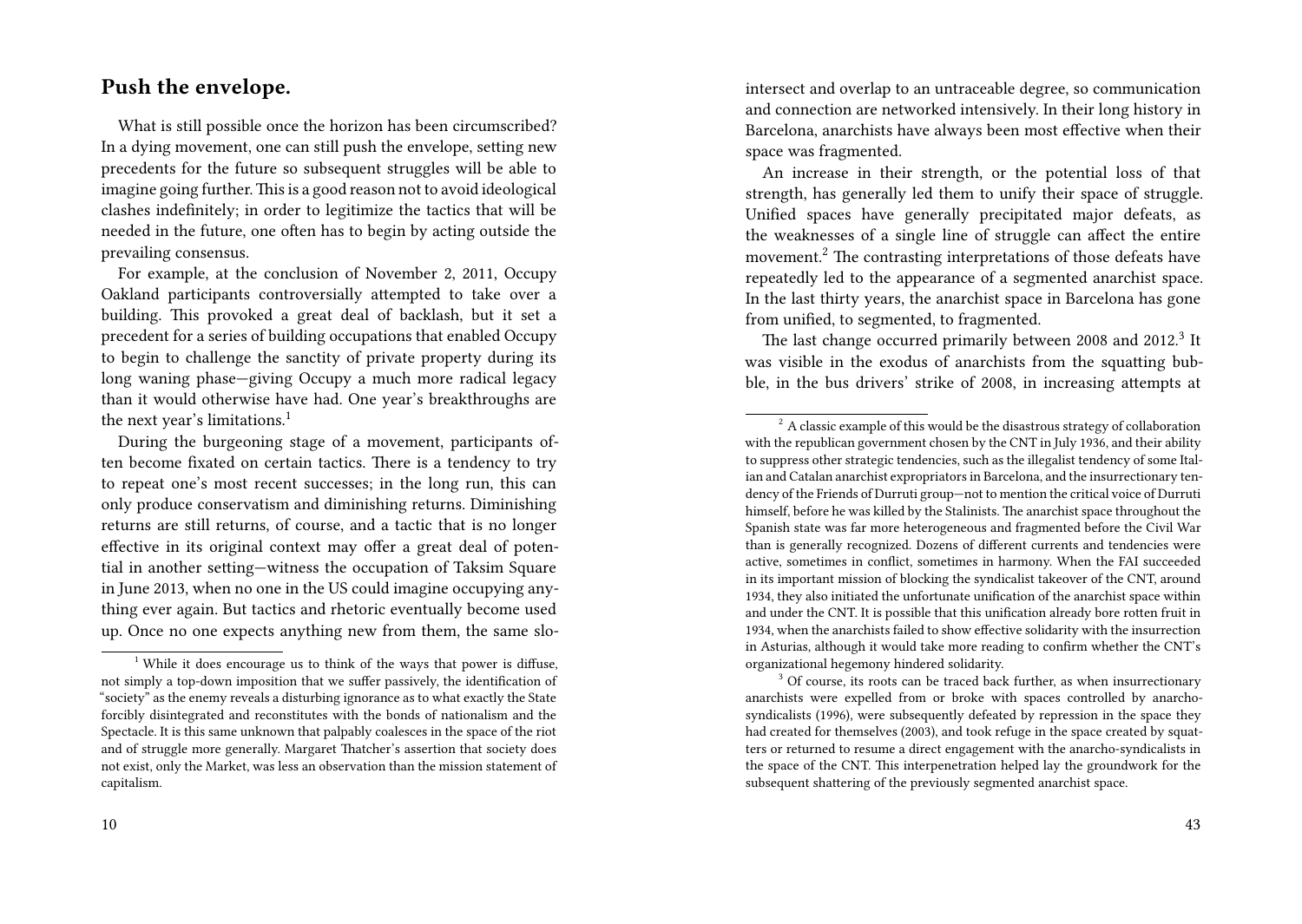States, a successful projectuality has allowed certain towns and cities to maintain more intense struggles where all around them the social peace has already returned. Revolt moves through the social body, but its specific functions may be performed by any of that body's cells. We are not external to the body, as a surgeon, a sociologist, or a vanguard, but neither are we its prisoners.

We imagine that it will be the concussiveness of repeated outbursts of revolt, and not the geometrical growth of a social movement, that will destroy the current structures of governance, the way the intense vibrations of an earthquake or avalanche liquefy the hardest materials.

If this is correct, one of the vital tasks of rebels is to unlearn the mechanical motions of the Left and the fatalistic expectations that a mechanical worldview inculcates, and to relearn rhythmic cycles of struggle. The Anarchist Space

A couple years before the new social movements broke out, many anarchists had already begun to change how they interacted and how they positioned themselves in relation to the rest of society. This enabled them to be much more effective in the social coalescence that occurred from the general strike of September 2010 through the 15M movement to May Day 2012; to play a role in extending and radicalizing that coalescence; and to hold on to a good deal of potential as it began to fade away.

In the previous century, the anarchist space in Barcelona—the terrain of struggle which anarchists inhabit and help to create—has changed in shape and density numerous times. I would identify three different forms this space can take: a unified space, which is held together by an organizational center of gravity, with communication occurring primarily within a singular organizational set of boundaries that can presume to represent an anarchist movement; a segmented space, which is divided between multiple centers that generally do not overlap or communicate; and a fragmented space, which is comprised of numerous distinct groups or currents that, despite differing and often conflicting, gans and strategies that generated so much momentum become obstacles.

As soon as Occupy is in the news, anyone who had an occupation in mind had better hurry to carry it out before the window of opportunity has closed and nobody wants to occupy anything at all. In a comic example of this tendency to fixate on certain tactics, after Occupy Oakland was evicted, Occupy Wall Street mailed a large number of tents across the country as a gesture of support. These tents merely took up storage space over the following months as the struggle in Oakland reached its conclusion on other terrain.

#### **Don't regress to outmoded strategies.**

Sometimes, after a new strategy that is attuned to the present context has created new momentum, there is a tendency to revert to previous approaches that have long ceased working. When people with little prior experience converge in a movement, they sometimes demand guidance from those who have a longer history of involvement; more often, it is the veterans themselves who demand to provide this guidance. Unfortunately, longtime activists frequently bring in old tactics and strategies, using the new opportunity to resume the defeated projects of the past.

For example, fourteen years ago, worldwide summit-hopping offered a way to exert transnational leverage against capitalist globalization, offering a model to replace the local and national labor organizing that had been outflanked by the international mobility of corporations. Yet when labor activists got involved, they criticized summit-hoppers for running around the world rather than organizing locally the old-fashioned way. Likewise, Occupy got off the ground because it offered a new model for an increasingly precarious population to stand up for itself without stable economic positions from which to mobilize. But again, old-fashioned labor activists saw this new movement only as a potential pool of bod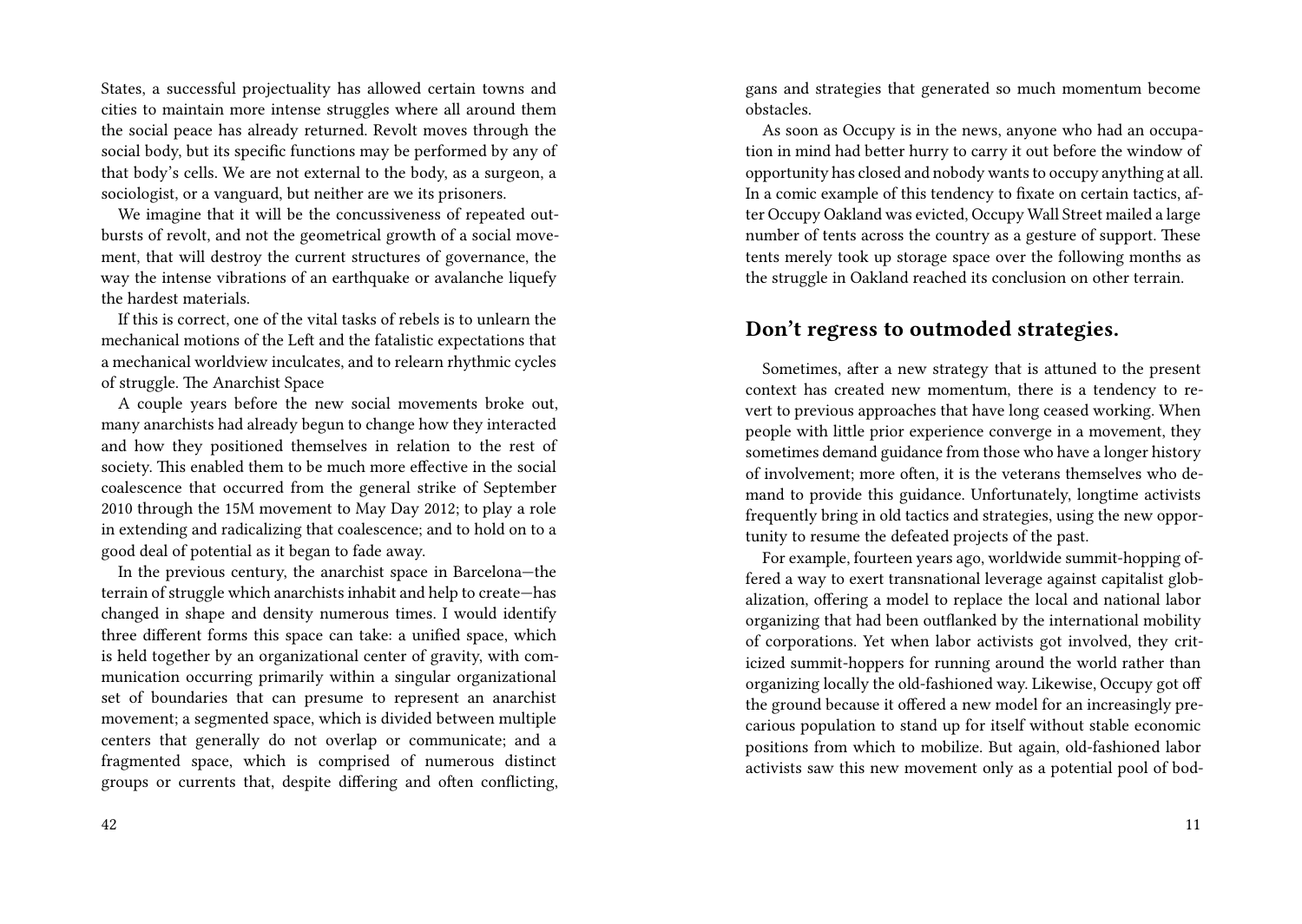ies to support union struggles, and channeled its momentum into easily coopted dead ends.

In the wake of every movement, we should study what its successes and failures show about our current context, while recognizing that by the time we can make use of those lessons the situation will have changed once more. Beware of rising expectations.

When a movement is at its high point, it becomes possible to act on a scale previously unimaginable. This can be debilitating afterwards, when the range of possibility contracts again and the participants are no longer inspired by the tactics they engaged in before the crest. One way to preserve momentum past the end of a movement is to go on setting attainable intermediate goals and affirming even the humblest efforts toward them.

The trajectory of green anarchist struggles in Oregon at the turn of the last century offers a dramatic example of this kind of inflation. At the beginning, the goals were small and concrete: protect a specific tree or a specific stretch of forest. After the World Trade Organization protests in Seattle, the goals of green anarchists in the region hypertrophied until they reached a tactical impasse. When your immediate objective is to "take down industrial civilization," just about anything you can do is going to feel pointless.

Indeed, during a declining phase, it may be important to resist the tendency to escalate. When the SHAC campaign ran aground, Root Force set out to apply the same strategy against a much bigger target—scaling up from a single animal testing corporation to the major infrastructural projects underlying transnational capitalism. A SHAC-style campaign targeting a smaller corporation might have succeeded, empowering a new generation to go on applying the strategy, but Root Force never even got off the ground. Quit while you're ahead.

Just as our actions had meaning in times of social peace—just as revolutions were not inevitable in times of austerity—our actions, our projects, and the positions we choose in relation to events can sometimes tip the scales to determine whether a social disintegration erases everything that was won in a period of revolt, or whether the lull that always follows the storm will soon be interrupted by another wave of revolt.

A simple comparison of events in the United States and events in Catalunya suggests that a highly disintegrated society is likely to sustain a single brief flare of resistance before normality resumes, whereas a more coalesced society can sustain multiple intense waves of revolt in relatively close succession before exhausting its hope and rage. Some of us hold that the activity of social struggles—understood broadly—is the best way to reverse the social disintegration caused by capitalism. The farmers and artisans who blindly resist modernization; the insurrectionaries who connect with popular rage; the activists who overcome themselves by spreading an ethic of mutual aid rather than the specialization of charity; the old people who insist on telling the stories of their defeat; and the artists who evade their own recuperation—all of them help society<sup>1</sup> to coalesce in the face of the disintegrating force of capitalism.

Just as the more densely knit society can sustain the reverberations of revolt for longer, the places within that society where comrades seek and generate conflict as part of an ongoing effort will not fall back into silence as quickly. In Catalunya as in the United

The declining phase of a movement can be a dangerous time. Often, popular support has died down and the forces of repression have regained their footing, but the participants still have high

 $1$ <sup>1</sup> While it does encourage us to think of the ways that power is diffuse, not simply a top-down imposition that we suffer passively, the identification of "society" as the enemy reveals a disturbing ignorance as to what exactly the State forcibly disintegrated and reconstitutes with the bonds of nationalism and the Spectacle. It is this same unknown that palpably coalesces in the space of the riot and of struggle more generally. Margaret Thatcher's assertion that society does not exist, only the Market, was less an observation than the mission statement of capitalism.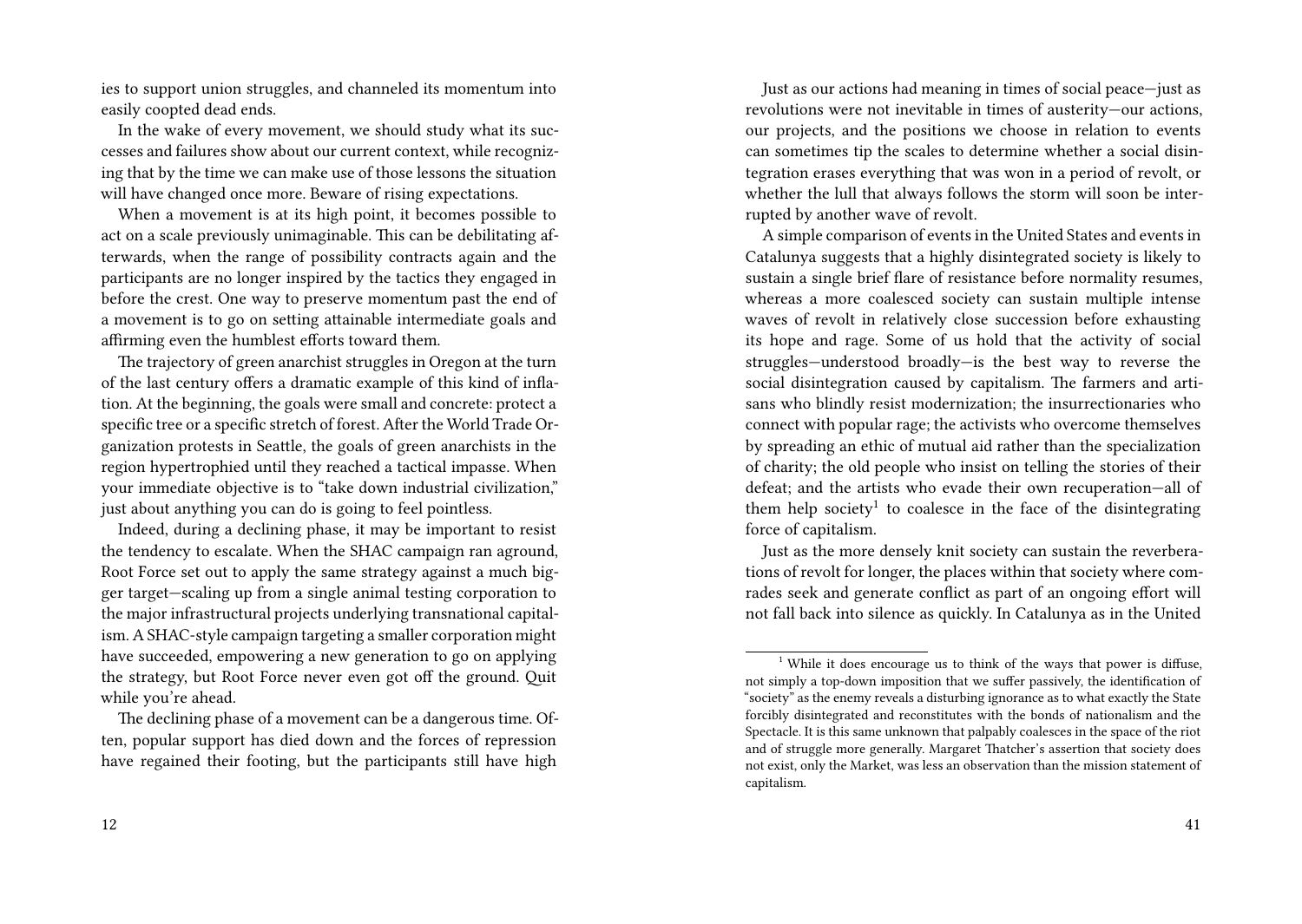#### **Rhythms of Struggle**

The social upheavals in Barcelona were not caused by material conditions. The structures and traditions that became most important in the space of the revolt were already in place before the economic crash. And the greatest spikes in popular participation in the revolt were direct responses either to movement initiatives that resonated with people's perception of their problems, or to a perceived attack on their living conditions. Specifically, spikes occurred when the government announced an austerity measure not when austerity measures took effect or the economic crisis as a whole began to be felt—or else when an initiative such as a strike or an occupation attracted many people and went off successfully. In other words, people's perception of their living conditions and the possibilities for resistance has proved more real than any objective measurement of those conditions on a material level, whether evaluated in wages, unemployment, or otherwise.

The key to gaining strength in times of social disintegration can be found in this approach. We are not mere subjects of social forces. On the contrary, we actively and confrontationally position ourselves to contradict the narrative that justifies or hides those forces. When the narrative depicted social peace and prosperity, we occupied a network of cracks in and margins of that prosperity, demonstrating that we were not content with the wages society was willing to pay us and that we knew we were not the only ones in refusal. When the narrative depicted change and reform, we positioned ourselves at the juncture of the mass of bodies beginning to appear in the streets and an imaginary horizon that contradicted the democratic ideology that mobilized and homogenized those bodies. When the narrative depicts disappointment and powerlessness, we approach the collapse of social movements with joy, because it unmasks the false promises of populists and reveals what is truly lacking for us to regain our lives.

hopes and feel a sense of urgency. Sometimes it's best to shift focus before something really debilitating occurs.

Yet quitting while you're ahead is complicated. If the connections that have been made are premised on collective action, it can be difficult to retain these without staying in the streets together.

Months after Occupy Oakland was definitively over, police brutally attacked an anarchist march against Columbus Day, making several arrests and pressing felony charges. It is an open question whether this showed that anarchists had overextended themselves, but after a payback action the following night in Oakland, street activity in the Bay Area died down for almost a year. On the other hand, after the UK student movement died down, an explosion of riots in August 2011 suggested that many of the underclass participants felt abandoned by the withdrawal of their former activist allies from street action. It is possible that, had the movement continued in some form, the riots might have turned out differently as a point of departure for another wave of collective struggle, rather than the desperate act of a marginalized population rising ruinously against society itself. Be prepared for burnout and depression.

After the crest, when the euphoria is over, many participants will experience depression. Since the events that regularly brought them together have ceased, they are isolated and more vulnerable. Others may veer into addiction: substance use can be a way to maintain intimacy with each other and with danger itself when there is no more fire in the streets. The simple pleasures with which people celebrated their victories can expand to fill the space left by the receding tide of events, becoming self-destructive. This is another reason to establish new venues to maintain camaraderie and connection when the window of possibility is closing.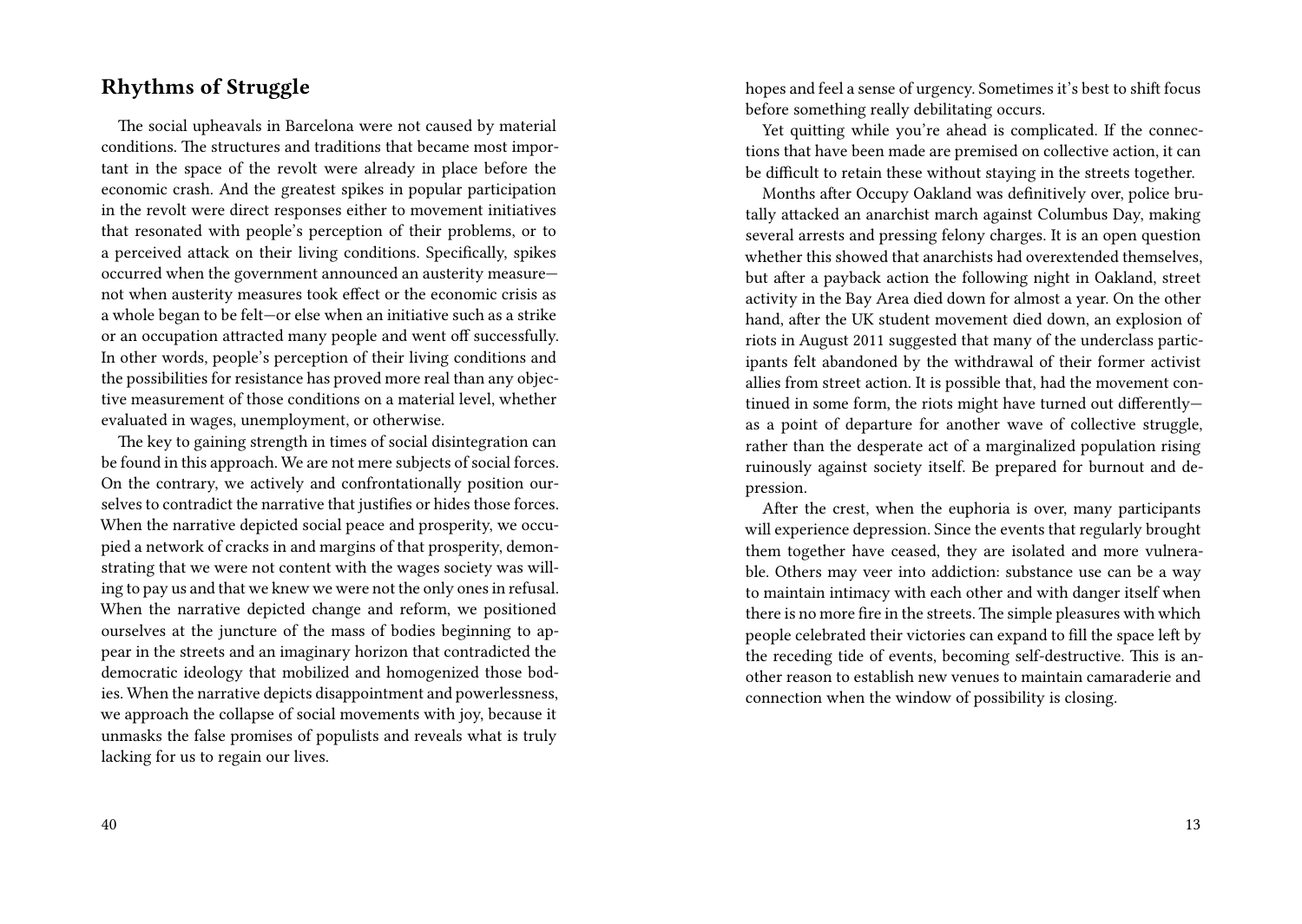#### **Save energy for the fallout.**

All of these problems are often intensified by the explosion of discord that usually follows a movement's demise. Once it is clear that a movement is definitively over, all the conflicts that the participants have been putting off come to the fore, for there is no longer any incentive to keep them under the rug. Suppressed resentments and ideological differences surface, along with serious allegations about abuse of power and violations of consent. Learning from these conflicts is an essential part of the process that prepares the way for future movements: for example, contemporary anarchism is descended in part from the feminist backlash that followed the New Left movements of the 1960s. But participants rarely think to save energy for this phase, and it can feel like thankless work, since the "action" is ostensibly over.

It was a few nights before the eviction of the Occupy Philly encampment, and we were holding a General Assembly to decide what to do. Tensions were running high between the residents of the camp, who were primarily homeless, and those who participated chiefly in meetings and working groups. That night, a homeless man interrupted the GA to accuse several of those in leadership positions of being in league with the police, being racist, and planning to sell out the homeless. The facilitator tried to ignore the disruption, but the angry man drowned him out and eventually riled up a few more people who began shouting too. In this moment of chaos and heightened emotion, we had a unique opportunity. We could have shifted our focus from the threat that the government wanted us to react to, instead using that GA to finally address the tensions in our own group in hopes of building a force that could survive into the next phase of struggle. Instead, the fa-

Fall 2011: The movement against the privatization of healthcare in Catalunya peaks with numerous blockades and occupations of hospitals and clinics.

January 2012: Public transportation workers, largely organized by the CGT, betray their promises and sell out a week-long strike before it begins, making a deal that meets none of their initial demands and wasting weeks of organizing, much of it carried out by allies and transportation-users. Fortunately, that same week, a student strike takes over the streets. Students disobey their leaders, riot, and attack the media.

March 29, 2012: A general strike paralyzes the country. In Barcelona and other cities, protesters engage in the biggest riots yet.

May 1, 2012: The police militarize the streets, expecting possible rioting in the anti-capitalist May Day protest. Most anarchists, however, prioritize countering media and government discourses around the earlier general strike. Thousands of flyers are distributed.

October 31, 2012: The minority unions hold another general strike. This time, the CGT organizes peace police to prevent riots. Most anarchists do not solidarize with the strike, and it passes practically without notice.

November 14, 2012: The major unions together with the smaller unions carry out the next general strike. The neighborhood assemblies, largely weakened, and the informal anarchists, doubtful or uninspired, do not play a major role in preparing. In Barcelona, the protests during the strike are massive, but the police control the streets and brutalize people from one end of the city to the other. The general mood after the strike is of disappointment or powerlessness.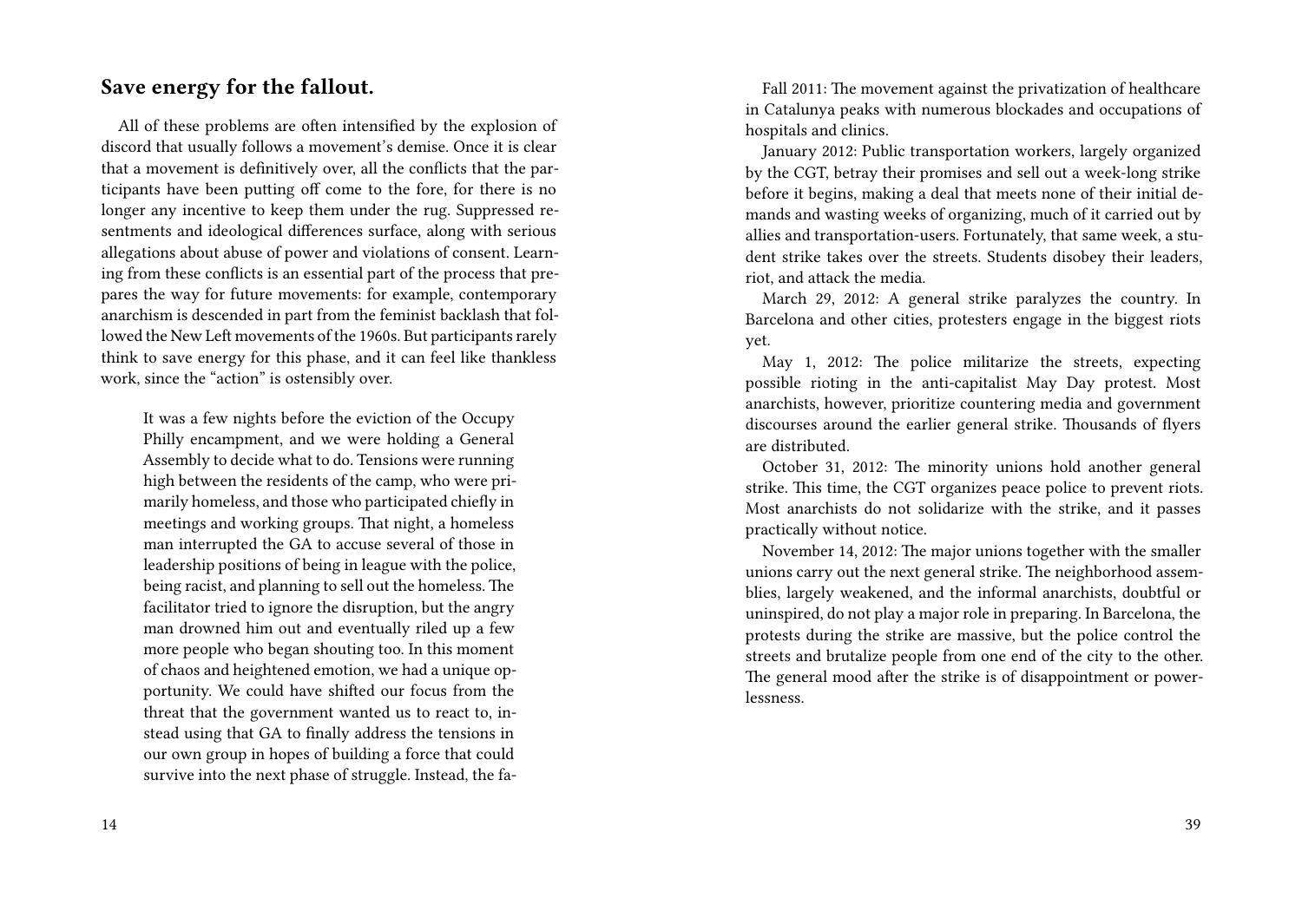Spring 2009: A huge student movement against Plan Bologna austerity measures is killed off by pacifist leadership. Once occupied universities are evicted, the radical part of the student movement turns to squatting empty buildings and self-organizing a "free university."

2009: Barcelona witnesses a growth of coordinated solidarity actions and attacks in solidarity with anarchist prisoners and anarchists in Chile and Greece, as well as daylight attacks against targets that can be easily associated with housing and job precarity. The support campaign wins the freedom of Joaquin Garces.

Spring 2010: The government in Madrid announces the first of many rounds of austerity measures. In preparation, major and minor labor unions, along with anarchist and other groups, begin preparing resistance across the Spanish state. In Barcelona, the first neighborhood assemblies are also formed to organize the upcoming general strike.

September 29, 2010: General strike, with major participation and heavy rioting in Barcelona.

January 27, 2011: Minority unions, primarily the anarchosyndicalist CNT and CGT, launch their own general strike, without the major unions. Participation is significant though far from total, and complemented by several significant sabotage actions.

May 1, 2011: In a collaborative effort between anarchosyndicalist organizations, socialist Catalan independence organizations, and insurrectionary or informal anarchists, a combative May Day protest successfully wreaks havoc in a rich neighborhood for over an hour.

May 16, 2011: A day after major protests across the Spanish state, a group of 100 activists begin an occupation of Plaça Catalunya in the center of Barcelona. Within a few days, the occupation grows to 100,000 and beyond. The 15M movement is born. Subsequently, new neighborhood assemblies appear across the city, and a series of massive protests and blockades are organized.

cilitator tried to restore order by directing us to "break into small groups and discuss what 'respect' means." My heart sank. Our shared energy was explosive; we needed to channel it, not suppress it.

That was the last time I saw many of the comrades I'd befriended over the preceding months. The eviction wasn't the greatest threat we faced after all.

#### **Repression hits hardest at the end.**

Government repression usually does not hit in full force until after a movement has died down. It is most convenient for the state to attack people when their support networks have collapsed and their attention is elsewhere. Operation Backfire struck years after the high point of Earth Liberation Front momentum, when many of the participants had moved on and the communities that had supported them had disintegrated. Similarly, the authorities waited until May 2012 to strike back at Occupy with a series of entrapment cases.

The chief goal of repression is to open the fault lines within the targeted social body, isolating it and forcing it into a reactive position. Ideally, we should respond to repression in ways that establish new connections and position us for new offensives.

#### **Hold your ground.**

How do we transition into other forms of connection when the exceptional circumstances that drew us together are over? The networks that coalesce effortlessly during the high point of momentum rarely survive. While new events were unfolding, there was an obvious reward for setting differences aside and interrupting routines to converge. Afterwards, the large groups that formed slowly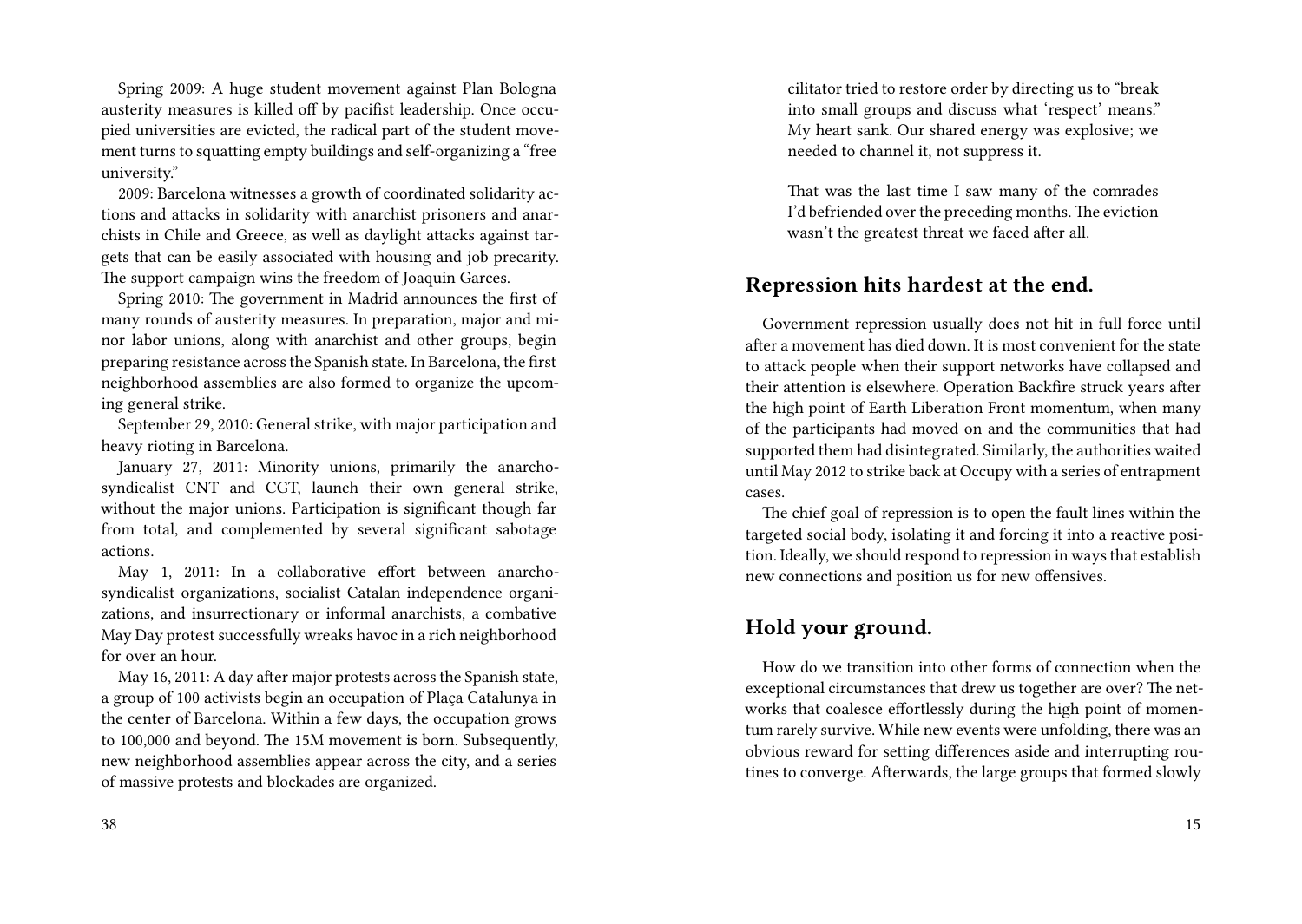break down into smaller ones, while smaller groups often vanish altogether. The reshuffling of allegiances that takes place during this period is vital, but it's equally vital not to lose each other in the shuffle.

During the crest of a movement, participants often take for granted that it will leave them at a higher plateau when it is over. But this is hardly guaranteed. This may be the most important question facing us as we approach the next wave of struggles: how do we gain and hold ground? Political parties can measure their effectiveness according to how many new recruits they retain, but anarchists must conceive of success differently.

In the end, it isn't just organizations with contact lists that will remain after the crest, but above all new questions, new practices, new points of reference for how people can stand up for themselves. Passing these memories along to the next generation is one of the most important things we can do.

#### **Further Reading**

Three Years since the Greek Insurrection, our interview with comrades in Athens about the months following the uprising of December 2008

Occupy Oakland Is Dead; Long Live the Oakland Commune

Cracking under Pressure: Narrating the Decline of the Amsterdam Squatters' Movement, by Lynn Owens

Whether it takes months or years, such gains are never lost, only surrendered. Social rebels can hold on to the strength they have won if they allow it to transform rather than expecting it to accumulate. It would be self-defeating to predict, from this vantage point in 2013, whether the anarchist struggle in Barcelona will lose ground or go back on the offensive, because that future rests largely on our own decisions.

### **Timeline of Events**

2007: A conflict arises within the squatters' movement when one sector seeks legalization within a reformist discourse of housing rights. As a result, anarchists redouble their efforts to elaborate a critique of capitalist housing. They also question the practice of squatting for the sake of squatting.

End of 2007: CGT-led bus drivers' strike, with critical use of sabotage and anarchist solidarity, wins many of its demands.

Spring 2008: A campaign begins for the freedom of longtime anarchist prisoner Amadeu Casellas. A year later, a similar campaign begins for Joaquin Garces.

September-October 2008: US stock market crashes.

October 2008: In an action two years in preparation, populist but nonetheless practical anticapitalists in Catalunya use half a million euros robbed from banks through fraudulent loans to print and distribute hundreds of thousands of copies of a newspaper (published in three different volumes over the next two years) that criticizes capitalism and suggests alternatives. About three years later the group begins a complex of consumer and producer ecocooperatives.

December 2008: Greece is gripped by an insurrection, with solidarity actions and important consequences in anarchist practice in Barcelona.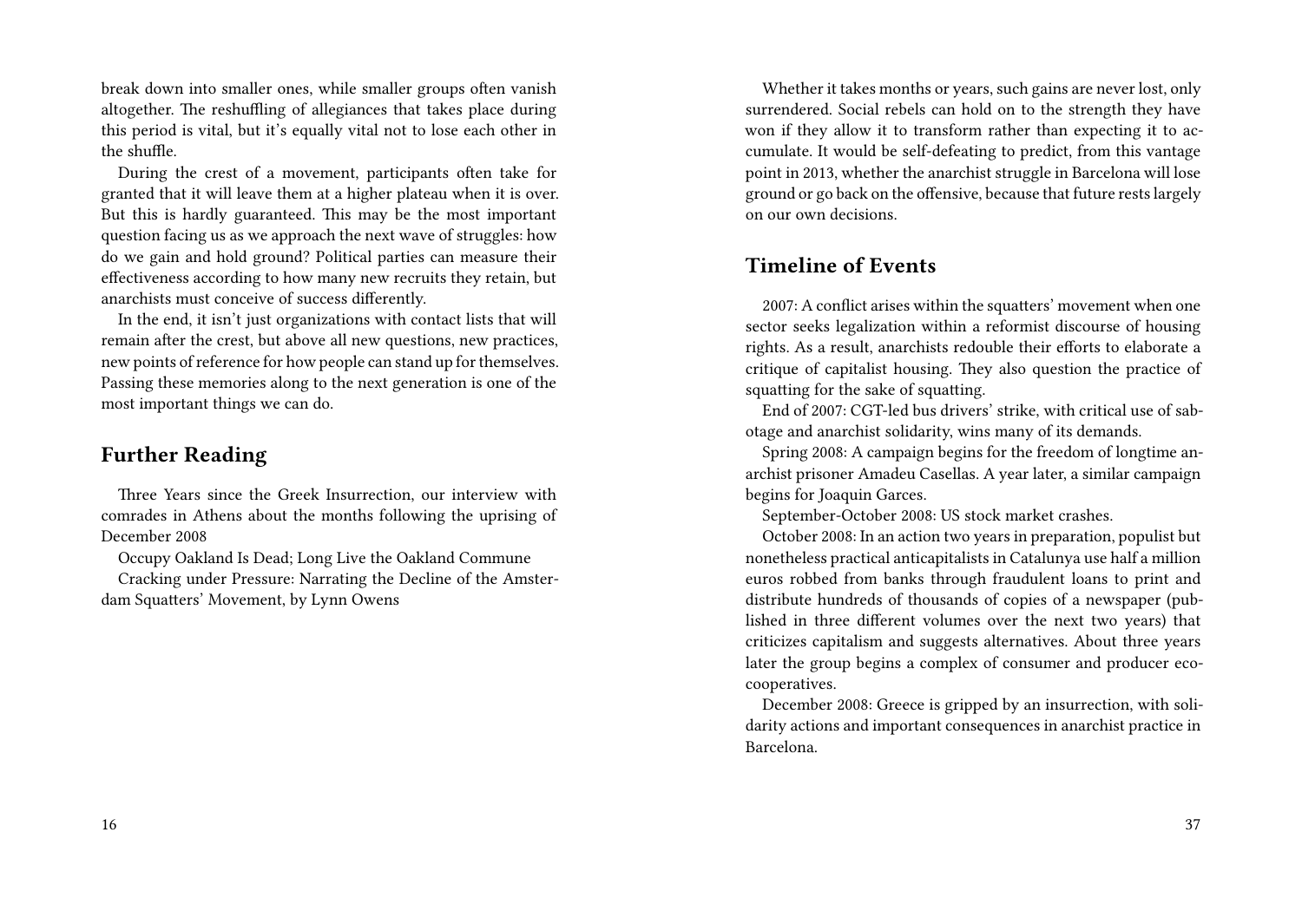# **Barcelona Anarchists at Low Tide**

This is the third part in our "After the Crest" series, studying how we can make the most of the waning phase of upheavals. This installment analyzes the rhythms of struggle in Barcelona over the past several years, discussing the complex relationship between anarchists and larger social movements as popular struggles escalated and then subsided. It concludes with practical input on how anarchists can take advantage of a period of ebbing momentum.

For best results, read this in combination with our earlier features on Barcelona: "Fire Extinguishers and Fire Starters," describing the plaza occupation movement of spring 2011, and "The Rose of Fire Has Returned,", focusing on the general strike of March 2012. Together, the three pieces trace the trajectory of an upheaval from its inspiring but ideologically murky inception through the high point of confrontation and into the aftermath.

Anarchists in Barcelona played an important and visible role in the social upheavals of September 2010 to May 2012, which in their turn were an influential contribution to the global upheavals taking place in those same years. By the summer of 2012, in the Spanish state and elsewhere, these upheavals largely appeared to have subsided. Anarchists in Barcelona have faced a number of important questions and difficulties as a growing social disintegration contrasts with the earlier times of social coalescence. Will the gains won in those moments of rebellion be lost now that the prevailing social mood is one of resignation?

#### 36

# **The Rise and Fall of the Oakland Commune**

This is the second part in our "After the Crest" series, studying what we can learn from the waning phase of social movements. In this installment, participants in Occupy Oakland trace its trajectory from origins to conclusion, exploring why it reached certain limits and what it will take for future movements to surpass them.

### **The Rapid Ascent**

In setting ourselves the sobering task of narrating the decline of Occupy Oakland, we are at least spared any argument about when the high point took place.There might be disagreement about whether the "general strike" of November 2, 2011 deserved that title, but no one would dispute that it was the high-water mark of the local movement and a turning point in the Occupy sequence unfolding across the country.

At that moment, describing Occupy Oakland as the Oakland Commune was not just an exaggeration. For a short time, we really were a collective force with the ambition and capacity to transform the whole city and radicalize the national movement. The experience of that day has stayed with many of us, a brief and chaotic glimpse of insurrectionary horizons that closed as quickly as they opened. Remembering this as we go about our daily lives under capitalism has been enormously painful; for many of us in the Bay Area, the last year and a half has been a process of grieving the loss of that moment. This grief was present in all the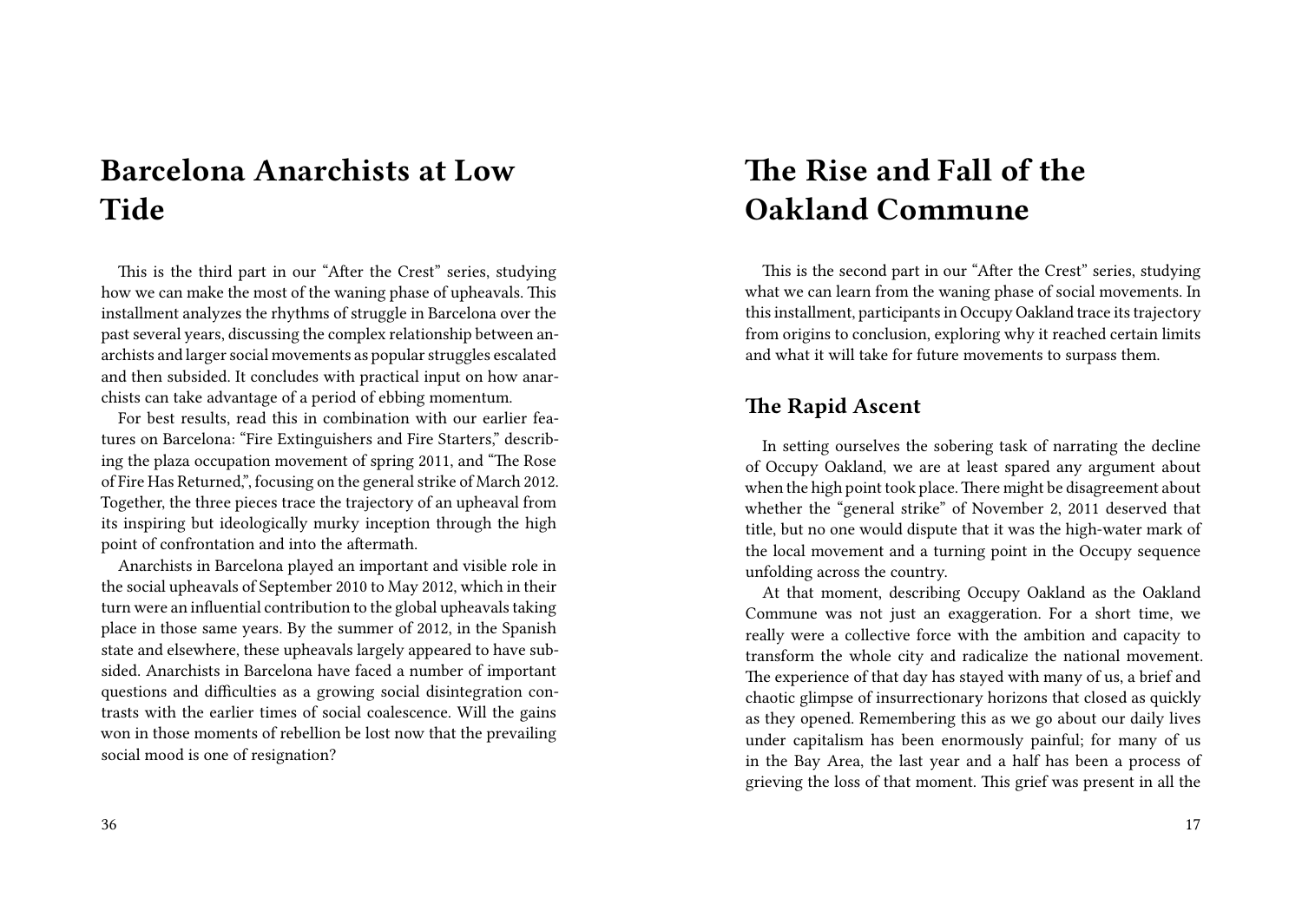successive stages of that political sequence. Although the movement continued for months, bringing out thousands of people for explosive days of action, none of the later moments—December 12, January 28, or May 1—even remotely compare to November 2.

Before we can analyze the Oakland Commune's decline, we have to understand its rise and the various projects in the Bay that helped to foster it. The following narrative is not meant as a total account of all of the elements that combined to form the Oakland Commune, but rather the ones we experienced firsthand.

During the spring of 2011, with a backdrop including the Arab Spring, the European "movement of the squares," and its faint echo in the Wisconsin capitol occupation, comrades in the Bay Area began a slow process of reconstituting themselves as a force in the streets. This followed an extended period of decomposition and aimlessness. Many of us expected that the wave of unrest sweeping the globe would reach the US eventually, and we wanted to be prepared. That summer, the Bay Area witnessed a series of small but fierce and creative demonstrations. From the native encampment protecting Glen Cove against suburban development in Vallejo to the riotous protests in San Francisco after police gunned down Kenneth Harding when he avoided a transit fare check, the summer provided several opportunities for radicals from a range of communities to work together.

During June and July, a mix of anti-state communists and insurrectionary anarchists organized a series of anti-austerity actions dubbed Anticuts that got people into the streets to experiment with new tactics and forms of social intervention. These were intended to map out the local terrain of struggle and the various antagonistic social constellations that might participate in future rebellions. Through these small and sometimes frustrating excursions, new march routes and ways to understand the geography of downtown Oakland emerged. For instance, the third and final Anticut action organized in solidarity with a hunger strike in California prisons marched from the future home of Occupy Oakland in Frank Ogawa

will follow this trajectory in some way, using Occupy's attempted offensives and space reclamations as the foundation upon which something much larger, more beautiful and more ferocious can begin to take shape.

But the questions still remain: what would it mean to actually take care of each other and to collectively sustain and nurture an unstoppable insurrectionary struggle? How can we dismantle and negate the oppressive power relationships and toxic interpersonal dynamics we carry with us into liberated spaces? How can we make room for the myriad of revolts within the revolt that are necessary to upend all forms of domination? The effectiveness of any future antagonistic projects in the U.S. will be determined by our ability to answer these questions and thus transcend the limits that were so debilitating within Oscar Grant Plaza, forcing the Commune away from the very source of its power.

Another wave of struggle and unrest will undoubtedly explode in our streets and plazas sooner or later. Our task in the meantime is to cultivate fierce and creative forms of cooperating, caring for each other, and fighting together that can help us smash through the fundamental limits of contemporary revolt when the time is right. If we can make substantial strides beyond these obstacles, police attacks and jail sentences will be no match for the uncontrollable momentum of our collective force

Some Oakland Antagonists, August 2013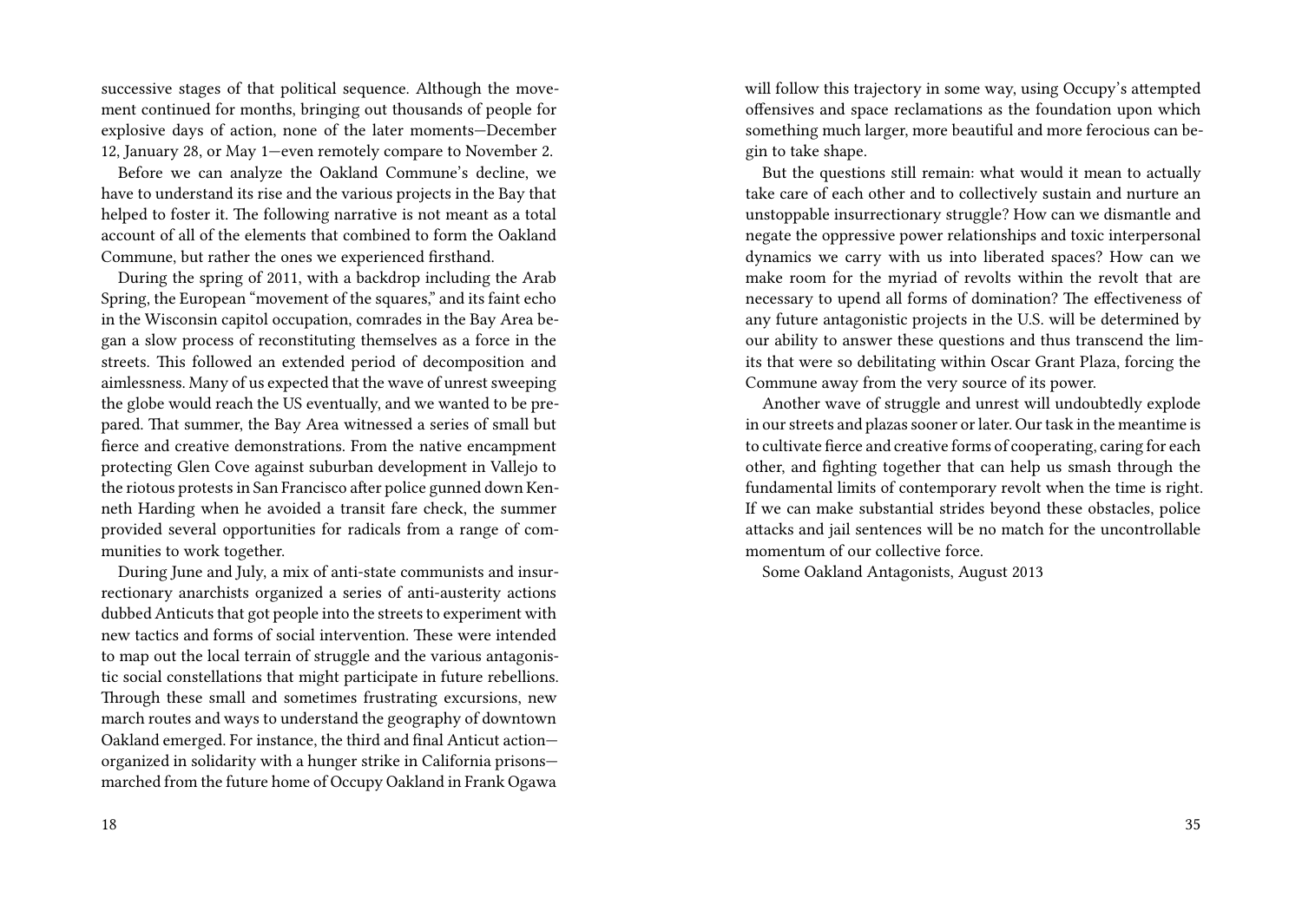Inside the reclaimed space opened up by the Commune, rampant interpersonal conflicts and forms of structural violence could not be contained or managed in the ways that capitalism normally does, through the violence of the police, the institutions of the state, or the ready-to-hand hierarchies provided by money and commodities. We had to confront these problems collectively and directly. But to do so adequately would have required the expropriation of resources and space far beyond what was within the grasp of the nascent movement. It also would have required the audacious dedication of participants to transcend their atomized lives and constructed identities under capitalism, going past the point of no return. The failure to overcome these fundamental obstacles enabled power relationships built on patriarchy, white supremacy, and heteronormativity to reassert their dominance within the movement while undermining and repressing the vital new relationships that had emerged through the process of struggle. These were the underlying limits that led the Commune away from the reclamation of space that had provided the basis for its initial rapid ascent, and ushered in its six month decline, passing the point of no return as the horizons of struggle that led away from the camp hit dead ends in January 2012.

This is the double bind we found ourselves in: the camp was both inadequate and essential. A potential solution to this bind is contained in the concept of the Commune, by which we mean the projected translation of the principles of the camp onto a new, more expansive footing. Occupy Oakland became the Oakland Commune once it took the camp as the model for a project (barely realized) of reclamation, autonomy, and the disruption of capital on a much wider basis: neighborhood assemblies reclaiming abandoned buildings for their needs; social centers that could serve as hubs for organizing offensives and sustain all kinds of self-organization and care; occupations of schools and workplaces. These were the horizons that the Oakland Commune illuminated, in the positive sense, despite its limits. We believe it is likely that future struggles in the US Plaza down Broadway past the police headquarters, courthouse, and jail, holding a noise demo there before circling back towards the plaza to disperse. This small demonstration marked the first time this loop was tried. Months later, during the high-tension moments of Occupy Oakland, that march route became intimately familiar to thousands of people, sometimes repeated multiple times per day.

The rhythm of small and medium-sized demonstrations such as the Anonymous actions against BART police and the one-day occupation of UC Berkeley's Tolman Hall continued throughout the summer and early fall. But it wasn't until momentum began to build nationally after the establishment of the Zucotti Park camp on Wall Street—September 17, 2011—that the full potential of the relationships built over the summer could blossom. Oakland joined the national movement late, on October 10, immediately establishing a sprawling camp in the plaza in front of City Hall—renamed Oscar Grant Plaza, after the young Black man murdered by BART police in 2009. This became a liberated zone, off-limits to police and politicians and organized according to principles of self-organization, free access to food and supplies, open participation in all aspects of camp life, and autonomous action.

In hindsight, it is striking how quickly Occupy Oakland emerged, matured, and reached its peak. Only two weeks separate the beginning of the camp from the first police raid in the early hours of October 25. After the Commune repeatedly resisted attempts by the city administration to assert control over the camp—staging public burnings of warning letters during general assemblies in the amphitheater on the steps of city hall—Mayor Jean Quan authorized the militarized police operation that left the camp in ruins and over 100 in jail.

Later that same day, thousands of enraged people poured back into downtown, charging police barricades around the plaza and braving countless barrages of tear gas and projectiles until the early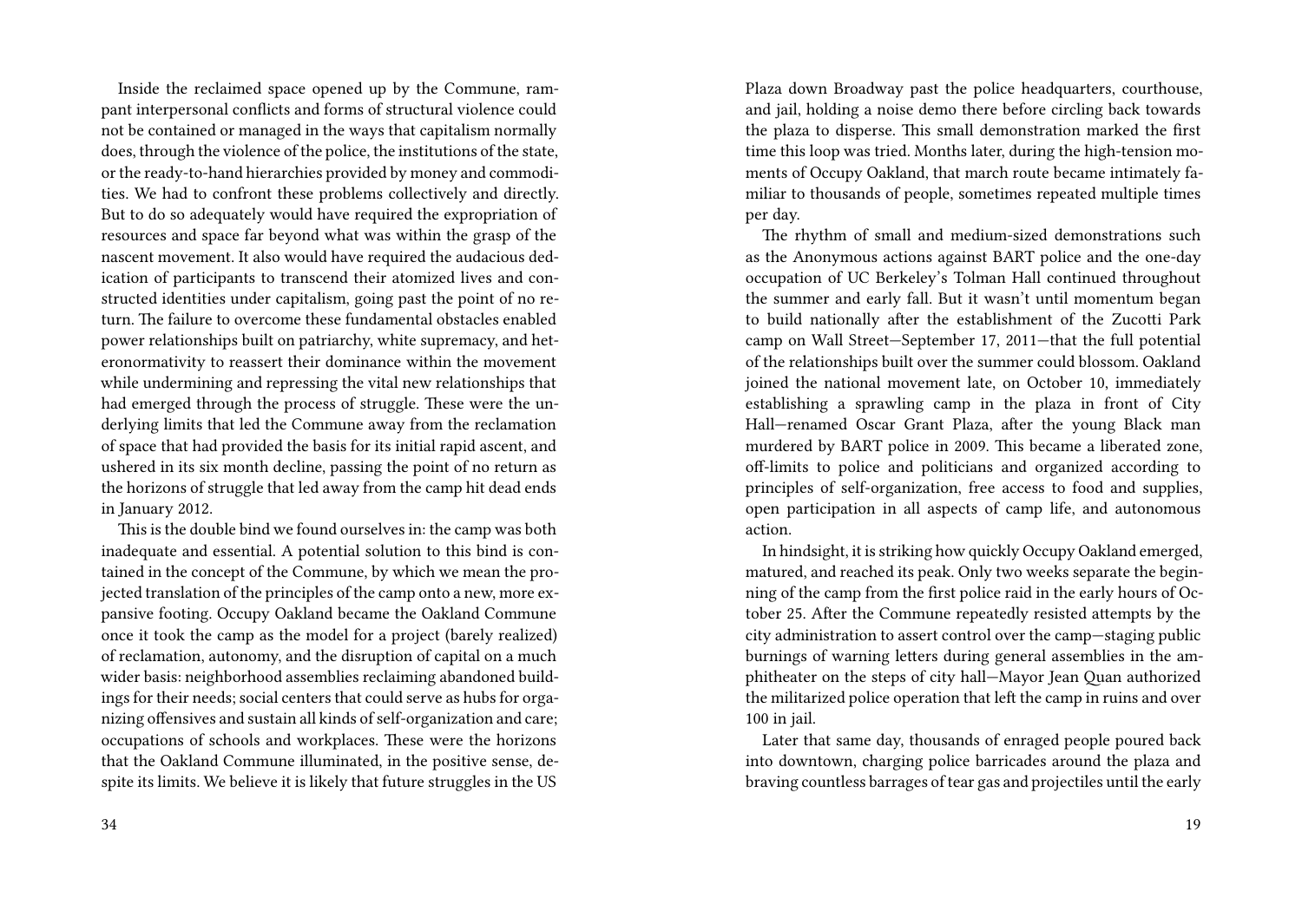hours of the morning. Partly because of the near murder of Iraq War veteran Scott Olsen by a police projectile that night, and the dramatic footage of the entire downtown area covered in gas, the next day the police withdrew in a storm of controversy. Exultant crowds reoccupied the plaza, holding an assembly of 2000 people the largest of the whole sequence—and agreed to go on the offensive with the November 2 strike. The fact that it seemed possible to organize a general strike in a single week indicates the degree to which normal calendar time warped and stretched in those first three weeks. During the Oakland Commune's incredibly rapid yet brief ascent, there seemed to be no limit on what could happen in a week, a day, an hour.

It all came to a head on November 2. Looking back, the scope of that day remains impressive. In less than 24 hours, the strike unleashed all the tactics explored during the entire Occupy Oakland sequence. Flying pickets, work actions, marches, blockades, occupations, and moments of riotous destruction brought as many as 50,000 people to downtown Oakland, many of whom were participating in disruptive acts for what must have been the first time.

People gathered in the early morning under a giant banner, stretched across the central intersection in downtown, reading "Death to Capitalism." From there, the crowds quickly fanned out across the center of the city, shutting down businesses that had refused to close for the day. The camp at the plaza became a crowded anti-capitalist carnival offering music and speeches from three different stages. By early afternoon, as tens of thousands filled the streets, an anti-capitalist march led by a large black bloc smashed its way through downtown, leaving broken windows and graffiti on banks and corporations in its wake. Within a few hours, tens of thousands of people marched on the port of Oakland, shutting down all operations at its various terminals. Finally, as night fell, hundreds of people joyfully occupied the aptly-named Traveler's Aid building a few blocks from the plaza; long empty, it had formerly housed a nonprofit serving the homeless. Within bolic demonstration but directly providing for our daily needs through the repurposing and reclamation of urban space. This was one of the most appealing aspects of the camp: it offered the opportunity to explore ways of relating and surviving together that did not rely on the usual mechanisms—money, the state, police, predefined social hierarchies and categories—though the banishment of those things was always partial and provisional at best. This enabled the participants to bypass some of the more tedious ways in which activists develop political projects, equipping people to organize around their own survival, in their own cities, on the basis of their personal experience of oppression and need, rather than according to essentially moral objections to this or that injustice. In the context of this contagious form of revolt spreading through the communal liberation of space, the movement's rejection of the need to issue any specific demands to authorities made perfect sense. Occupy's power came from the proliferation and reproduction of these oppositional zones, not from its political sway.

But if the camp was the source of our strength, it was also the source of the limits we reached, and not only because without it there was no real future for Occupy. At root, the camp was inadequate to the project of finding ways to live together beyond the specious forms of community that capitalism provides. In fact, the Oakland camp was already in a state of degeneration by the time it was cleared, and probably would have broken down on its own eventually.

The camp was no more violent or miserable then the city of Oakland is on any given day. Yet the level of everyday misery, alienation, and abuse that makes up the mundane reality of capitalist society is truly staggering, especially when concentrated in a plot of grass in the middle of an impoverished city. When we liberate urban space in 21<sup>st</sup> century America, we have no choice but to confront the devastation produced by centuries of capitalism, conquest, and domination.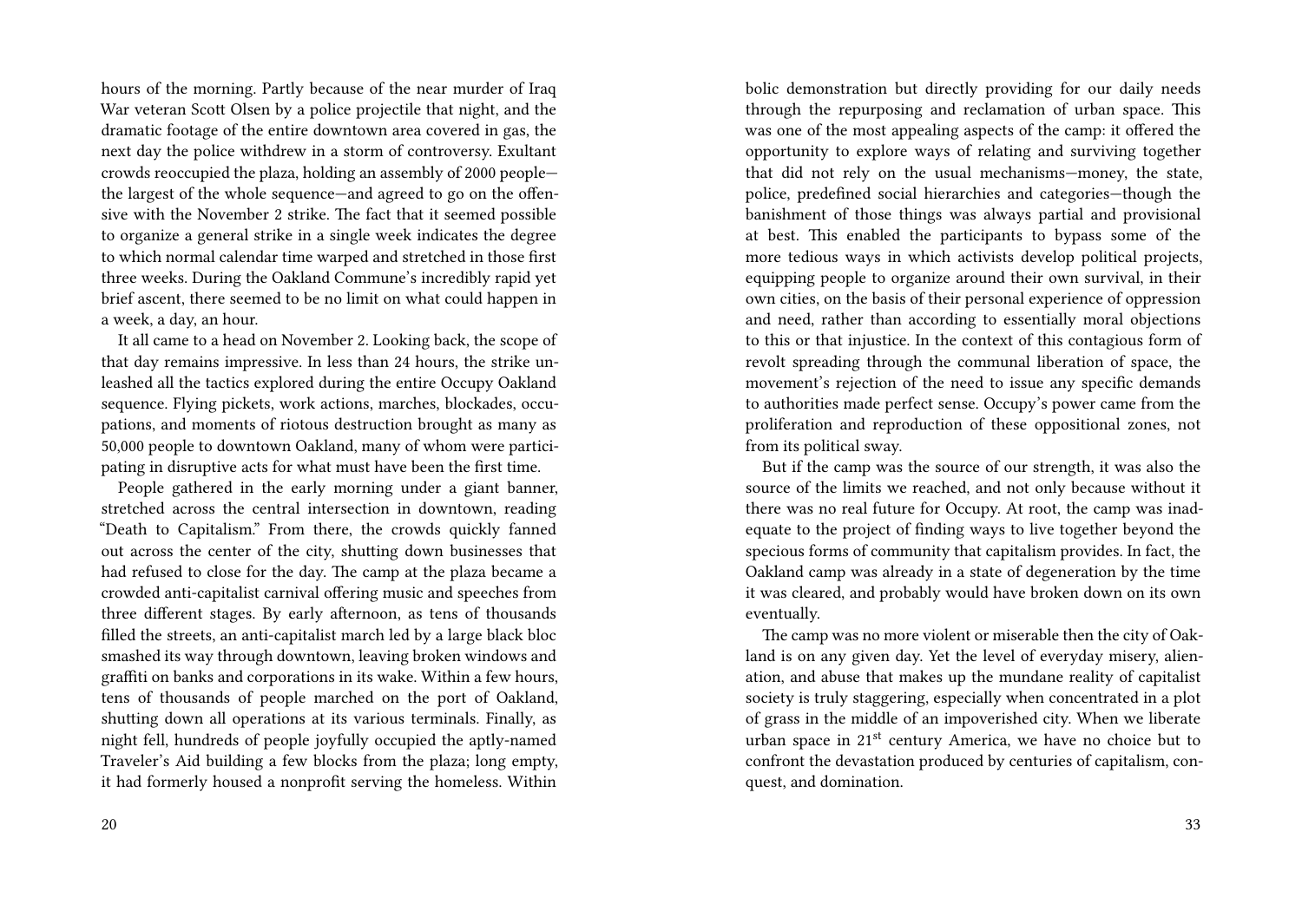they represented the long process of dispersal and decomposition that began with the strike on November 2. Camp and Commune

At its core, Occupy was about occupying. In Oakland and elsewhere, it was about producing a form of life defined by mutual aid, self-organization, and autonomous action. It was about defending spaces free from police, politicians, and bosses, and the necessarily violent conflict between those zones and the surrounding capitalist world on which the camps nonetheless depended. Oakland took this about as far as it could go within the framework of Occupy, establishing a zone that fed and sheltered hundreds of people each day—sometimes thousands—in brazen defiance of the city officials fifty yards away in City Hall and the cops leering from the periphery. For all the hype about social media, livestreaming, and other information technologies enabling this new wave of revolt, the grounding of the struggle in the face-to-face relationships that combined to form the occupation is clearly what gave Occupy its unique potential and created the material foundation for all the political possibilities of the movement. The authorities understood this.That's why they cleared the camps in Oakland and everywhere else, using as much force as necessary to prevent reoccupation.

Once the camp was cleared, the Oakland Commune became a husk deprived of its central tactic and, arguably, its reason for being.This was the reason why the vigil clung mournfully to the plaza despite repeated battering by OPD. It was the reason why the decision was made to claim a building for the movement on January 28. It was why the planning for an autonomous occupation provided the initial impetus for the convergence of feminist and queer comrades in what would later become Occupy Patriarchy. Without something to take the place of what had been lost with the camp, there was little chance that we would regain the expansive prospects of the fall.

The strength of "the camp form" was its ability to carve out material zones of political antagonism that were not organized around petitioning the authorities for concessions through syman hour, however, riot police attacked and evicted the new occupation, provoking a night of rioting during which people wrecked most of the businesses and city offices around the plaza, including a police substation.

We were in the middle of something without recent precedent in the US. And yet the day was just a day. There was no continuation, no sense of what might come next. The following morning, after three weeks of great weather, the first rains of the season fell and the camp lay quiet, foreshadowing the dispirited mood of the months to come. The backlash from the previous day's anticapitalist march and the more indiscriminate rioting later in the night was intense, as various liberal elements took the opportunity to demonize anarchists and the black bloc, calling for vigilante patrols by pacifists and initiating a reactionary backlash that caused many anarchists and radicals to steer clear of the camp for a few days. The mood shifted from elation to demoralization very quickly, especially given the failure of the occupation of the Traveler's Aid building, which might have opened up new horizons for the Oakland Commune. It was difficult to recognize this at the time, but we had already encountered the fundamental limits of this sequence of struggle. The slow decline had begun.

#### **Days of Action, Horizons of Struggle**

Arguably, the decline had been set in motion in the days immediately before the strike. Up until the raid on October 25, the power of the Oakland Commune lay in the camp itself: in collective activities that linked each day in the liberated plaza with the next, building momentum through consistent interaction around questions of survival rather than activism. When over 600 riot police fired tear gas and flash-bang grenades as they broke through the barricades protecting Oscar Grant Plaza in the dark morning hours of October 25, they were not only attempting to evict the camp, but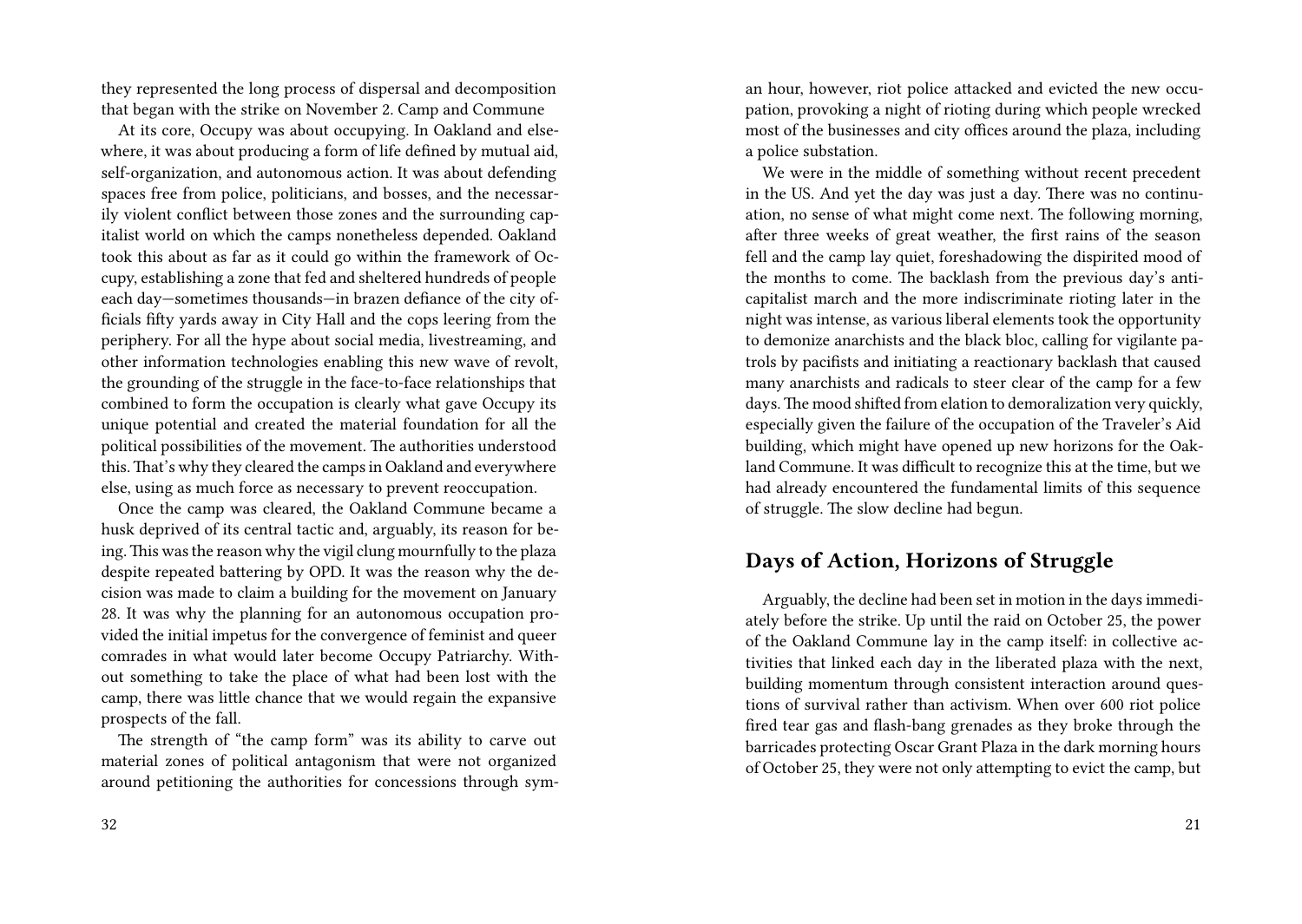to break apart the continuity of the tenuous community that we had formed.

This first eviction backfired on them spectacularly. The crowds came back even bigger and called for the November 2 strike—a timely and effective decision. But it also marked the first moment when the energy of the Commune shifted from the daily process of holding liberated space to a strategy built around discrete "days of action." The day in question was only one week away, and the buildup to it ran parallel with the reconstitution of the camp. But with the historic decision to strike, there was a shift away from the reproduction and expansion of the original oppositional zone. Something was lost in this transition.

The consistent process of eating, sleeping, and organizing with many others in a liberated zone at the heart of a struggling North American city had proved to be a challenge for which few were prepared. At times, the Commune was a veritable inferno—a place of fistfights, constant emergencies, injury, illness, miscommunication, and stress. At other moments, it offered a kind of freedom and beauty unlike anything else. There were times when each person seemed full of limitless creativity, compassion, and dedication, matched by hatred of capitalism and the state. We could see the experience changing people day by day, hour by hour, and we could feel it changing us. The camp was a place of joy, laughter, and care, almost psychedelic in the confusion it provided to the senses. But mostly, it was a place that teetered on the edge of breakdown, a place in which none of the usual buffers and mediations that mask the daily violence of contemporary America were present. All the misogyny, homophobia, racism, and other poisonous dynamics that form the foundations of capitalist society rose to the surface in this liberated zone, challenging the Commune's ability to sustain itself. We were ill-prepared for the problems the camp raised, though people made heroic attempts to respond to each new emergency.

loop through downtown and unleashed rocks, bottles, and other objects at the police station and jail as they passed. The Commune was not going down without a fight.

Yet that was the end. The limits had emerged one by one over the course of January, and there was no new occupation or wave of mobilizations on the way. On January 29, as comrades scrambled to support the hundreds in jail while thousands across the country organized solidarity demonstrations with Oakland, over 300 gathered at the plaza in what turned out to be the last large general assembly. They voted enthusiastically to endorse calls emerging from New York and elsewhere for a May 1 global general strike—a strike that never materialized. Many still hoped that Occupy would reemerge with a spring offensive. But given the bitter defeat in the turf war over the plaza, the implosion of the port blockade campaign, and the failure to secure a new home for the Commune, this seemed unlikely. January was the end. Occupy's window of radical possibilities would soon be closed in Oakland and everywhere else.

Over the following months, people carried out many amazing and inspiring radical projects. Occupy Oakland organized a series of large neighborhood BBQs across the city. The anti-repression committee set an impressive standard for how to take care of arrestees and imprisoned comrades. The SF Commune temporarily held a building at 888 Turk. Insurgent feminist and queer comrades who had come together over the previous months continued a campaign of actions and interventions while writing and distributing propaganda and texts. Clashes and attacks temporarily erupted across the Bay around May Day, while a struggle over an occupied farm emerged in neighboring Albany. Foreclosure defense campaigns successfully held off a series of evictions. For a week, people occupied an Oakland public school that was being closed down.

Yet the chance to regain momentum had passed in January. All of these efforts were still riding on evaporating momentum from the previous fall. In their increasing detachment from each other,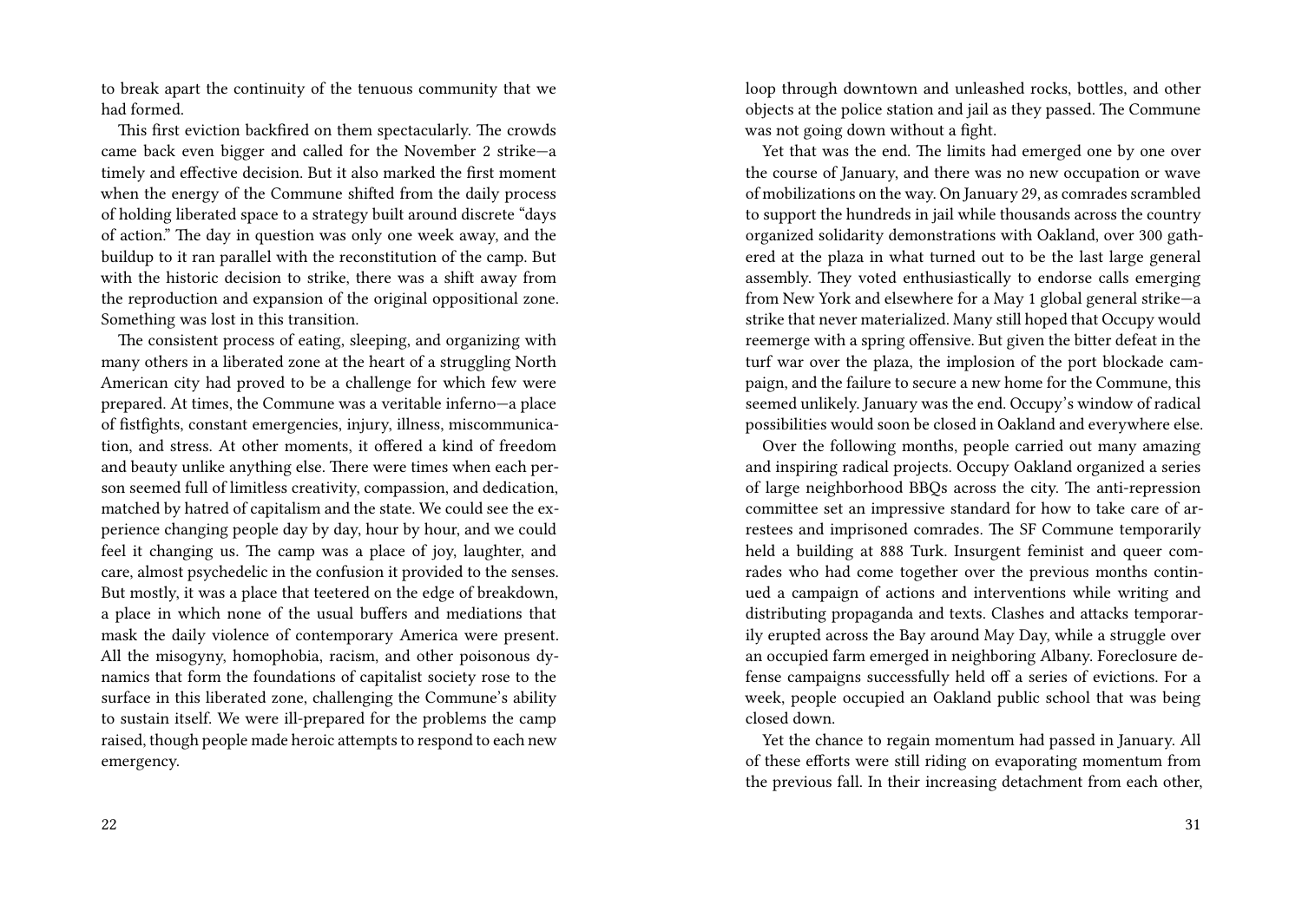most important in their experience as part of the Oakland Commune, in relation to its stated goal, it was a disaster.

In response to criticism of the clandestinely organized occupation of the Traveler's Aid building on November 2, J28 was organized in a radically open structure. Regular "Move-In Assemblies" of over 100 met publicly in the plaza to plan the occupation, while giving a smaller closed group the mandate to pick a building in relative secrecy. This assembly spent countless days organizing infrastructure for the new occupation, setting up guidelines for accountability within the space and planning a multi-day festival of music, speakers, and films. As the day of action unfolded, this ambitious plan was blasted apart in the first spectacular clashes outside the target building—the massive Kaiser Center Auditorium—in what became known as The Battle of Oak Street. It was probably because people believed so strongly in the dream that a new liberated space could emerge from the Kaiser Center and resuscitate the Commune that they fought so hard and with such a collective spirit that day. But OPD had no qualms about transforming downtown into a warzone to insure that private property remained off-limits.

A backup plan later in the day also failed to seize a building. As night fell, OPD called in additional police forces from across the Bay Area. After their first attempt to kettle a march of nearly a thousand people at 19th and Telegraph was outmaneuvered—the crowd dramatically escaped by tearing down the fences the city had recently rebuilt—the police finally succeeded in surrounding over 400 comrades outside the downtown YMCA. The arrestees spent the following days in filthy overcrowded cells at Santa Rita Jail.

Amazingly, those who remained on the streets remained undaunted. They broke into City Hall, burning the American flag and vandalizing the inside of the building in revenge for the police repression. Even after riot police with shotguns chased them off, the night was still not over. An FTP march was quickly organized. In keeping with tradition, participants took the familiar

30

For this reason, many comrades welcomed the first police raid in hopes that direct conflict with the state would breathe new life into a struggle slowly dying of internal causes. After the raid, people could focus their attention outward in offensive actions like the general strike, away from the overwhelming difficulties of the camp.

The decision to strike was not a mistake. On the contrary, it was one of the better decisions collectively made during the entire sequence. But it inaugurated a half-year period defined increasingly by days of action called for by the general assembly rather than the rhythms of shared experience. This process accelerated after the second eviction of the camp on November 14 and reached its terminal point with the late January call for another general strike on May 1—a strike that never materialized. May Day 2012 ended up being an exciting day of action, but it paled in comparison to the November 2 strike, which had been organized in only a week. The more that the Oakland Commune lost its footing, momentum, and sense of direction, the more it relied on arbitrarily chosen days of action that were increasingly few and far between.

In the shift away from the camp towards spectacular offensives, the actions of November 2 opened up three horizons of struggle, each of which hit a wall over the following months. In many regards, the limits of these approaches were already apparent during the strike.

First, there were the tens of thousands who laid siege to the port. Most would agree that the high point of the day—the action that had the most impact on capitalism and the local power structure was this blockade of the port of Oakland. However, the success of that action empowered one tendency within the movement to push the struggle away from reclaiming space and disrupting the flows of capital toward a kind of trade union superactivism that later proved to be a dead end.

Secondly, there was the attempt, later in the evening, to occupy the Traveler's Aid building. But when riot police besieged the build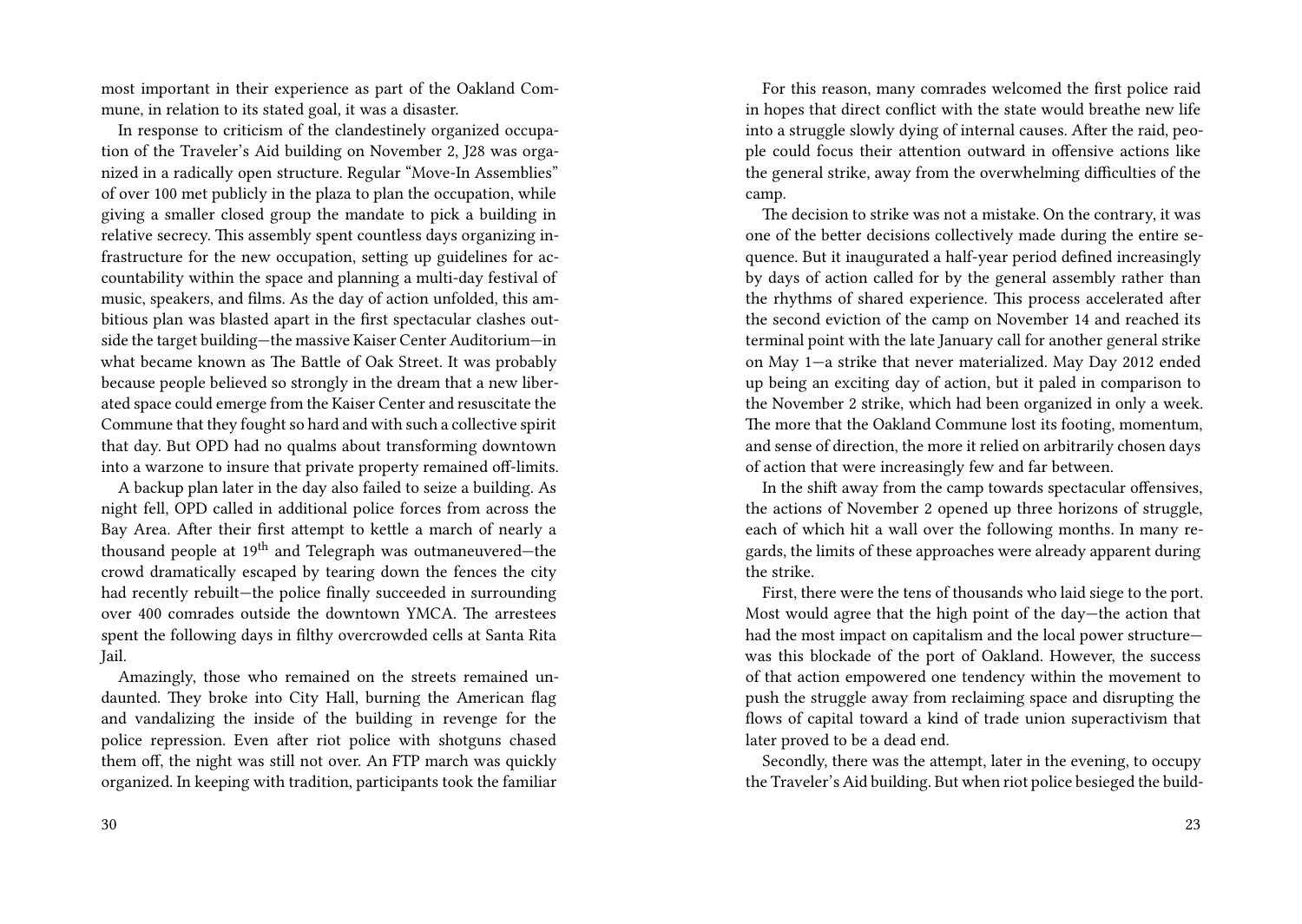ing, the participants failed to put up any meaningful defense. It was one thing to occupy public parks and plazas—but another thing to breach the sacred barriers of private property. Comrades had been discussing that trajectory from the beginning, but the failure of the Traveler's Aid attempt indicated that it might remain an unsurpassable horizon.

Finally, there was street fighting and the black bloc. This represented the dream of continuous escalation, in which a proactive offensive of black-clad rioters would usher in a new phase of increasingly widespread militant rebellion, culminating in a fullon uprising. Certainly, November 2 saw some of the most intense street conflicts up to that point, epitomized by the appearance of a large black bloc during the afternoon anti-capitalist march. Yet that night, when riot police were finally ordered to reassert control of downtown Oakland and evict the newly occupied building, this increased street militancy meant little. Police scattered the participants like a bowling ball plowing into a wedge of pins.

Few people were organized into affinity groups capable of acting intelligently and decisively in the face of the highly trained and physically intimidating Oakland police. Inexperienced rioters had the tendency to attack weakly and prematurely, then scatter when the police counter-attacked. In addition, the presence of vigilante pacifist members of Occupy—whose violent assertion of nonviolence underscored the paradox of their position—and amateur journalists too busy photographing the riot to help their ostensible comrades both produced confusion and dissension. As is often the case in the US, comrades were able to carry out attacks on property with relative ease, adopting an effective hit-and-run strategy. But when it came to standing ground or mounting an offensive against the police, the street fighters were rarely effective. The New Year

After the camp was cleared during the second police raid of the plaza on November 14, many comrades continued along each of these three trajectories, moving ever farther from the camp that had brought them together in the first place.

pletely disconnected from the streets and plazas from which they had emerged. With every step from the November 2 strike through the December West Coast port blockade and towards Longview, these actions ceased to be participatory disruptions in the international flows of capital as a projection of the occupation's power beyond the plaza. Instead, they became solidarity actions, organized only with supporting the union in mind. There was naïve talk about the actions sparking a wildcat strike in the ports, or prying the union away from the bureaucrats who were eager to diffuse the conflict and cooperate with EGT. But none of this came close to materializing.

In the end, the labor solidarity tendency within Occupy Oakland and the handful of radical Longshoremen allies were no match for the political machinations of those at the top of the ILWU, who coerced the rank and file of Longview to accept a compromise with EGT that kept them on the job while stripping them of many benefits and their job security. This was enough to ease the tension and avert the showdown. On January 27, as the last-minute plans for the following day's attempt to occupy a building were finalized, a confusing statement emerged from the caravan organizers, announcing that the Longview workers had accepted a contract and that this was—in some unspecified way—a victory. This was how the port campaign ended: not with a bang, but a whimper.

The next morning, the final offensive of January kicked into action. Though in many regards it was the most significant day since the general strike, the planned January 28 (J28) building occupation was fundamentally an arbitrarily chosen day of action with all the limits thereof. However, unlike the port actions, this was a massive attempt to return to what had made the Oakland Commune so powerful in the first place: liberating space from capital and the state, transforming it into a collective occupation where people could take care of each other and organize further actions. Even though many remember that spectacular day as one of the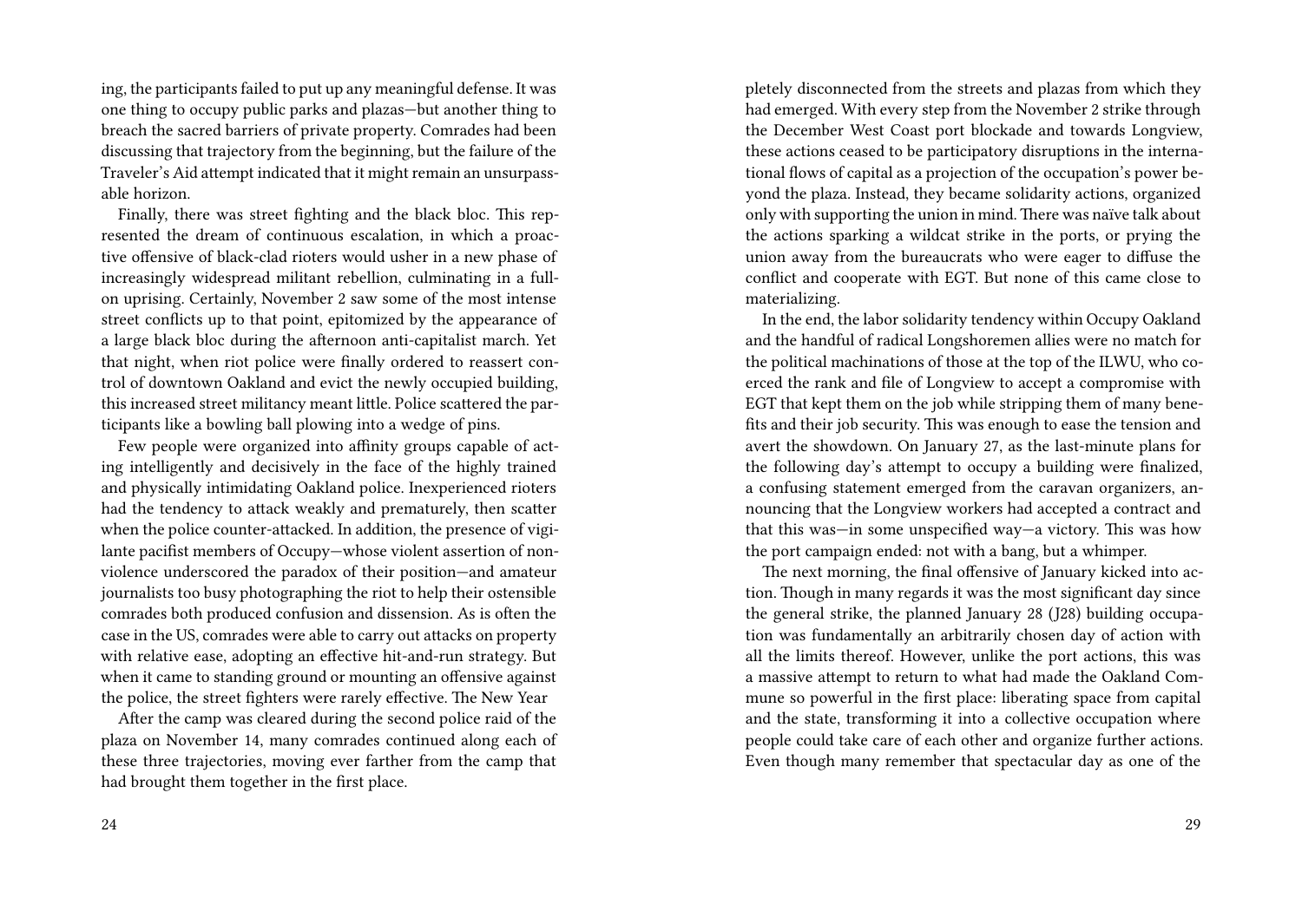The first FTP march failed to reverse the rapid decline of the Commune or reassert the movement's presence downtown. On the contrary, it accelerated this decline, signaling to the state that it was now clearly gaining the advantage. This was not the fault of TAC, who continued to hold weekly FTP marches over the following months that were usually less confrontational. Rather, it showed the limits of the uncoordinated and tactically ineffective displays of street militancy mustered by the black blocs of that period. At the time, this series of painful defeats failed to register to many comrades as a serious blow to the movement, even though the authorities had successfully swept the plaza clean and neutralized the attempt to mount a response. Many people were distracted, with their sights set on the upcoming days of action. In retrospect, the new year was clearly off to a bad start.

Planning continued for the convergence in Longview and the January 28 day of action. General assemblies decreased in size and regularity but continued to meet, increasingly retreating to the park at 19th and Telegraph since an increasing number of comrades were prohibited from the Plaza by stay-away orders. The source of the Commune's power, the defiant public occupation of space, was quickly drying up, though the upcoming offensives gave many comrades the sense that another wave of momentum was imminent.

This delusion was shaken when the bureaucrats at the top of the ILWU outmaneuvered the planned blockade of the scab ship in Longview, and all plans for the convergence imploded. Occupy caravans had been organized from Oakland, Portland, Seattle, and elsewhere, while the federal government announced it would defend the scab ship with a Coast Guard cutter. Comrades from across the West Coast were just waiting for word from those working directly with the Longview Longshoremen to initiate a confrontational showdown. But in their determination to reorient Occupy towards labor activism, the tendency that had coalesced during the November 2 port blockade constructed a framework that was com-

The labor solidarity wing of the movement, born during the November 2 port blockade, increasingly viewed Occupy as a vehicle for supporting unions and intervening in existing workers' disputes. On December 12, this faction led a day of action to shut down ports across the West Coast (as well as in other scattered locations such as a Walmart distribution center in Colorado). This had been called for in response to the wave of repression and camp evictions across the country in late November and early December, as well as in solidarity with the struggle of longshoremen in Longview, WA against the efforts of the multinational corporation EGT to break their union, the ILWU. While not entirely successful, the day was still impressive, demonstrating the continuing power of Occupy. As 2012 began, this labor solidarity wing of the movement was busy spearheading a regional mobilization to disrupt the first scab ship scheduled to dock at the EGT facilities in Longview. Many comrades from the Bay planned to converge on Longview in what looked to be an important showdown.

Elsewhere, an alliance of insurrectionaries and comrades from a wide range of working groups that had sustained the camp were organizing another offensive. Regrouping from the failure of the Traveler's Aid occupation, they had called for a massive day of action on January 28, 2012 to occupy a large undisclosed building. This was to become a new hub for the Oakland Commune.

Finally, there was the assortment of radicals and rebels who continuously struggled to hold down Oscar Grant Plaza itself. Some of them had slept on benches in the plaza long before Occupy; some were young locals politicized over the previous months; others hailed from a range of eccentric Bay Area groupings including a contingent of juggalos. The plaza was still contested turf with regular general assemblies, events, and a 24-hour "vigil" that held space, served food, and provided a social venue. The park and empty lot a few blocks away in the gentrifying Uptown district at 19<sup>th</sup> and Telegraph had also become a second front, following a brief occu-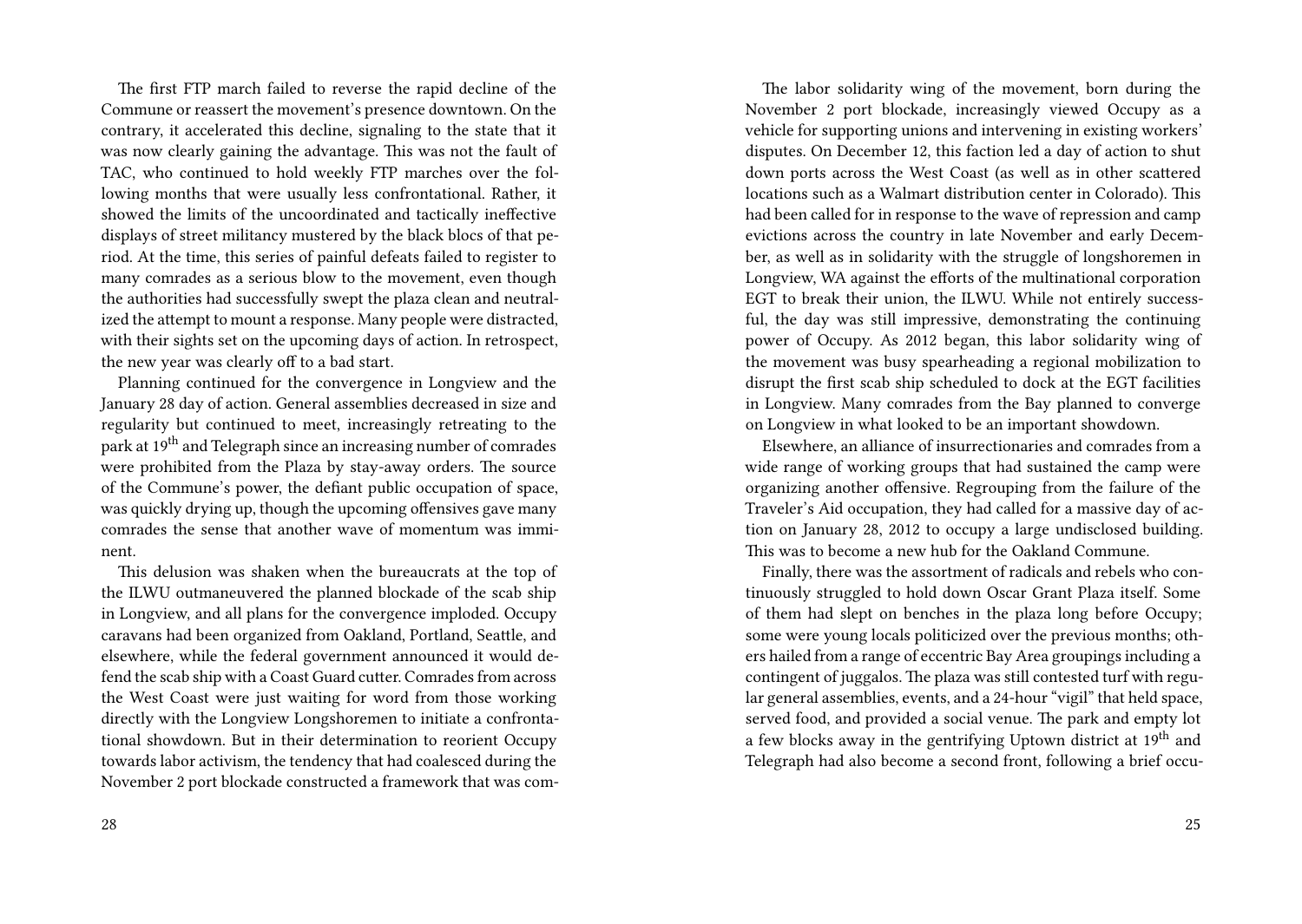pation there on November 19 that ripped down the surrounding fences and established a camp before being quickly evicted.

This was the political climate in Oakland on New Year's Eve, as a spirited march left from the plaza for a noise demo. The crowd followed the now familiar loop from the plaza to the police headquarters, courthouse, and jail, where people unleashed a torrent of fireworks before returning to the plaza for a raucous dance party. With hundreds attending, it was powerful demonstration that even without the camp the Commune could still call the plaza home. It was also a celebration of the struggles to come and the next major wave of the Occupy movement, which many believed to be just around the corner. In those early celebratory hours of 2012, it was nearly impossible to grasp how quickly all of these possible trajectories would hit walls. But in January, the limits that first became apparent on November 2 became debilitating, ushering in the terminal phase of the movement.

Oscar Grant Plaza was first to go. Running scuffles between the ragtag rebels of the plaza and platoons of cops looking to scare them off had increased throughout December, becoming a daily occurrence by the final week of the year. Dozens were arrested. In contrast to previous mass arrest situations, the cops and DA were clearly looking to make examples of the arrestees, who were slapped with large bails, felony charges, and a new favorite tactic of repression: stay-away orders that threatened people with additional jail time if they returned to downtown Oakland. While not as spectacular as police indiscriminately tear-gassing and spraying crowds with projectiles, the most brutal and effective repression of the whole Occupy Oakland sequence arguably occurred during the turf war over the plaza at the turn of the year. Because so many comrades were focused on organizing for the upcoming days of action, those facing the cops and courts in the plaza were isolated, without the support they needed.

Inspired by the success of the New Year's Eve noise demo and hoping to respond to the escalating repression, the Tactical Action

Committee—a militant group composed primarily of young Black men from Oakland who had been busy defending the plaza and organizing other actions—called for the first FTP (Fuck the Police) march one week later, on January 7. On January 4, after a general assembly in the plaza ended and the majority of people went home, a militarized raid involving dozens of riot police successfully evicted the vigil. This was the third and final raid of Oscar Grant Plaza. A member of TAC was among those arrested in the operation.The rebel presence in the plaza had been successfully removed, and the upcoming FTP march took on increasing significance.

Nearly three hundred gathered at the corner of the Plaza at 14<sup>th</sup> and Broadway on the evening of January 7. Many were masked up and ready for a fight, feeling that this was the moment to present a coordinated militant response to the successive evictions of the Commune. Led by a massive "Fuck the Police" banner, the march took off once again down Broadway on the loop past police headquarters and the jail. Clashes erupted near the headquarters as a police cruiser was attacked, bottles were thrown, a small fire was lit in the street, and lines of riot police repeatedly charged the crowd. Yet once again, the displays of militancy were just that, displays ineffective when it came to defending comrades. Fighters were able to get in a few hits on police, but quickly retreated and fled out of downtown in the face of the OPD offensive. Arguing erupted among comrades, as it became clear that the eagerness with which many went on the attack was not matched by any kind of organized defense or coordinated crowd movement. As comrades scattered, leaving the plaza abandoned once again, another wave of arrests ensued with police units picking off isolated street fighters who had been identified by undercovers in the crowd. As with the wave of arrests around the plaza over the previous weeks, the people arrested at this first FTP march bore some of the heaviest penalties of the whole sequence, with some comrades eventually doing significant jail time.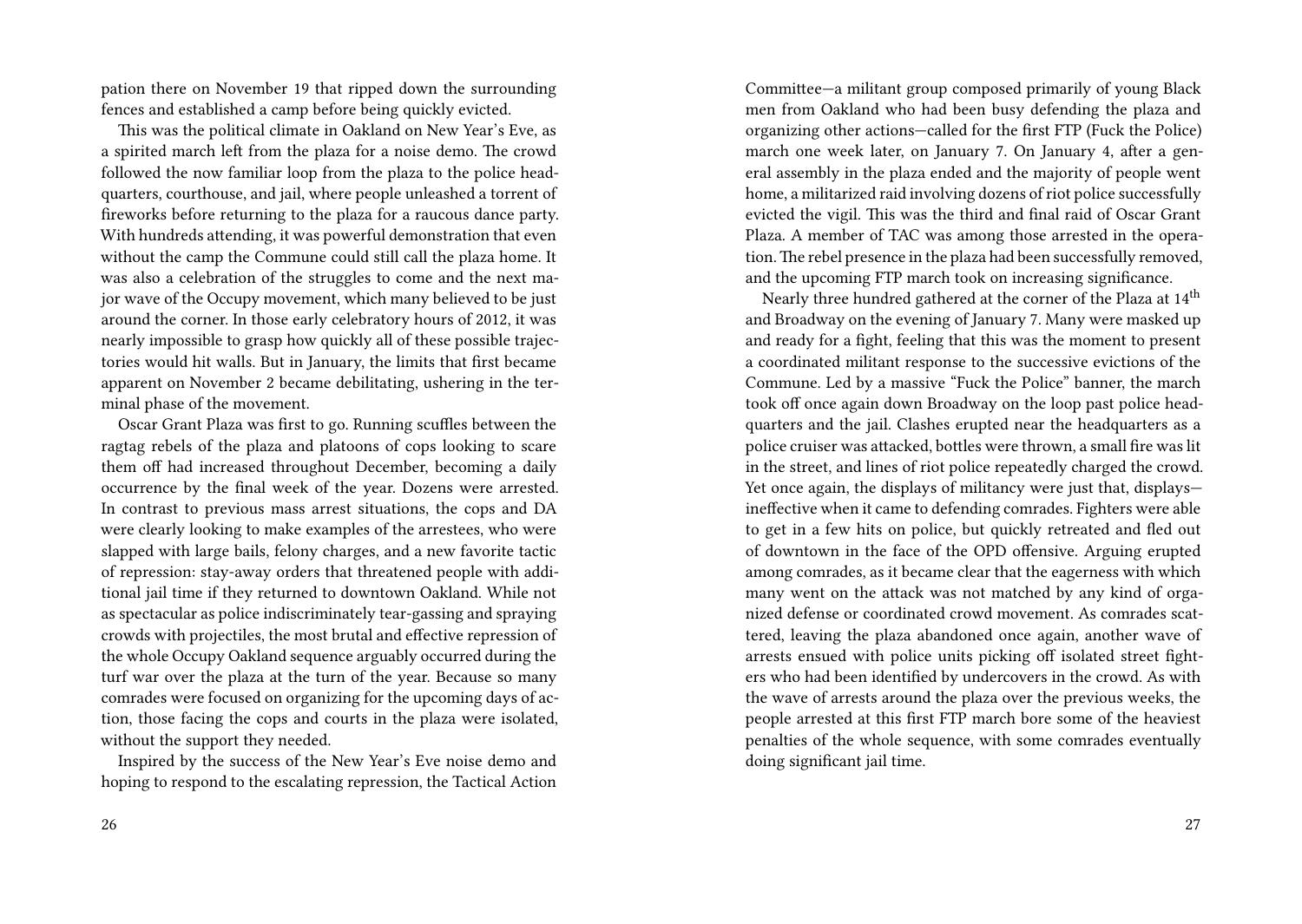The Anarchist Library Anti-Copyright



Anonymous, CrimethInc. After the Crest 2013

Retrieved on September 13<sup>th</sup>, 2013 from http://www.crimethinc.com/blog/2013/09/09/ after-the-crest-the-life-cycle-of-movements/

**theanarchistlibrary.org**

long enough to take the streets without being intimidated by the immense police presence, and to counteract the media narrative about the March 29 riots with an onslaught of flyers, posters, and graffiti.

After that, the social body fell asleep. The summer was long and pacific. In the fall people rallied to prepare a new round of strikes or to stop the growth of fascism, but could not see clearly how to carry those struggles forward.The next general strikes sputtered forward ineffectively, and in winter people holed up in small group projects they had created with friends, whether or not those projects had proven effective in the last months. These included specifically anarchist assemblies that organized debate and propaganda, neighborhood social centers, distros, free stores, or mutual aid networks intended to encourage anarchist responses to problems of job precarity or home foreclosures.

Narrated as the movements of a great social body, this rhythm of rise and fall makes perfect sense. After such gigantic efforts, the collectivity needs to sleep, and that sleep is not a form of weakness but a necessary activity in which gains can be solidified. Yet many people experienced the exhaustion of the social body as defeat, as loss. In accepting this as reality, they will learn all the wrong lessons, rather than identifying the activities most crucial to the moment.

To a slight extent, because conversations about a rhythmic rather than geometric resistance had already begun to take place, comrades in Barcelona were able to shift their focus, despite widespread feelings of defeat. Anarchists gave priority to groups of a newly expanded affinity, in which they worked together with comrades whom they had gotten to know in the recent upheavals. They debated, they recovered their energy, and they strengthened friendships new and old. If the recognition that a slowdown was inevitable and healthy had been generalized, they might have carried out these activities with a sense of triumph and innovation. Instead, most comrades had the attitude that they had to be content with an inferior kind of activity, because it was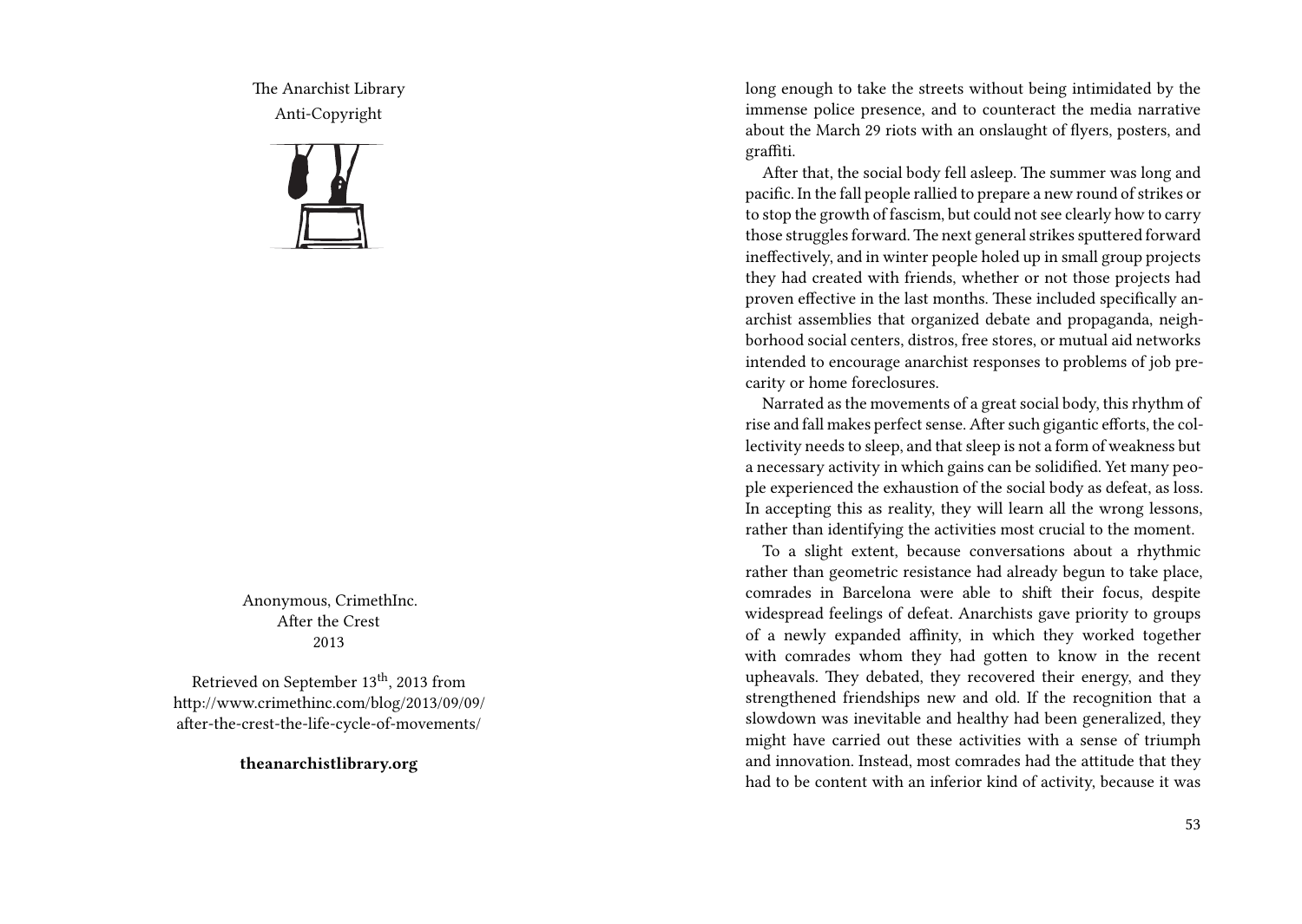the only activity that seemed possible in the moment. Thus, they correctly took advantage of the lull to debate the hot moments of struggle of the previous months, but they failed to recognize the particular value of that moment of social slumber.

The moment also demanded that anarchists strengthen their relationships of difference, seeking out the sincere neighbors, coworkers, and other people they had gotten to know in heterogeneous spaces such as the neighborhood assemblies. These were the people with whom they were losing contact due to social disintegration. It is of the utmost importance to resist that social disintegration, to seek out recent acquaintances and continue solidifying relationships. Obviously, it is much easier to struggle together with comrades of affinity in moments of social peace or defeatism, especially because so many other people ceasing struggling in these moments. But we must not confine our method of struggle to the "hot" moments of upheaval and coalescence. We must also learn a long, abiding struggle, and this requires reaching out to those we met and learning what practical things we can share when they no longer continue to participate in assemblies, debates, and protests.

As noted earlier, it is also important to keep making noise, whether via protests or attacks, to invite the disappeared to return to the streets. In Barcelona, this has happened with continued student strikes and actions enabling people to ride the metro for free. However, if these actions are not undertaken as a conscious invitation, but as an attempt to maintain lost momentum, they will only contribute to the exhaustion and disillusionment of those in the struggle.

Finally, moments of defeatism and disintegration need to be seized as opportunities for propaganda. After a strong wave of struggle, people often fall away because they are exhausted and because they are disappointed at how little they have accomplished, how much farther they have to go. This is the time when anarchists have to unmask the false promises of the recuperators and reformists. This is the time to show that all the politicians, all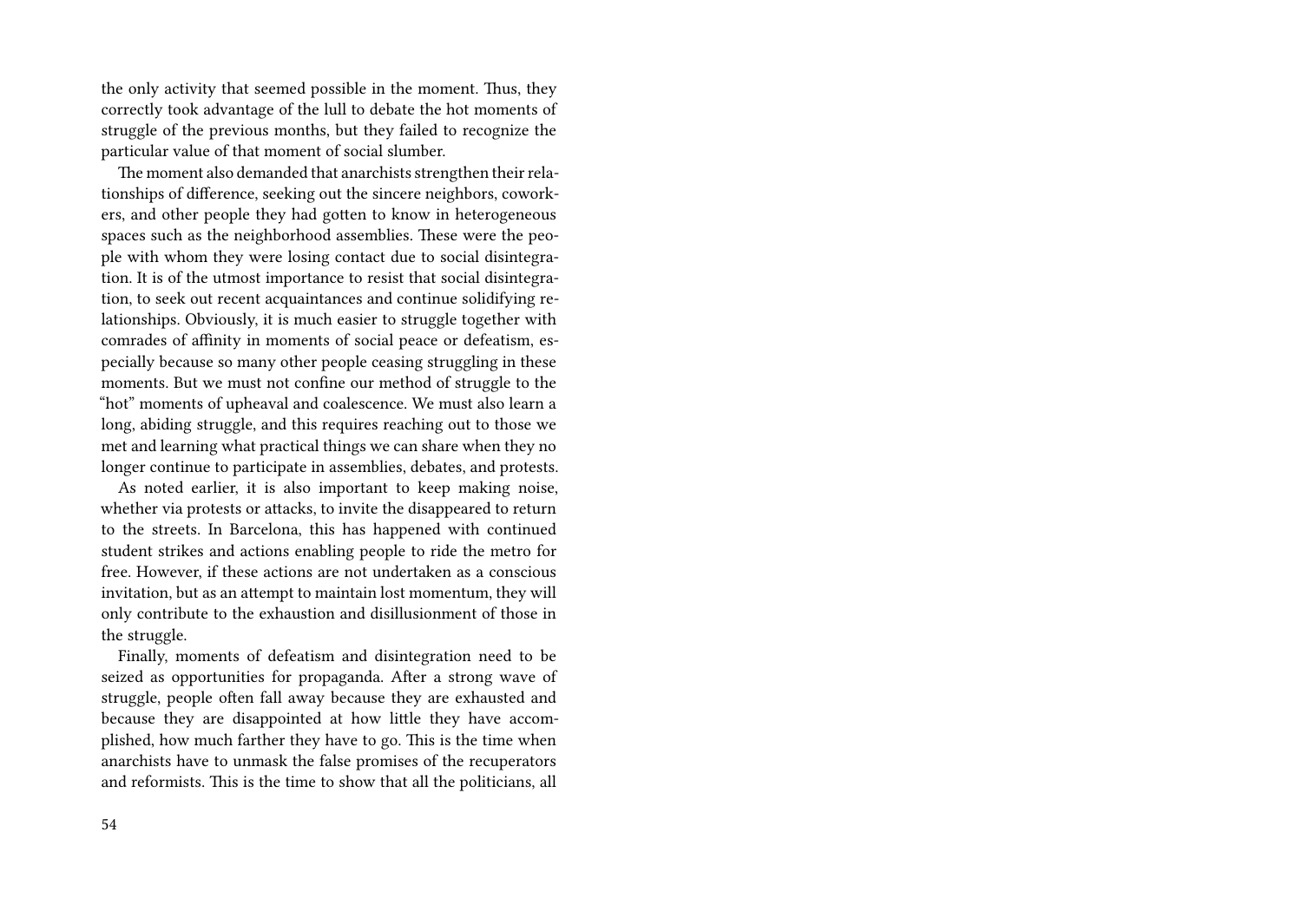the government, have to be thrown out, that the police and the media are our enemy, that revolution is not an easy affair. This is the time to celebrate our collective bravery in the streets, to remember what we were fighting for, and to point to promising directions that were revealed in the recent struggle, whether those include a practice of assemblies and self-organization, a defense of houses from eviction, the expropriation of food and clothes from capitalists, the occupation of land, or the burning of banks. It is rare that the death of a struggle does not leave behind some bones that can be fashioned into new tools. We should not leave them lying in the dust.

On the whole, anarchists in Barcelona did not seize on the temporary collapse of the struggle to point out the false promises of the recuperators. In fact, the opposite happened. When one of the neighborhood assemblies that functioned on largely anarchic lines started to flag and disappear—as had all the neighborhood assemblies at that point—some Trotskyists who had been saving their energy for that moment, and who had not committed their time and energy to keeping the assembly alive in the prior months, swooped in like vultures to blame the weakness of the assembly on the informal structure that anarchists had won in debates more than a year earlier.

Healing ourselves, strengthening friendships, building consistent and practical relationships with people we met in the upheaval, inviting the disappeared back into the streets, showing that the disappointment only reflects the false promises of reformists and recuperators: these are the essential tasks in the moments of exhaustion, defeatism, and disintegration that nearly always follow social upheavals. These are the tasks that can set off a new wave of struggle after the inevitable low—that prepare the way for subsequent peaks and plateaus to reach ever higher. At the very least, they equip us to stay strong and be prepared for whatever comes next.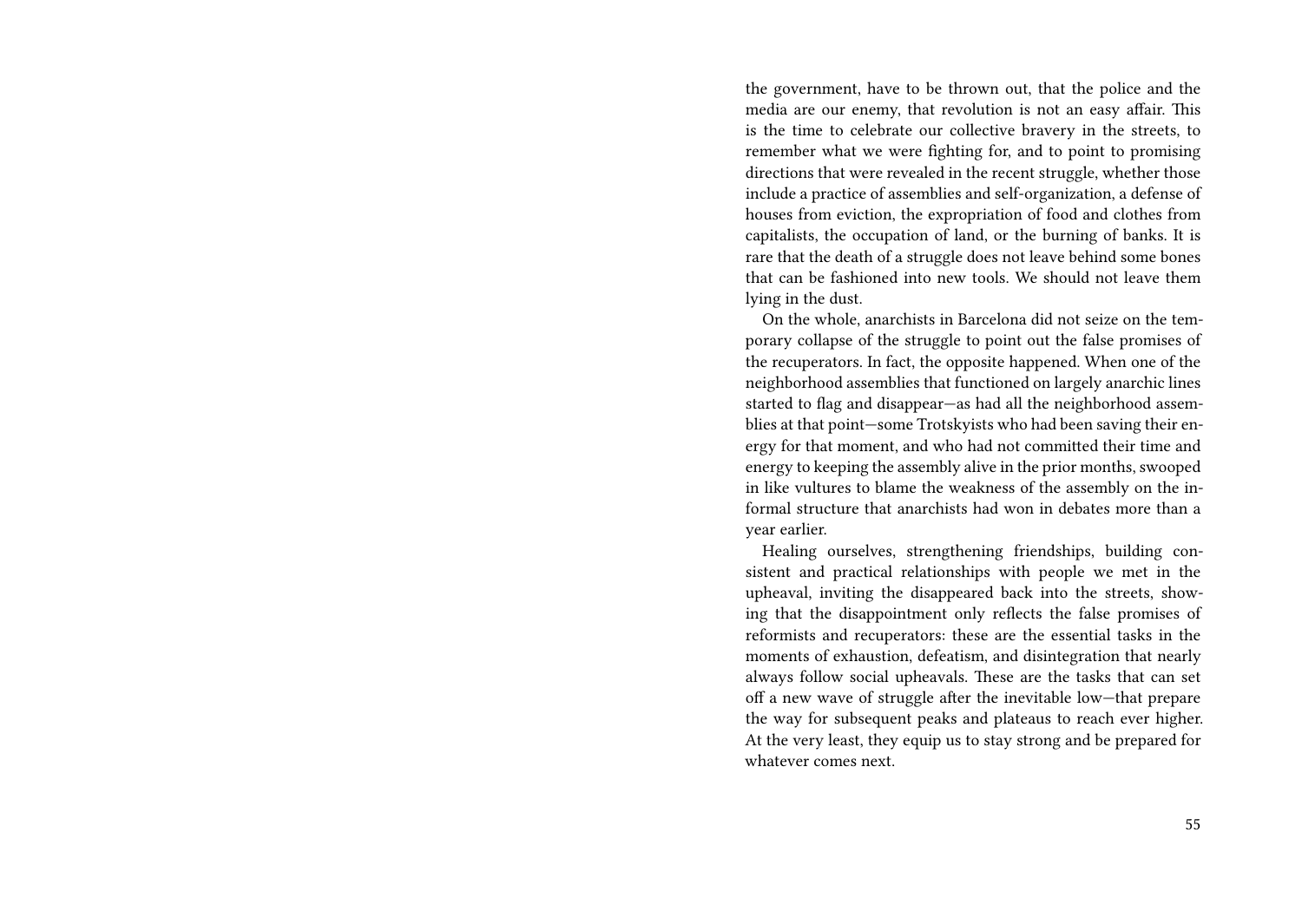We also need a culture of lively debate to hone our social intuition so that we can keep up with changes in context. Struggle has its cycles, but these cycles are not repetitions, and not every metamorphosis in the social struggle is cyclical.

The context in Barcelona has shifted several times over the last couple years. At some points, anarchists cleaved to this shift like naturals, whereas they missed other shifts and had to spend months catching up—or simply lost in a terrain that suddenly behaved differently.

The struggle shifted after the first general strike. It shifted again with the plaza occupation movement. It shifted yet again when the plaza occupation dissolved and the neighborhood assemblies blossomed. That shift was recognized and to a certain extent even precipitated by anarchists, whereas the activists and would-be politicians entirely missed the boat: they stayed on in Plaça Catalunya, trying to salvage their precious structures. After wasting a lot of effort, they partially succeeded saving those structures, but happily their absence meant they were not there to recuperate all of the neighborhood assemblies.

Some time in summer or fall 2011, there was another shift. Most anarchists missed it. I certainly did, as I can't even identify when it happened. The growing strength of the struggle was not matched by a growth of opportunities for waging it. The labor unions would not call another general strike, despite our attempts to pressure the minority unions to make it happen. The struggles against austerity in education and healthcare would not take a radical direction, even though they had moments of intense support and had moved towards building a practice of road blockades and occupations.

The strategic clarity of the previous months evaporated. It became necessary to identify what we needed to struggle. We were also forced to interrogate our relationships with others in struggle when a transportation strike was betrayed (by its leadership? by its own base? the argument continues) and a student strike unexpectedly cast off those who were managing it. Clarity returned when a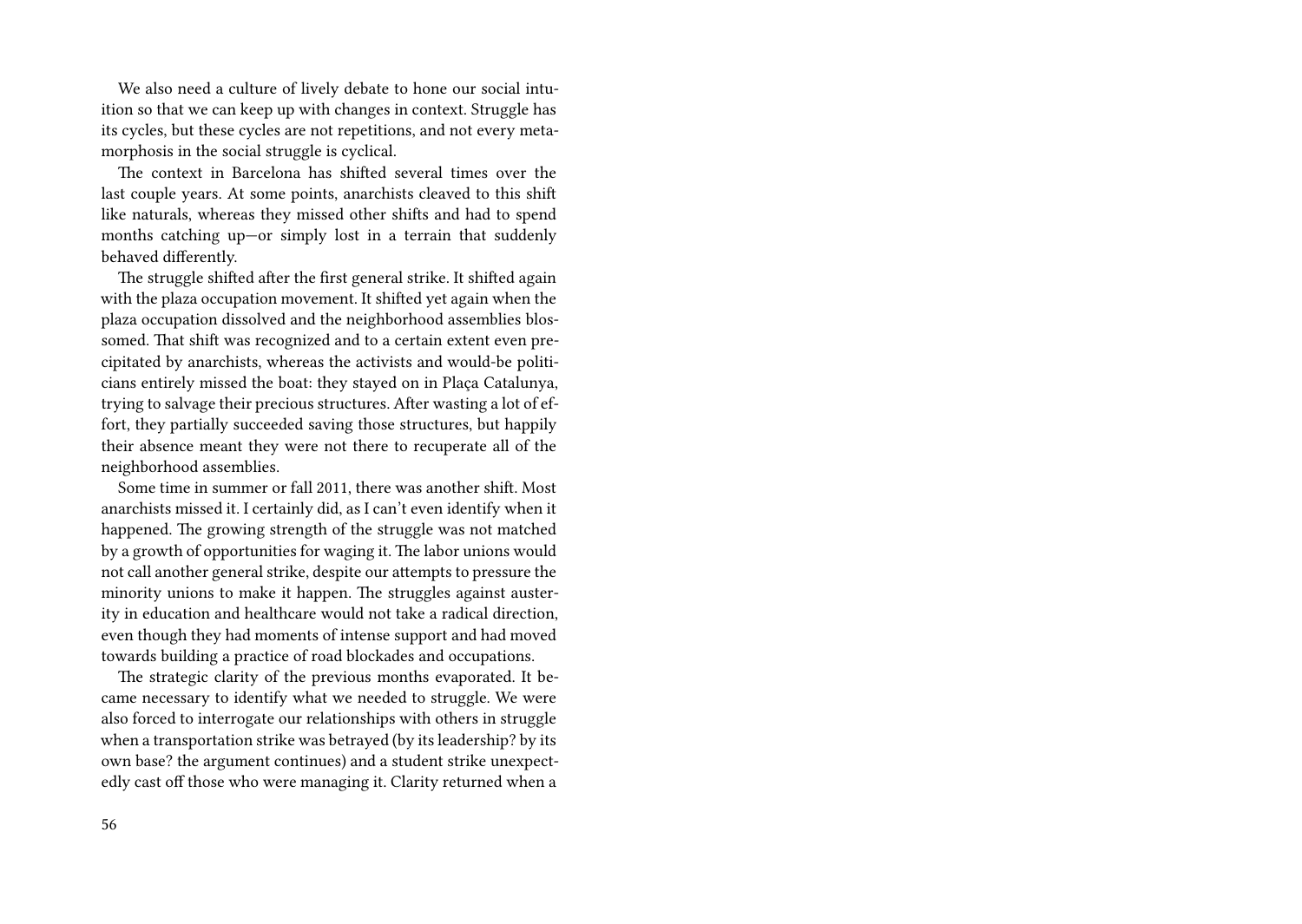general strike was finally announced for March 29, 2012. We knew how to organize for that. But the questions of the winter had not necessarily been answered.

If the growth of a struggle can only be traced geometrically, then we can only interpret it as defeat that the March 29 general strike was so strong, and the general strike of November 14 the same year was so weak. March 29 offered important lessons about organizing a strike and fighting in the streets. Given that the unions successfully pacified the November 14 general strike and the police dominated the streets, does that mean that our enemies learned their lessons, and we did not learn ours?

Looking back on the March general strike, a friend succinctly identified the proper question, though his attitude only depressed and confounded me at the time. Three weeks of incredibly exhausting preparation went into making the March 29 strike and riots possible, and afterwards all that energy dissipated, rather than coming back to us. Was it worth it?

Our exhaustion, along with the fear that the riots had produced in the unions, precipitated another shift. The general strike called for October 31 by the small radical unions and the general strike called for November 14 by all the unions were not unfolding in the same context as the glorious 29M general strike. Most anarchists could not find the motivation to throw themselves into preparing for them. Fortunately, this pessimism arose from a lucid social intuition. For our part, we had still not answered the question of how to make the energy of the riot return to us rather than dissipating as a cathartic outburst. And the unions, for their part, were less concerned with getting a lot of people into the street and more concerned with proving to the police that they could keep things under control. The failure of the October and November strikes—the fact that they were boring, under-attended, and ultimately demoralizing—is a victory for the struggle as long as we follow up by exploring how to effectively create a visible, large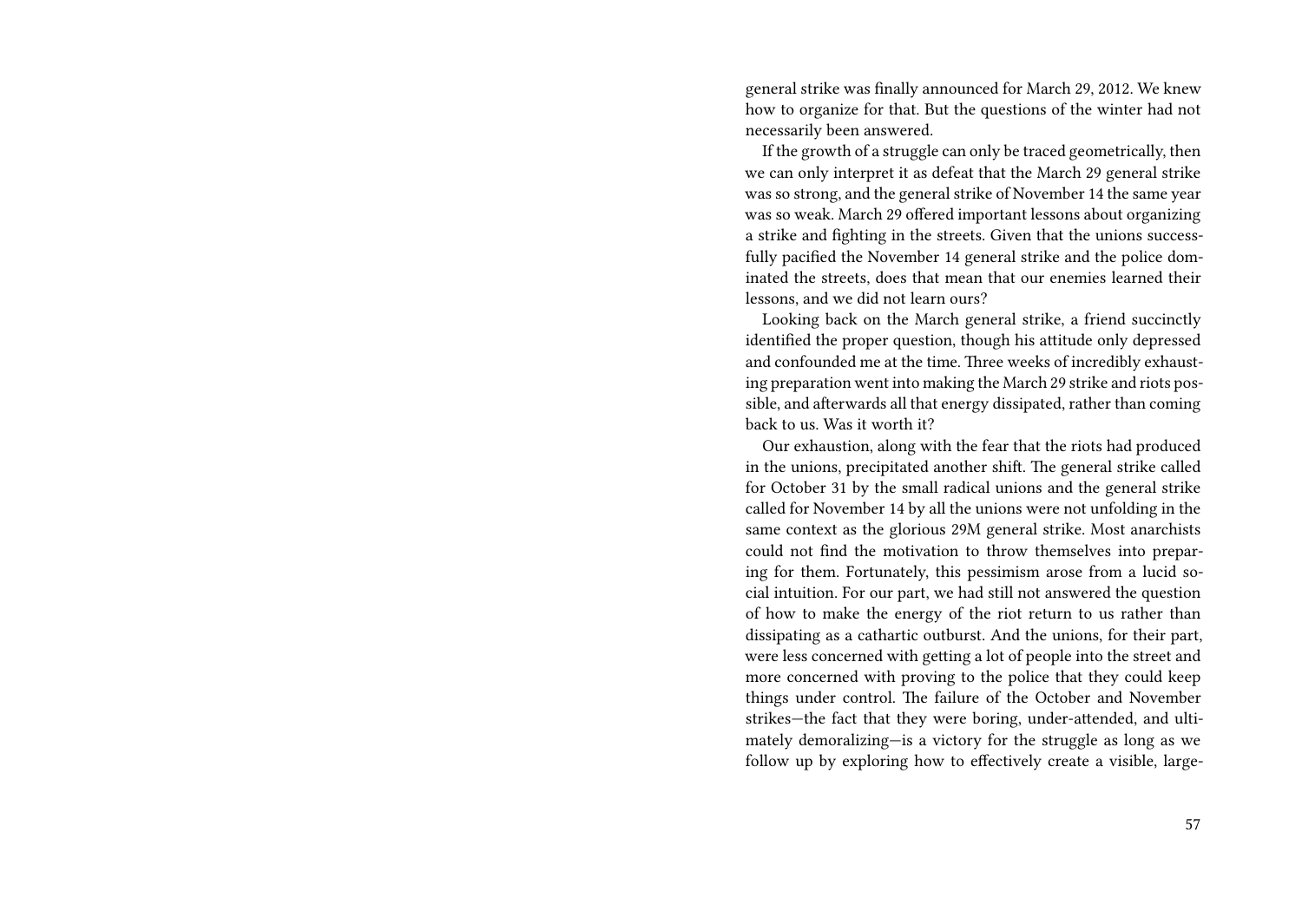scale confrontation that cannot be pacified by the unions or the police.

Unfortunately, there is a time limit for finding the answer. If it takes too long to create another street confrontation, the collective lessons learned in the rioting of 29M will fade away. The answer may lie in convincing the radical unions to return to their previous combative stance, to agitate for confrontation from within the masses summoned by the major unions, or to return to large-scale occupations.

Whatever the outcome, anarchists were wise to save their energy rather than try to reproduce a previous victory in changed circumstances.

#### **Unsubstantiated Dreams**

One factor that has repeatedly made it possible to force struggles into dead ends is the refusal of anarchists to substantiate their dreams. While Barcelona's nihilists have frequently graced the ongoing discourse on strategy with caustically cautionary warnings against optimism or planning the future, they have insisted on including dreaming in the list of luxuries that true revolutionaries are not permitted.

Unsatisfied with the implications of a strategy of total destruction for the growing group of people who urgently need to figure out questions of access to food, shelter, and healthcare—a group that includes many comrades—most anarchists have differed with the nihilists to address the question of self-organization as a positive practice that might satisfy all life's needs.

Well into the rise of the movement for healthcare, some anarchists began to participate critically. Even though the dismantling of public healthcare affects them directly, they generally did not perceive the movement as relevant to them, as it was mobilizing primarily to preserve the welfare state and reinforce Western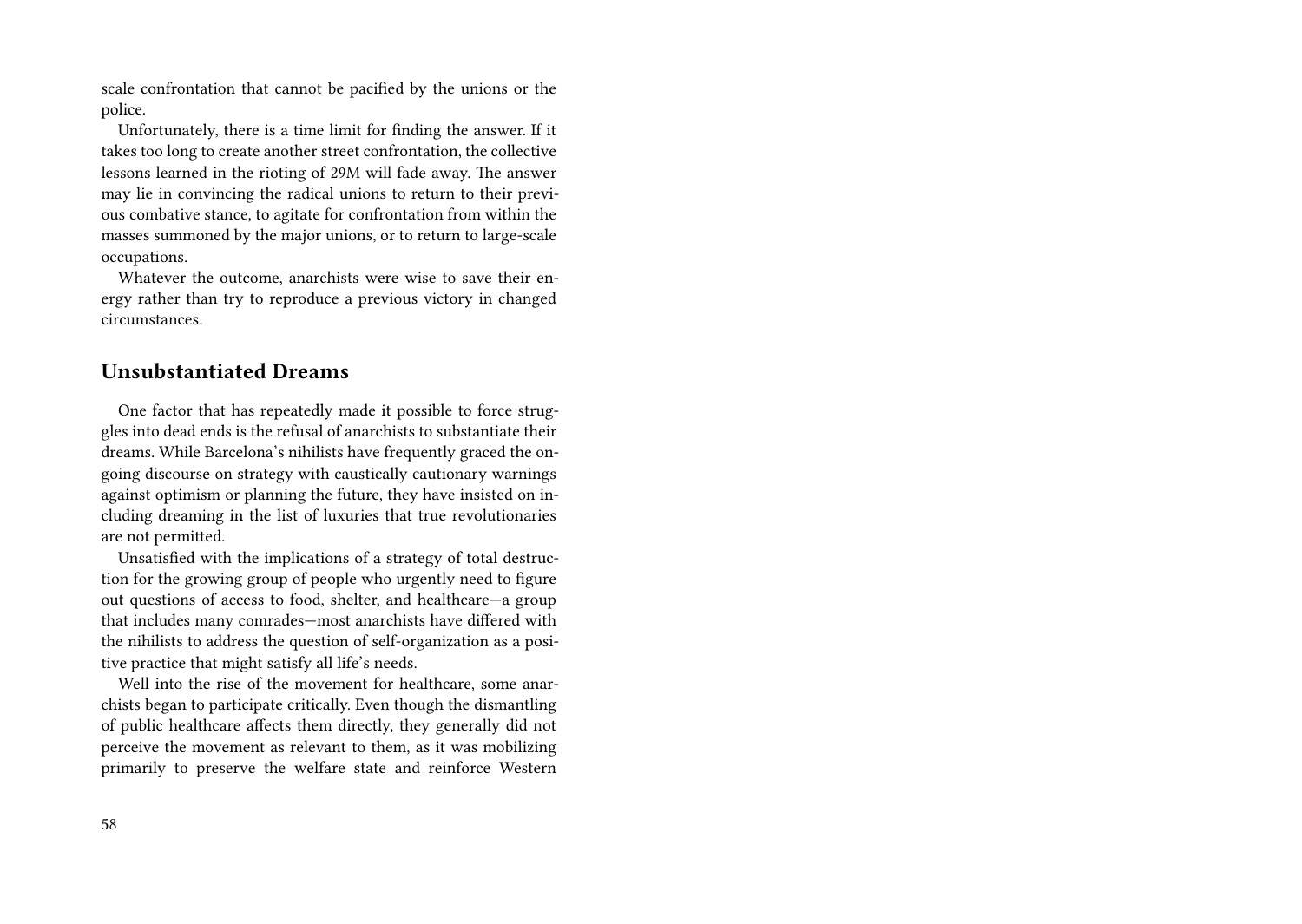and more informal social networks that are autonomous of movements comprised largely of people with whom we have serious political differences. Doing this could make it possible that, the next time a large portion of society is drawn into the streets, we will be able to participate in the conflict without losing sight of our own values, building momentum that is not dependent on someone else's movement.

Once we have infrastructure and networks of our own, as many anarchists in Montréal already do, we should be sure to use them. The thing that distinguishes revolutionary infrastructure from subcultural infrastructure—that is, an anarchist social center from a DIY punk space—is that, alongside its role as another space to live, socialize, and make ends meet, it should also serve to encourage people to throw themselves into anarchist struggle, and to spread the skills necessary for that task.

The latter first.

There are many practical skills that some anarchists already have, and others need to learn: digital self-defense, trauma support, tactics for street action, proficiency in different languages, and so on. These are all useful for specific situations—but we also need to be prepared for general situations. We need to be able to recognize when momentum is picking up, when we are at a peak of opportunity, when things are slowly or rapidly coming to a halt, and what is strategic for anarchists to do in each of these situations. Studying history, not just because it is curious or inspiring but in order to identify patterns and apply lessons, is essential if we hope to orient ourselves in the trajectory of the next upheaval to come.

Finally, the next time we realize that total anarchist triumph is no longer in the cards, we should consider the advantages of going out with a bang.

Further Reading

Report: Convergence for the Rentrée

medicine.<sup>6</sup> Later on, some anarchists discarded this apathy and began to hold debates on the problem. A small minority took the lessons of those debates and intervened in the movement for healthcare. Unfortunately, that intervention took place after the movement had already broken apart on the rocks of its own impotence.

What some comrades discovered in the course of the intervention, nonetheless, is of great importance. Many of those active in the movement harbored strong criticisms of Western medicine and were amenable to critiques of the welfare state. Most of the movement seemed to agree that healthcare was not organized in our interests even before privatization. In group conversations, nearly everybody had stories to share about disrespectful or harmful treatment at the hands of doctors and hospitals. A few participants in these conversations had even created projects for self-organizing healthcare outside and against capitalism. What's more, many of them were friends of anarchists, or anarchists themselves—yet most of the anarchist space was characterized by an ignorance of their projects.

This ignorance proved not to be a coincidence. Even after the intervention made these projects better known, anarchists almost unanimously failed to make use of them. This was not a political decision, as not a single critique of these projects (at least, not the more anti-capitalist ones) ever appeared. Rather, it seemed to be entirely a question of habit and rhythm. Anarchist militants were simply too busy getting beaten up by cops—and skipping meals for meetings, and subjecting themselves to who knows how much stress to support prisoners or attend assemblies with syndicalists and socialists—to help support an anarchist healthcare project that at some points was even offering free massages and other forms of

<sup>6</sup> By "Western medicine," we should not understand every European tradition of healing, but the proactively patriarchal and capitalist practice of medicine that was institutionalized in the Enlightenment and subsequently globalized.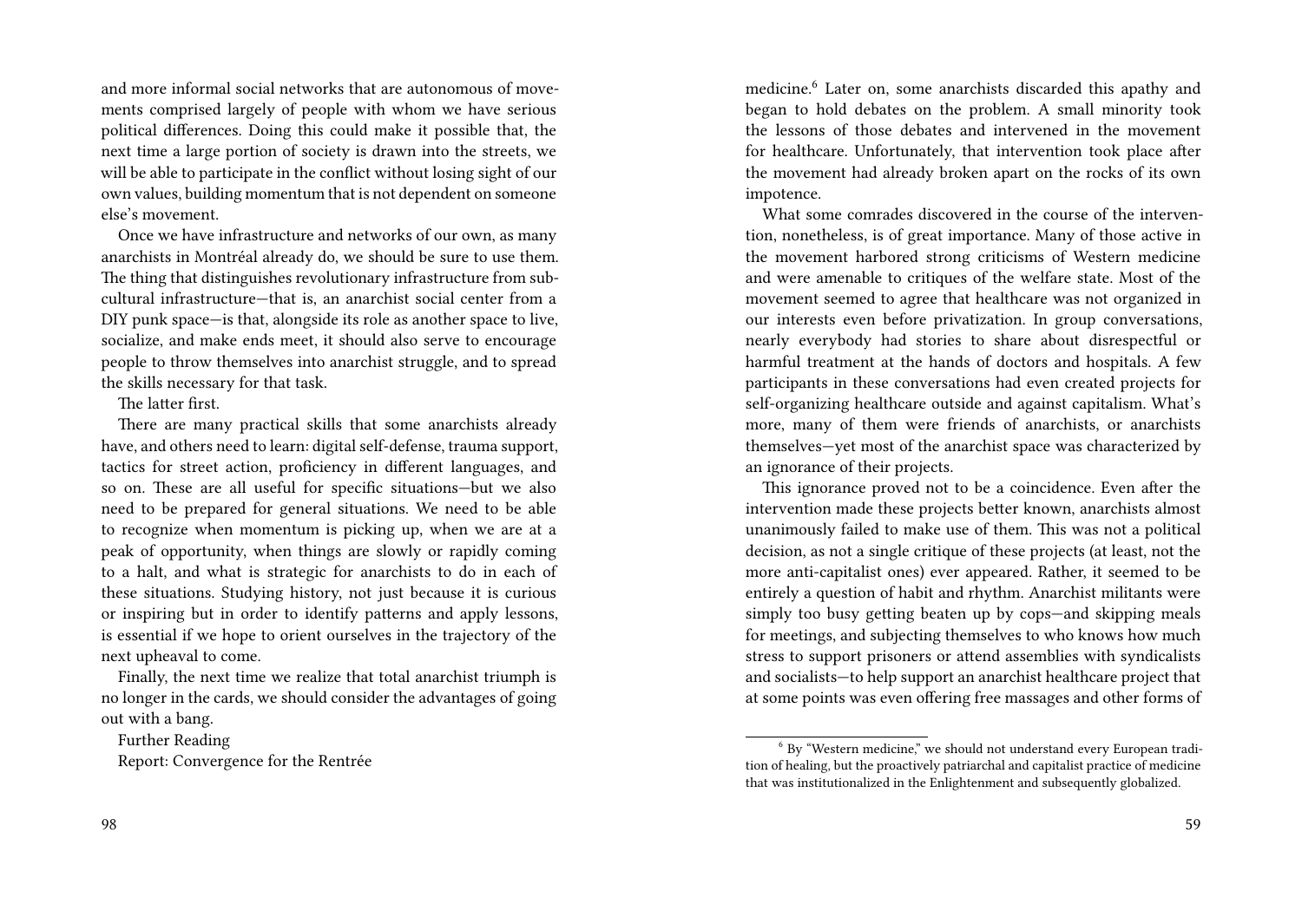therapy to any participant in social struggles who would show up. Saint Durruti, martyr of our cause, may you smile in your grave.

These were not additions to a long list of projects that needed more labor power to keep from collapsing. They were projects that needed the encouragement of people walking through the door, projects that could give greater strength and wellbeing to anyone willing to stop being a robot for the revolution and take a sick day every now and then.

To be clear, we are not talking about anarchists who do not know how to stop. The impossibility of holding a debate on a Sunday morning, because of the evident sacredness of the previous night's party, attests to the dependence of Barcelona anarchists on leisure. It is not a question of being unable to replenish themselves, but of replenishing themselves in the manner of workers or machines. Once again, we are faced with a contest between the imposed rhythms of capitalism and the rhythms our bodies and struggles demand.

But it is not only a question of rhythm. Across the board, anarchists have been hesitant to approach any question of material selforganization. A group of people centered around the Crisi newspaper and Enric Duran's white-collar bank robbery have formed la Cooperativa Integral Catalana, a Catalan cooperative complex that includes consumers, producers, healthcare workers, and ecocommunes. Unlike the United States, where cooperatives have either been a rational business decision for farmers or an innovative form of self-managed exploitation for radicals, cooperatives in Catalunya have a radical history. From the 1860s to the 1936 revolution, cooperatives were explicitly anticapitalist, sometimes utopian and often revolutionary, and fully integrated into the anarchist movement—supporting prisoners, helping create a libertarian culture, and equipping proletarian families to take care of themselves in a way that set them at odds with the demands of capitalism. They also spread practical visions—dreams, if you will—of how society might feed itself after a revolution. The CIC is also

60

ing their equipment, and training officers. The results are plain to see.

In Québécois student politics, the reformist federations FÉUQ and FÉCQ have seen their influence reduced significantly, whereas the more radical ASSÉ (the kernel around which the now defunct CLASSE was formed) has more student associations affiliated with it than ever before. This is good for us, if only because ASSÉ's direct democracy creates spaces in which it is harder to shut people up—and anarchists are precisely the kind of people that socialdemocratic politicos usually want to silence.

At the same time, ASSÉ is now disorganized and largely dysfunctional. The members who possessed revolutionary aspirations and the strategic ideas to match have largely abandoned the organization. There is good reason to think that, just as after the 2005 strike, it will take years before the organization is once again capable of mounting an effective challenge to the government. Whether or not anarchists choose to participate in that struggle (and some surely will, even if others don't), it shouldn't be taken for granted that the next social major upheaval in Québec will arise from the student movement.

Indeed, in the wake of 2012's uprising, we should reconsider the strategies that have worked for us in the past. This is certainly true for all those who, in one way or another, sought to defend "the Québec model" over the course of the strike: the most significant student strike in Québec's history, by just about any measure, didn't even realize its most basic demand. For anarchists fighting in this province—and anyone else who would willfully jeopardize the comforts of welfare capitalism for half a chance at revolution and real freedom—it is incumbent upon us to determine how we should proceed towards our objectives, or live our politics, or both, in what is now a very uncertain political environment.

I will conclude with just a few concrete suggestions. First off, however we pursue our struggles in the future, we should strive to build more infrastructure, more formal communications networks,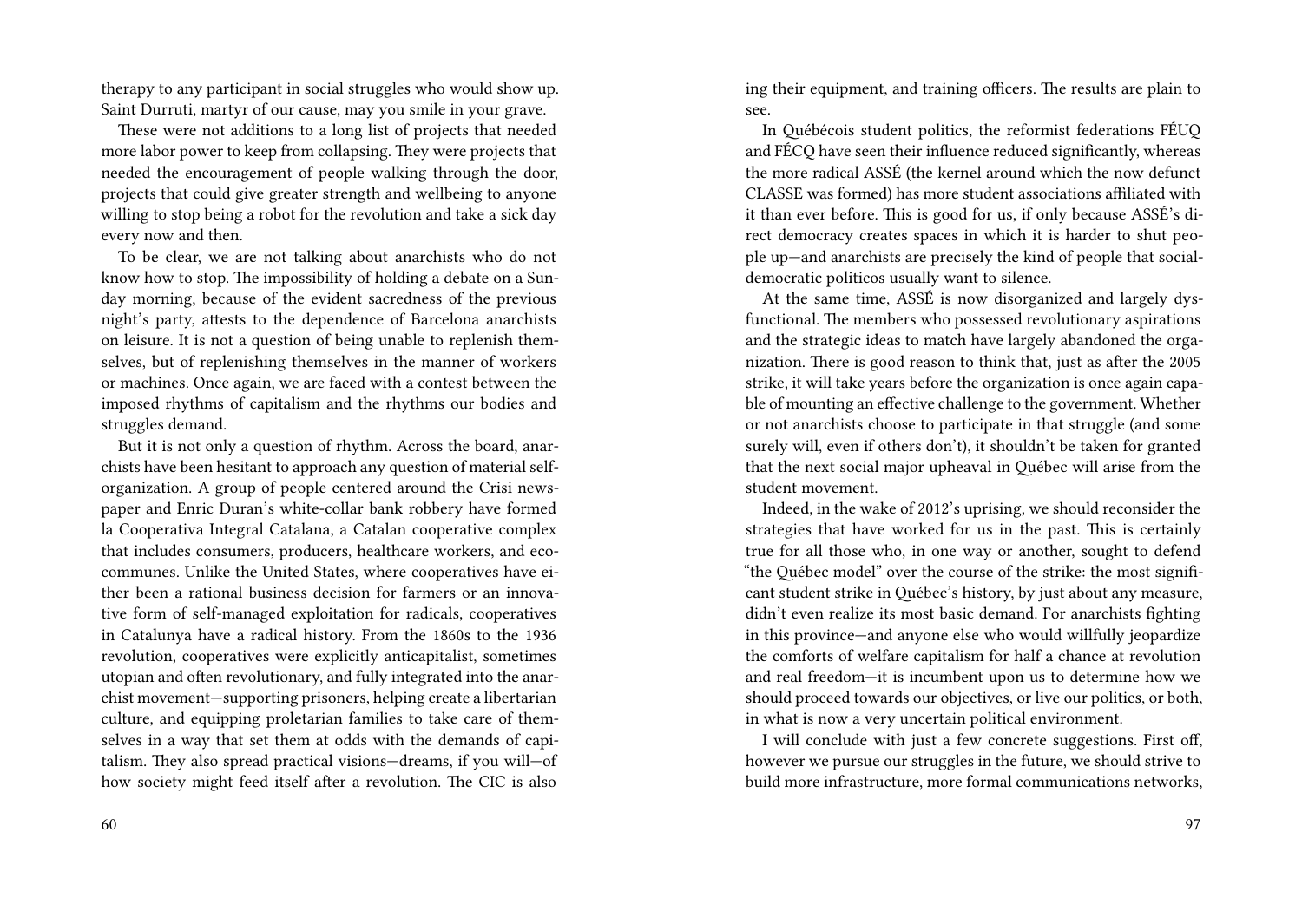oppose the PQ's Summit on Higher Education, at which the new governing party confirmed that, rather than freezing tuition, they would index it to inflation and the cost of living. This was not a broken promise on their part; it had been part of their election platform.

The next month started off promisingly, with the night demonstration on Tuesday, March 5, getting a little rowdy near the Palais des congrès. Yet that was the end of this second cycle. On March 12, another night demonstration—albeit much smaller—was crushed before it even left Berri Square. On March 15, the SPVM, with the assistance of the SQ, crushed Montréal's annual anti-police demonstration decisively. From that point on, all but one of the unpermitted demonstrations<sup>6</sup> that marched through downtown during the spring of 2013 were kettled and dispersed before they could become disruptive.

On the municipal, the provincial, and the federal level, the state has taken measures to prevent any reprise of spring 2012, passing laws to restrict or criminalize the essential elements of militant protest. The most ominous of these measures is Bill C–309, which finally became law on June 19, 2013. Applicable across the entire territory of the Canadian federation, it gives courts the ability to issue a prison sentence of up to ten years if a person is convicted of wearing a mask in the course of criminal activity during a demonstration. The simple fact of being present in an illegal demonstration can be considered criminal in itself.

Of course, actual police tactics are ultimately more important than codes and ordinances. The SPVM have evidently taken time to analyze the events of last spring, identifying their errors, drawing lessons, updating their old techniques, learning new ones, upgrad-

anti-capitalist and entertains revolutionary pretensions. It is by no means immune to becoming a structure for recuperation, but that is all the more likely to happen if it is shunned by revolutionaries who have a critique of recuperation.

While anarchists are quick to criticize or physically attack capitalist forms of housing, food production, and healthcare, they have generally not joined the CIC or any other project that puts anarchist social relations into practice on a material level. By staying away, they avoid conflict with those who would turn the cooperatives into reformist or anodyne structures, just as they avoided conflict with those who kept the healthcare movement in the dead end of pleading for mercy for the welfare state.

Capitalism is failing an increasing number of people in their simple desire to sustain themselves. This creates a ready opportunity to put other forms of sustenance into practice, but it also poses a problem. Other countries that suffer worse economic conditions than Spain have already shown that precarity can precipitate mass emigration that weakens social struggles. The same force that is beginning to oblige anarchists and their neighbors to take extended or even permanent trips to Scandinavia to work in kitchens or fish factories will also disintegrate the bonds that hold together a newly coalescing society.

Voline identified the anarchist failure to create structures in which new social relations could be put into practice on a material level as a key factor that allowed the Bolsheviks to hijack the Russian Revolution. The same weakness has prevented Barcelona anarchists from enabling the major social upheavals to become revolutionary.

Eventually, people get tired of just protesting. For a long time, anarchists have used the inevitable failure of protest movements as proof of the weakness of pacifism or any other practice of dissent and demands. But people also get tired of going on strike, attending assemblies, and burning dumpsters. If the principles of self-

<sup>6</sup> The "Status for All" demonstration on May 18, 2013, which was chiefly organized by the migrant justice organization Solidarity Across Borders, is the single exception.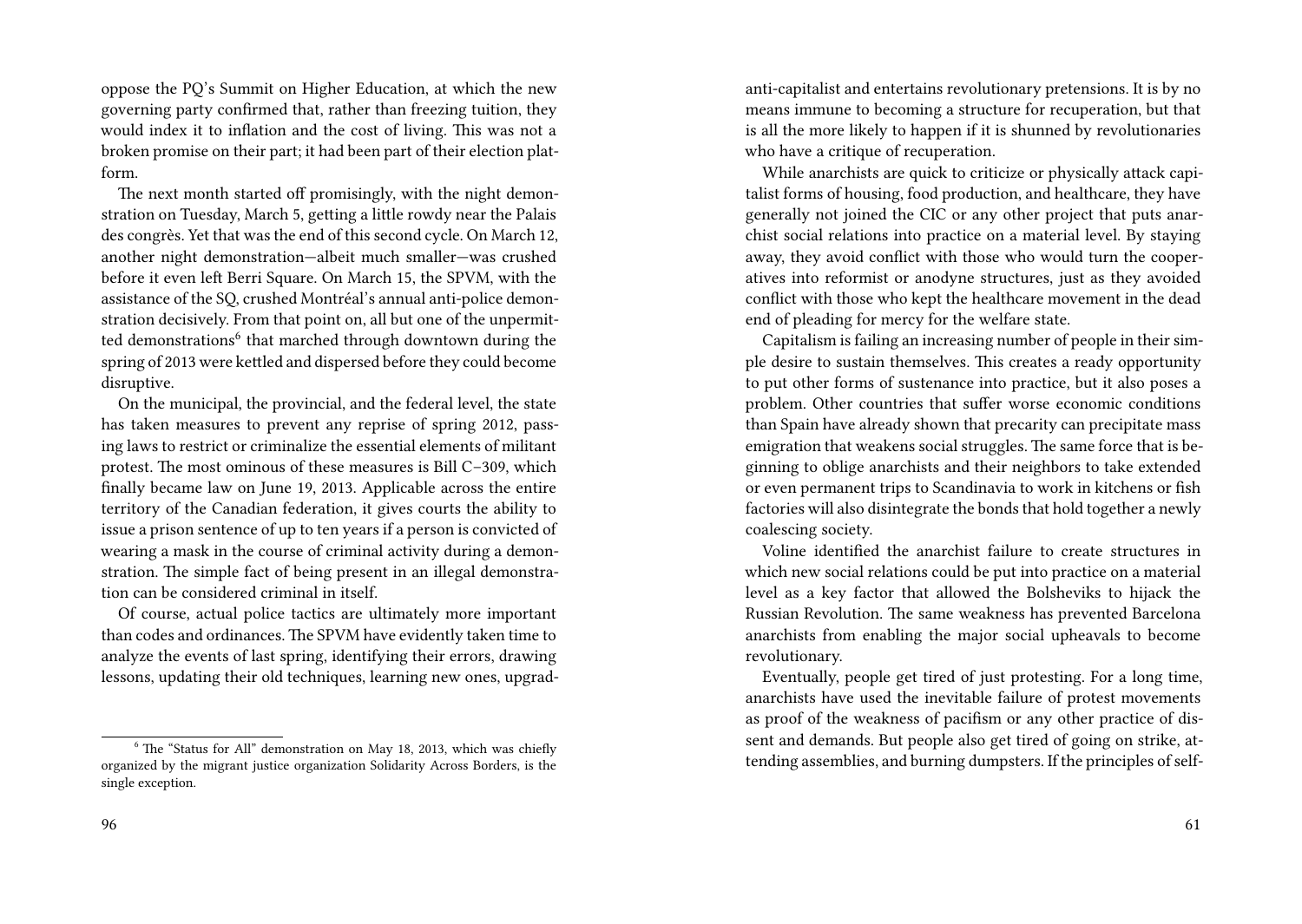organization and mutual aid are constrained to mere slogans on posters or formulations in debates, they lose their force.

Yet these constraints derive from very real weaknesses. Something as complicated as the self-organization of healthcare could only become reality on the basis of a profound reskilling and widespread participation. It has to grow from simple words to detailed dreams, and from small-scale to larger projects. Nor will this growth be unilinear: like everything, it will have ebbs and flows, setbacks and disappointments. But if we are not open to this growth, if we do not start these projects or spread these dreams, nor take part when others do—then who will?

### **The Problem of Nationalism**

Predictably, the State has deployed a new set of mechanisms to make up for the collapse of social peace. Nationalism has been foremost among these. In Catalunya, this has manifested in two very distinct ways: fascist political movements, and the movement for Catalan independence.

As early as 2009, there were some in Greece who identified xenophobia as perhaps the most important state strategy to enclose and counterattack the insurrection. But they were few. Anarchist responses to xenophobia and fascism were too little and too late to prevent the concerted flood of media propaganda from redirecting popular angst away from the owning class to the most marginalized.

In Catalunya, the situation is different. Solidarity with immigrants was already a priority among anarchists and leftist activists before the crisis. At the same time, the state contains powerful forces committed to a progressive strategy of social control. The media, therefore, have not been unanimous in encouraging xenophobia and building a base for fascist political parties.

on the health of the strike as a force that could interrupt capitalist law and order—which many of the people who created the strike never saw as a goal in itself, but only as a temporary means to a reformist goal.

As the strike was winding down, I should have dedicated more time to making connections with all those potential friends. There was one demonstration in August that I knew would be boring, but I went anyway. I saw someone there I'd seen a dozen times since February. He recognized me, too, and made a reference to the sort of thing we should have been doing. I laughed, but I didn't keep talking—even though that was the last chance I'd see him. I should have introduced myself, tried to exchange contact information, and passed on an invitation to get together at La Belle Époque. It was my last chance to do that.

As for the people with whom I was closest during the strike partners in the street, fellow writers of timely propaganda, and other co-conspirators—these were the people with whom I should have been discussing what would come after the strike. What did our experiences together during those months mean? As the larger movement fell apart, could that history of working together transform into something else?

But relationships between specific people were not prioritized at the end of the strike. Instead, we prioritized relationships to masses—which, it turns out, are much more easily seduced by politicians than by people like us.

### **Legacy**

It took a few months after the election for things to pick up again—but they did. Struggle in Montréal can cycle quickly from highs to lows and back again. February of 2013 saw demonstrations first against the Salon des Ressources Naturelles, a reprise of the previous year's Salon Plan Nord, then a major mobilization to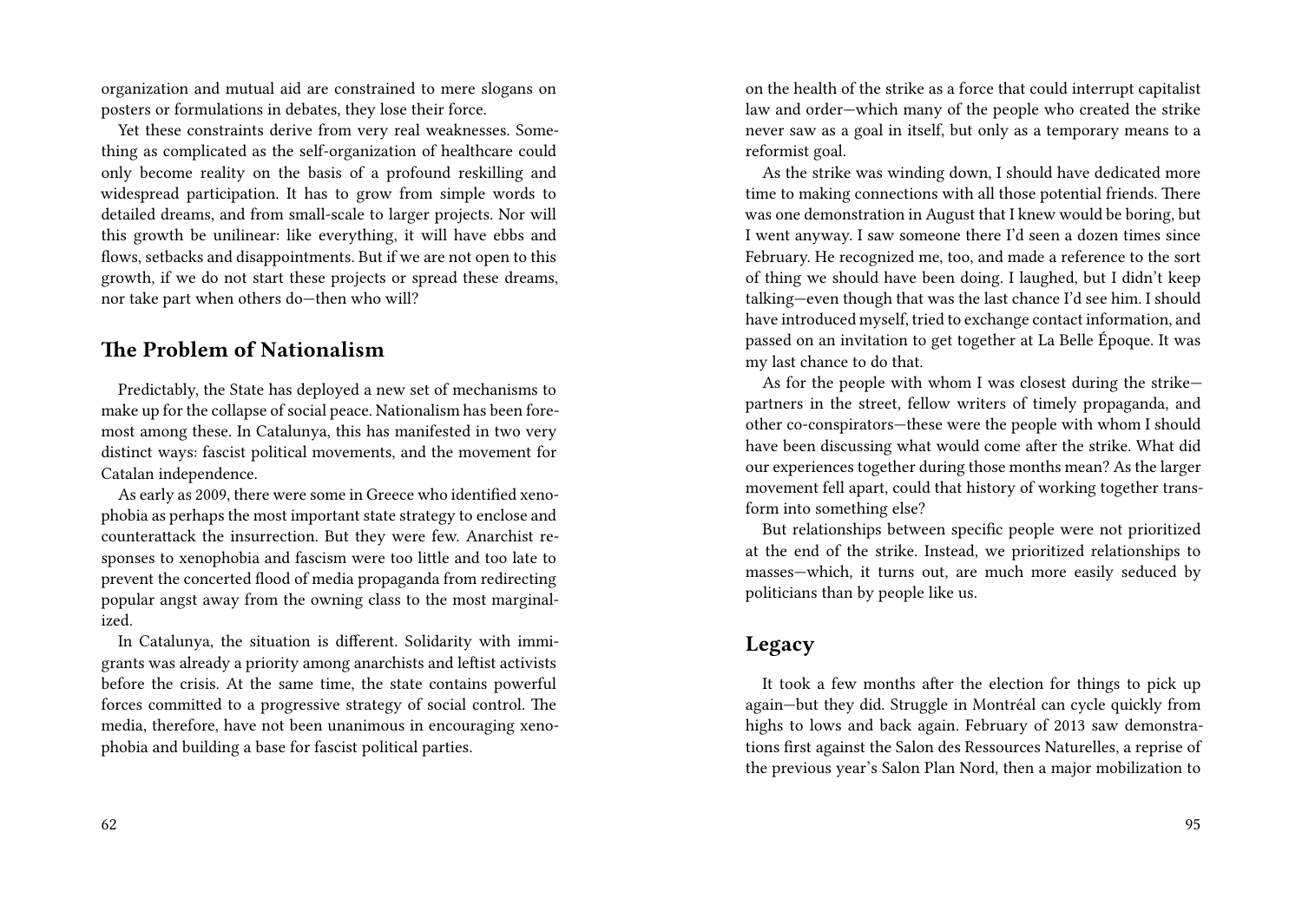strike. Nor were there many discussions between people who felt political affinity with one another, or who cared about maintaining positive relationships with one another more than they cared about abstract political objectives.

During the spring, we shared some incredible moments together. We flipped over police cars, partied in the streets, forced cops to run for their lives, painted the halls of university buildings according to our tastes, made out with strangers during street parties that became riots, and generally lived life to the fullest. It wasn't all good, but the parts that were good were really good. Over the summer, like many other people, I made the mistake of attributing all that to the strike, rather than to the specific people who were in the streets acting to create those moments. The strike created the context in which those people were able to act together: it brought large numbers into the streets, it facilitated us running into each other over and over again, it frustrated and overwhelmed the forces that defend the capitalist economy.

But the strike had no agency of its own. It was itself the product of human agency—and by no means only the agency of anarchists. Although we were an influential minority in some regards, such as determining how confrontational the demonstrations were, we were not actually that important. Another influential minority consisted of careerist student politicians who were able to influence other aspects of the strike, like which images and narratives of the strike were broadcast on television and blogspace, much more effectively than we could.

Anarchists needn't have been depressed by the end of the strike. This isn't a macho admonishment that people shouldn't let their feelings get the best of them; I don't think the answer is for us to become coldly rational revolutionaries who move in a Terminatorlike linear fashion towards our objectives. We are emotional creatures, and that is for the best. My criticism is that we staked our morale, our passion to fight, on the wrong thing: not on the health of the relationships of people seeking to be dangerous together, but

There is another factor that may have put fascists at a disadvantage. Events in Catalunya forced the fascists to reveal their hand several years earlier than might have behooved them. This deprived them of a period of invisibility in which to build a base before going on the offensive. The factor that forced their hand was the expansion of the Catalan independence movement.

It could be argued that the movement for Catalan independence as such arose during the transition from dictatorship to democracy, in order to recuperate the struggle against the State and sap support for radical anti-capitalists. That argument is beyond the scope of this article. In any case, the independence movement predates the economic crisis and does not exist as a merely recuperative force, but rather as a struggle in its own right. However, in September 2012, the conservative political party in power in Catalunya jumped on the bandwagon and put their support behind a referendum for independence, which political parties in Madrid subsequently declared illegal. Spanish military officials and then fascist parties and street organizations have gone public declaring war on the movement for Catalan independence.

This creates a number of conflicts, none of which is easy to understand. Much of the Catalan elite has entered into conflict with the Spanish elite, which further erodes the illusion of social peace and political stability—even forcing the European Union to deal with the impossible question of national independence, a can of worms that appears on the menu of many member states aside from Spain. But the conflict revolves around a fictitious community of resistance that is easy for people to join and easy for politicians to control. Just as the fascists present the immigrant as a scapegoat to misdirect people's rage, the independence movement presents the bad government in Madrid, to be replaced by a good government in Barcelona.

A second conflict occurs within the independence movement itself, which has traditionally been socialist and has now been hijacked by conservatives. Who will seize the opportunity to take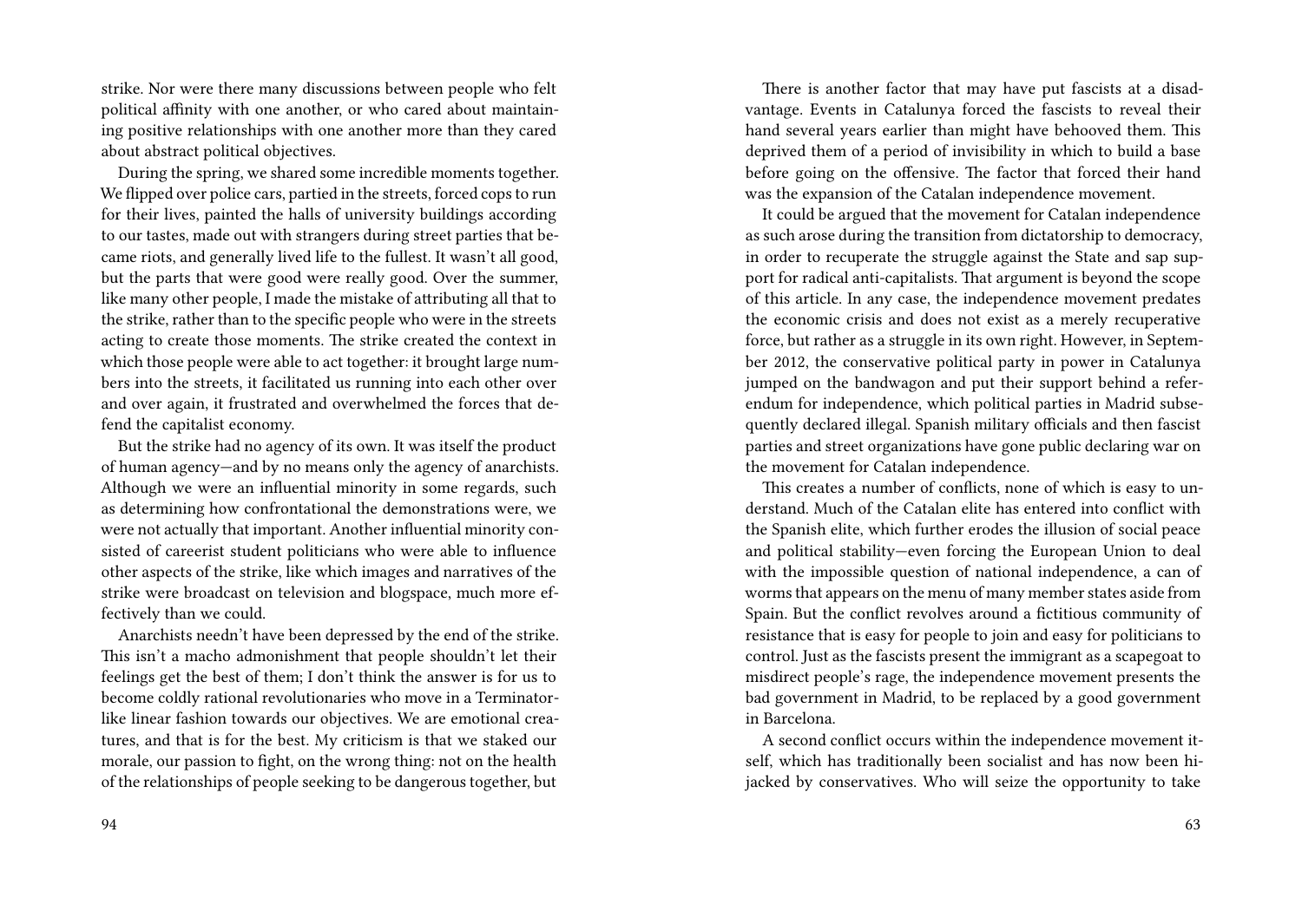power? Who will remain true to the lurid dream of socialism, continuing the fight for a sort of Catalan Cuba? As the movement inevitably betrays itself, the principled part might radicalize, but as long as anarchists fail to address the forms of oppression faced by occupied linguistic-cultural groups (dare I say it; nations), the indepes are likely to adhere to a nationalist vision of revolution.

Some of them are sincere allies in the fight against repression, against austerity, and against fascism, but this is not without its own set of complications. As anarchists work alongside socialist indepes to fight the rising tide of fascism, they come face to face again with the question that was first highlighted by the 2010 general strike: how to position themselves in relation to events.

A functional component of fascism is its exceptionalism, not only in the juridical sense meant by Carl Schmitt, but also in how it is integrated into capitalist systems of governance. Even though fascism and democracy are fully integrated as complementing strategies of control—the unleashing of fascism by Capital is not exceptional, but systematic and functional—the structure of democracy predisposes us to experience the threat of fascism as exceptional.

Although Barcelona should be the first place on earth where anarchists would mistrust antifascist common fronts, this time as other times the threat of fascism has convinced anarchists to work together with political opportunists in uncritical alliances.

In a curious pattern, anarchists who knew very well in the plaza occupations how to deal critically with socialists suddenly started issuing common propaganda with them, working in the same organizational framework. They forgot that before the crisis broke, they were already engaging in the most effective form of organization against fascism—the work they were carrying out against xenophobia. It goes without saying that anarchists always have and always must stand against fascism. Sometimes, this requires us to occupy common spaces of struggle with leftists. If we can only defeat the rise of fascism by pooling our strength with left-

64

It was worse for the sizeable number of anarchists who stuck it out longer, trying to do exactly what they had been doing a few months earlier: going to demonstrations, mobilizing people for them, trying to hype people up and "make things happen." After the electoral victory of the PQ, this simply didn't work anymore. The problem wasn't just that many anarchists had quit the strike by that time (although that certainly did have an impact). The problem was that anarchists in Montréal didn't quit collectively. Instead, we quit one at a time, and often only once we had reached a maximum of exhaustion, a low of misery, or both.

Of course, it's a stretch to speak of anarchists in Montréal doing anything in a coordinated way. There are simply too many organizations, nodes, social scenes, and affinity groups—each of which has its own distinct goals, outlook, and capacity. But none of these groups withdrew explicitly from the strike. Formal anarchist organizations in the city, except for a few propaganda outfits into heavy theory, had never fully engaged themselves in the strike as organizations.<sup>5</sup> It was individuals, usually working with others on the basis of friendship, who made the decision whether to drop out.The informal associations of people who worked closely together during the strike never met to discuss what people could do together as the strike was winding down. Consequently, these associations mostly evaporated with the strike.

There were many intentional discussions in June and July, announced ahead of time through social media and listservs, but most of these were focused on "the tasks at hand"—blocking the upcoming rentrée and continuing the strike. In my own circles, there was never time or space to talk about how people felt about the situation as a whole, how they felt about their own personal situations, or what they hoped to get out of continuing to engage with the

<sup>5</sup> One exception is CLAC, which did make the conscious decision to organize demonstrations during the strike, and thereby did more than simply produce propaganda. CLAC's politics aren't explicitly anarchist, but anarchist ideas and principles are hegemonic within the organization.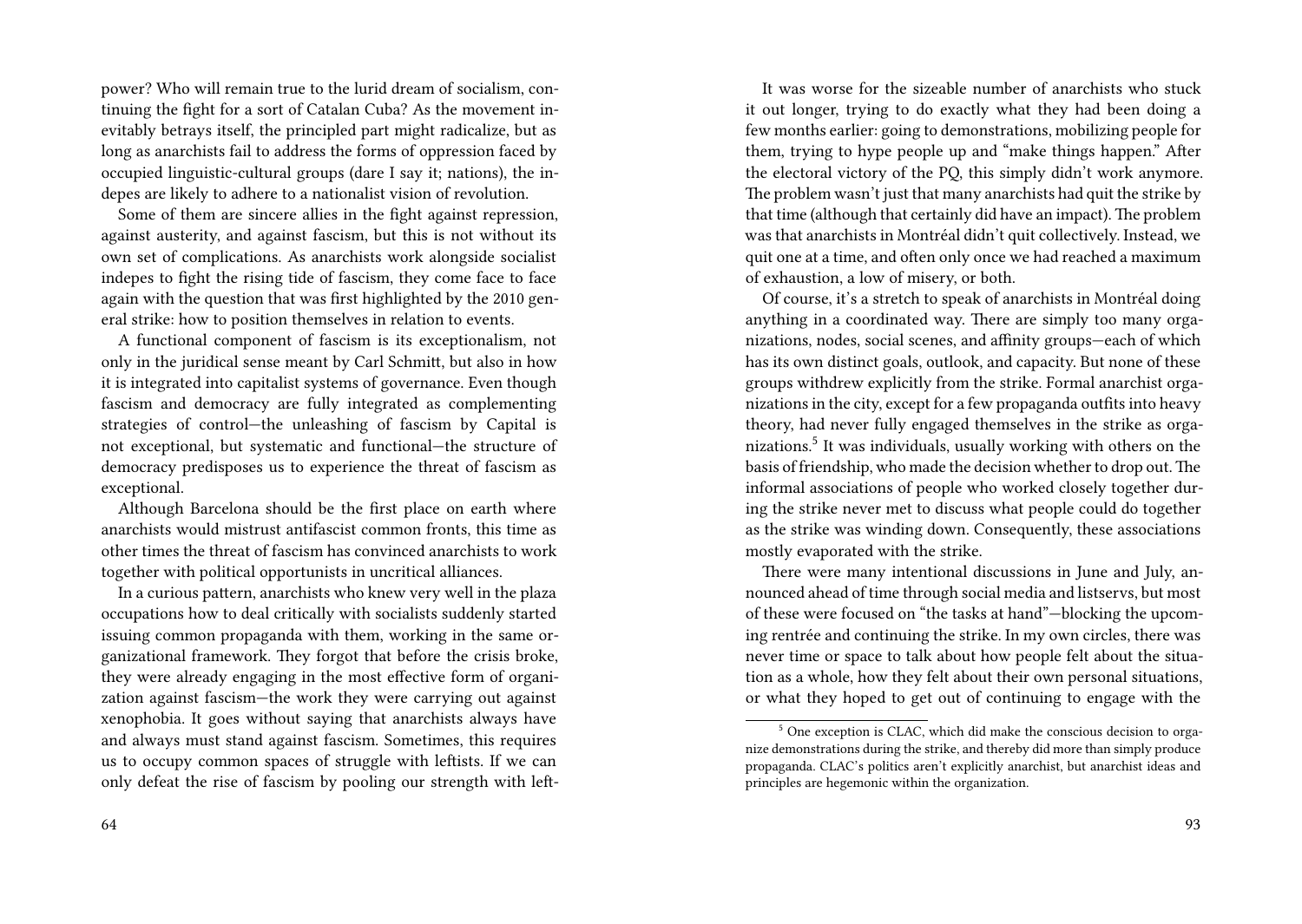Depression is an understandable but unfortunate response to the end of the strike. It's useless, and a little cruel, to tell people that they shouldn't feel sad about something that is an objectively depressing turn of events from an anarchist adventurist's standpoint. Like any period of social rupture, the strike offered an exciting and dangerous context, presenting challenges to anyone caught up in it. To be sure, not everyone wants excitement, danger, or inconvenience. Many people would prefer to drive down rue Sainte-Catherine without worrying about giant demonstrations, or go to school without running into hard pickets, or take the métro without fear of a smoke bomb attack or bags of bricks on the rails. In contrast, the kind of person who's going to become—and remain an active, attack-oriented anarchist probably thrives on that sort of thing.

This is adventurism: the sin of actually enjoying the struggles we participate in. We may not all like the same things, or be capable of the same types of action, but our common thread—regardless of divergent physical ability, tactical preferences, skill sets, resources, and social privileges—is that we are fighters. The restoration of social peace deprives us of something we need. This peace is an illusion, and the social war continues, but it's harder to position ourselves offensively when it's no longer playing out in the streets every day and night—when thousands of people no longer see themselves as participants, having returned to the old routines of work or school or skid life.

There are lots of different ways to cope with depression. Hedonism is one way; after the strike ended, there was a heavy turn in some circles towards alcohol consumption, drug use, and hardcore partying. Another way is to switch gears entirely: some left town or put all of their energy into single-issue organizing, while others threw themselves back into school or art or earning money. Some of these means of coping were healthier than others. But as a whole, they all contributed to isolating people from one another and atomizing the struggle.

ists, it makes sense to do so. But just because we share a common problem—fascism spells the annihilation of both anarchists and leftists—does not mean we have a common destination. We should never stop prioritizing the communication of specifically anarchist reasons to oppose fascism, which include our arguments against capitalism, against the State in all its forms, and against borders. Once some of them got scared into a common front, anarchists in Barcelona as elsewhere put their forces behind discourses that were essentially social democratic—attacking fascism as a violation of human rights, thereby distinguishing it from democracy rather than revealing the many common projects that the two systems of governance share.

Not only is this dishonest, it is also stupid. Fascist parties and movements begin to flourish precisely because people are losing faith in democracy. That loss of faith is a good thing. In treating fascism as an exception, antifascist common fronts serve to reassert faith in democratic values. The people who are suffering the most from the crisis in capitalism have already lost faith in those values, which have already failed them. It is no coincidence that antifascist fronts typically exclude the most marginalized in order to present the face of the normal citizen. They want to hide the very real crisis of immigration, in order to pretend that democracy can still work. Anarchists should not be arguing that we could all just get along if we protect human rights, but rather that the crisis of immigration is a problem of capitalism rather than ethnicity.

Even if fascism is defeated or averted, if anarchists have to abandon their struggle against capitalism to stop it, then it will have succeeded insofar as fascism is a tool deployed by the State to defend capitalism in circumstances when democracy does not suffice.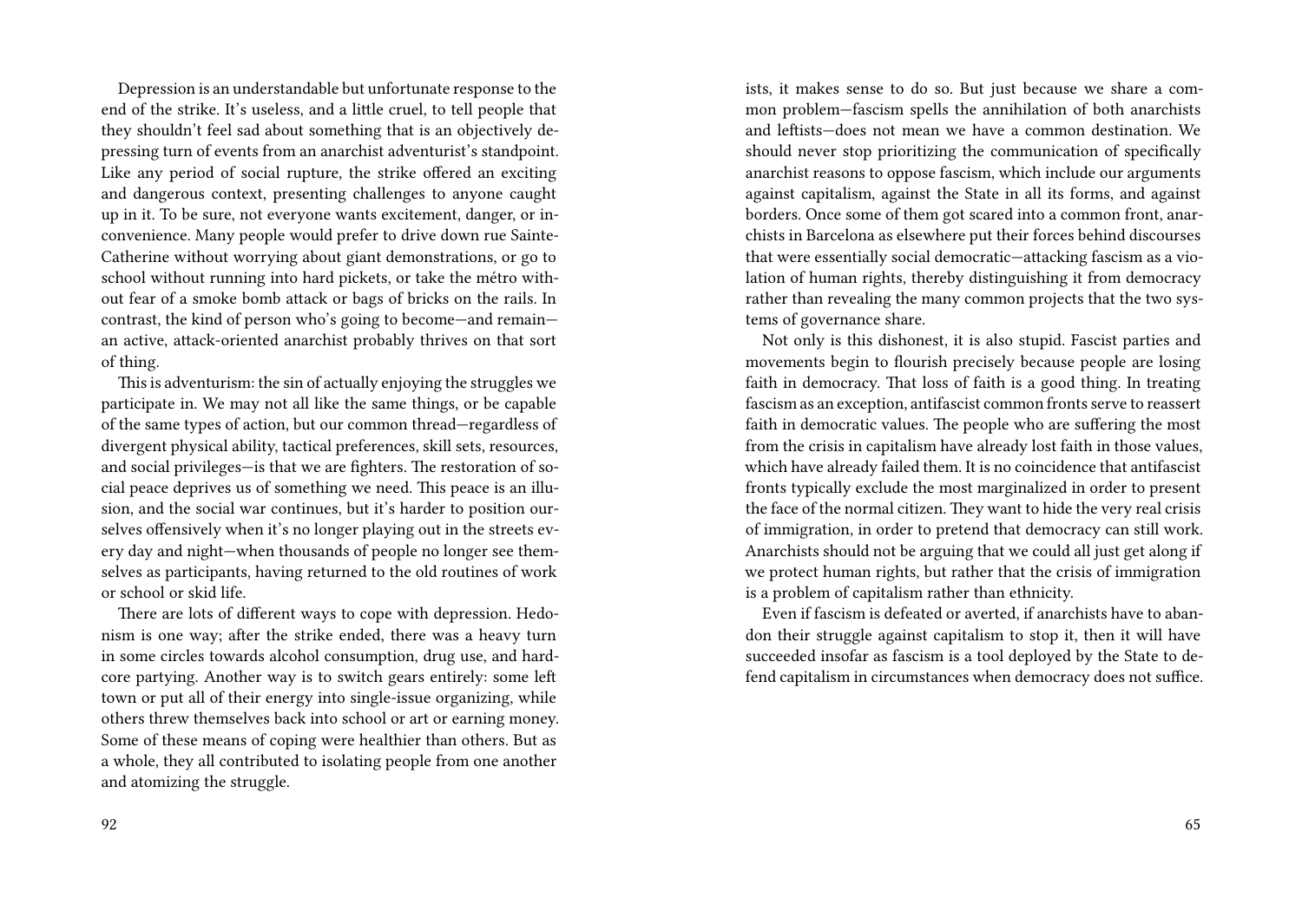#### **When the Tide Rolls Out**

When the labor unions tried to abandon the growing social upheaval after the first general strike got out of their control, people organized a strike through the small, radical unions, and then created entirely new spaces of confrontation through the plaza occupations. When the plaza occupations disappeared, anarchists intentionally organized new assemblies conducive to debate via which we could refine our different strategies and take measure of our collective force, countering the dispersion that previously characterized the Barcelona anarchist space. Though there were some attempts to unify, on the whole we resisted the effort to create a new organization, a movement-coordinating body that would stave off the feelings of isolation or the appearance that the movement was disintegrating.

Such organizations tend to generate campaigns that exhaust our energies, rather than facilitating a collective process in which we find the struggles that rejuvenate us. They generate visibility for their own organizational existence rather than illuminating the fault lines that run between society and the governing apparatuses that interpenetrate it. These new assemblies did not attempt to create a social struggle for those who did not know how to find one, but to allow those already participating in struggle to sharpen their strategies. Although anarchist structures should support the participants, they should never encourage weakness, and the inability to find lines of conflict or to initiate a revolutionary project is a weakness anarchists cannot afford. Struggles are not started by activists, anarchist or otherwise. Those who seek an organization to compensate for their alienation or lack of initiative can only be a burden to assemblies oriented towards confrontation.

By adopting this approach before the economic crisis broke, anarchists were poised to radicalize struggles when larger numbers of people began taking to the streets. Carrying on isolated battles in the depths of social peace and capitalist prosperity makes perfect we dislike for no good reason. But, at the end of the strike, the benefits of making an open break were clear.

This is particularly important in light of the student movement's unforgivable failure to support those who were facing judicially imposed conditions including exile from the Island of Montréal, nonassociation with friends or lovers, and the possibility of serious jail time in the future. It doesn't matter whether the accused did what the state charged them with; the point is that illegal activity was essential to whatever success the strike had, and letting anyone suffer because the state pinned some of that activity on them sets a bad precedent for strikes to come. That's the strategic argument, anyway—the ethical one should be obvious.

In short, anarchists could have done many things other than what we did do, which was to stay at the core of the movement. It was already clear by the weekend of the Grand Prix that the movement was on its way out; the events of June and July (or the lack thereof) confirmed this. Yet anarchists continued participating in general assemblies and committee meetings; to be precise, anarchists either returned to those spaces after having left them, or came to them for the very first time during the whole strike. This was done out of a mistaken belief that it was necessary to do so, that the struggle depended on the revival of the strike.

#### **Depression and Demobilization**

The end of the strike was marked by a pronounced failure to address the widespread phenomenon of post-strike depression. We might better identify this as post-uprising depression, common anywhere that has experienced sustained periods of social rupture.

Many windows opened during the strike, but now we find ourselves "between strikes," as some people say here, which is to say in a period of demobilization. Compared to the spring of 2012, it feels unusually difficult to pull off even the simplest things.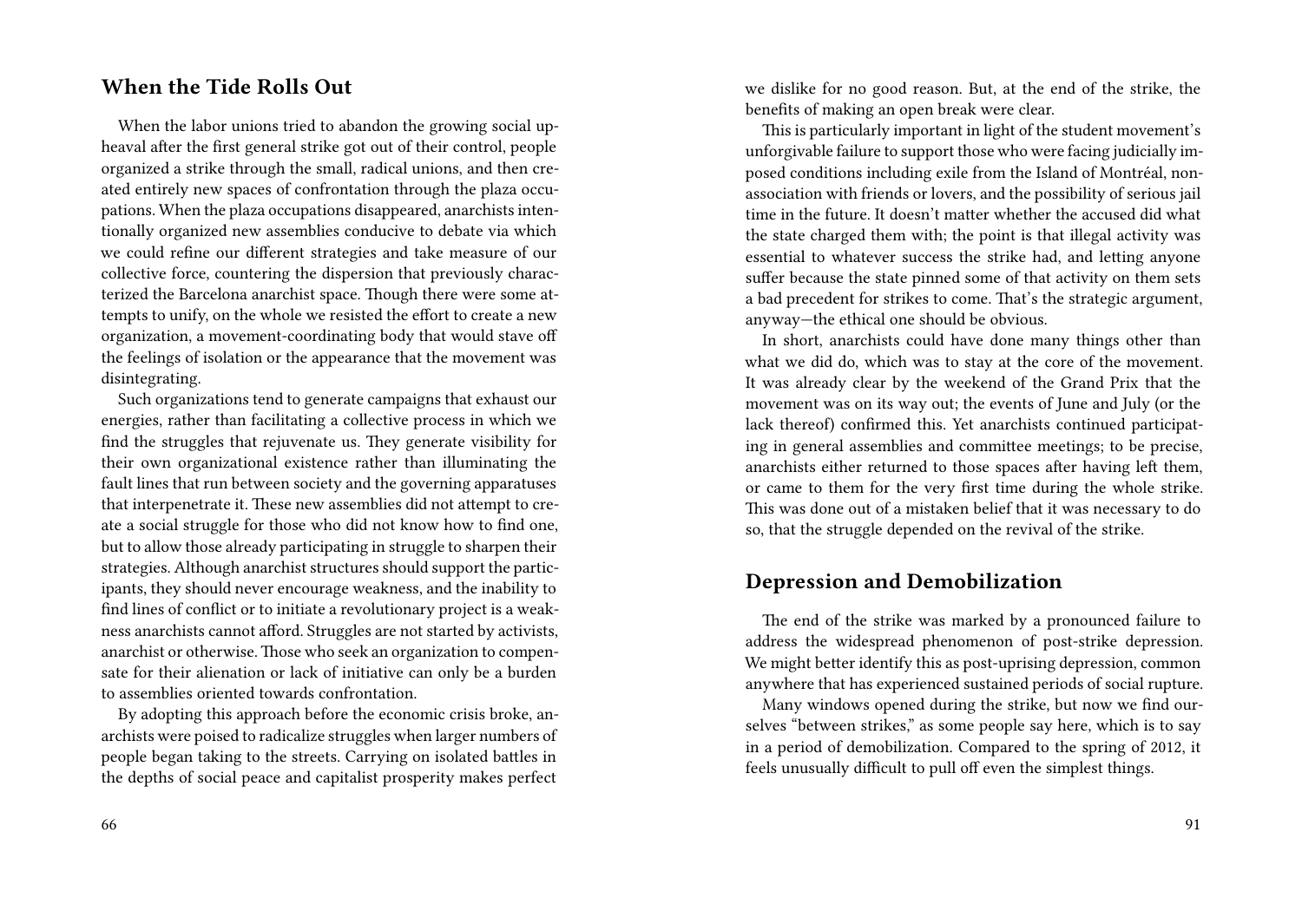defy their commands to disperse. There were attacks on two different police stations that night, the first such actions of the strike.

In August, as on March 7, there were crowds of outraged people, but this time, they weren't outraged about police violence. Instead, as an outvoted minority, they were upset by their fellow students' decision to abandon the strike. The situation was a bit different: to go the fighting route would have meant ignoring the final verdict of a directly democratic vote, not just a few people with megaphones. In retrospect, it's not clear how many people would ever have been willing to do that, given that the authority of such a vote is almost universally accepted in the galaxy of Québécois student politics. But alas, it seems that, in the aftermath of those disastrous student assemblies, there was no one even able to bring up the idea to the hardly insignificant number of militants (student and otherwise) suddenly bereft of previous months' democratic justification for continuing the fight.

Pursuing a hard line against nationalists and their discourse would also have divided and weakened the movement, but it would have publicized anarchists' position on the Parti Québécois in clear terms. It would have offered an opportunity to call out their racist Muslim baiting in pursuit of the xenophobe vote, and their noxious valorization of French colonization on this continent. Had harsh critiques of CLASSE and/or ASSÉ come out when the strike was still in motion, rather than months later, this would also have divided the movement, albeit instructively. But if the movement is going to lose anyway, why not divide it?

It was clear after a certain point in August, if not earlier, that things were rapidly coming to a close. This was an inevitable result of the efforts of nationalists, social democrats, and others who had always been pursuing a conflicting agenda. Revolutionary struggle can be an ugly business, and there are times when it makes sense for us to hold our noses and work with people whose politics we consider objectionable. We should never attack or alienate those sense: it limits the options for capitalist accumulation, hastening the crisis, and puts rebels in a stronger position when the crisis breaks.<sup>7</sup> Anarchists betray that strength when they focus on the narrow economics of austerity as soon as the opportunity comes around. Those who tend towards populism will immediately tie their discourses to precarity and poverty, forgetting that capitalism is equally odious in its moments of peace and prosperity. They will lose all the strength they have built if capitalism passes into a new era of prosperity, or if fascism or some other political movement offers an apparent solution to the problem of precarity.

We are anarchists specifically because we do not water down our critique of social ills. We seek to strike the system at its roots. Positioning ourselves in conflict with both the dominant system and its potential recuperation also means not focusing on the conflicts that are the most visible, and sometimes illusory, like the conflict between workers and austerity measures. In fact, work and austerity exist in harmony. The true conflict is harder to elucidate, but it is our job to reveal it.

One way Capital has mediated this conflict is by imposing its rhythms on our lives, including our struggles. Social upheavals will always be followed by lulls of disappointment and apparent inactivity. Accepting these troughs and knowing how to take advantage of them is the key to preventing upheaval from being merely a flash in the pan.

To spark new upheavals, or at least be present at their beginnings, we need to hone our social intuition. When we understand how other people perceive their problems, we will be able to make or at least recognize a call to arms that speaks to them. For these upheavals to push past stagnation, they must avail themselves of structures for the revolutionary self-organization of life. We may

 $\frac{7}{1}$  Given the worldwide recession that forms the backdrop of today's social struggles, this formulation only deals with the possibility of economic crisis. But struggling in times of social peace can also provoke a crisis in governance that is not directly caused by economic recession, as in the rebellions of 1968.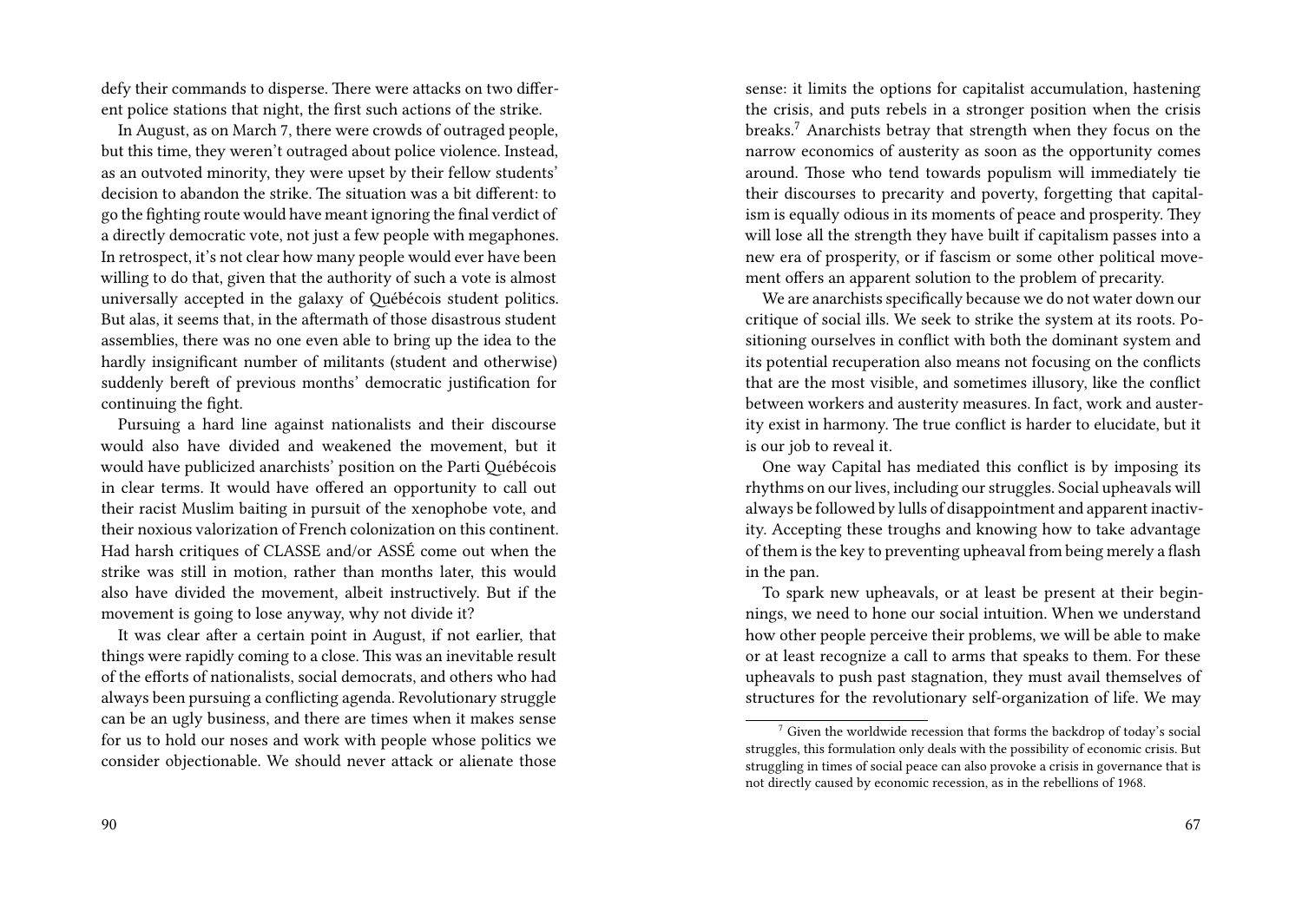create some of these structures, but many more will arise independently. Anarchists should connect with those who create them, even and especially if they are not revolutionary. Recuperation is not inevitable in spontaneous structures; it is the successful institutionalization of the structures that do not succeed in connecting with a struggle for the destruction of the existing order. The tendency towards creation is an essentially liberating tendency that capitalism consistently harnesses. But it is the harness, and not the creation, that constitutes recuperation.

### **What We Can Do after the Crest**

- Strengthen the new relationships that formed in moments of rebellion. Learn to care for one another in practical ways.
- Identify which obligations neither sustain us nor succeed in inspiring new bouts of struggle, and give up on them. In Barcelona, this has meant activist projects like the mutual aid networks that made sense in a certain moment: projects that in theory should put us in contact with others who want to struggle, but in practice rarely do.
- Create spaces of encounter, debate, and fun for anarchists and other radicals. The purpose of these spaces is not to generate action, but to encourage reflection on our ongoing practices. Such spaces also strengthen new relationships of camaraderie. If people have the energy to go back on the offensive, these spaces will provide the necessary density to avoid dispersion and inspire action.
- Carry out withering yet humble propaganda against populists and leftists.
- Continue to send signals of revolt to those who are listening. Consider the benefits of highly visible, daytime sabotage ac-

68

ing to listen to anarchists during election time. That was their mistake. But our mistake was to keep trying to get through to the social democrats rather than reaching out to others who might have been a little more open had we been less alienating.

It's hard to imagine that the results could have been worse than what actually happened if, instead of trying to engage students and other participants or supporters of the movement with anti-electoral ideas, anarchists had used the same time and energy to advance a critique of Québécois democracy by other means. Sure, I'm skeptical that dropping a banner emblazoned with the words NEVER VOTE! NEVER SURRENDER! À BAS LA SOCIÉTÉ-PRISON «DÉMOCRATIQUE!» from a train bridge in a neighborhood full of francophone pensioners, then failing to publicize that this even happened, is the best use of anyone's time. But as confusing, poorly contextualized, and silly as that might be, at least it speaks for itself without centralizing the students' struggle to preserve their privileged position in society.

It's interesting to think about what other projects anarchists could have undertaken, unencumbered by the student movement. What if anarchists, in neighborhood assemblies or more informally, had pushed a struggle against gentrification and manifestations of capitalism in the areas where we actually live, while police resources were tied up watching night demonstrations and maintaining order downtown? In other words—what if we had taken advantage of the political situation to improve our own long-term material position, rather than improving the rapport de force between the government and the students?

We also could have done more to usurp the megaphone, both literally and figuratively. This happened earlier in the strike: on the night of March 7, after a demonstrator lost his eye to an SPVM grenade, anarchists shouted down a few self-appointed leaders' appeals for people to express their outrage peacefully, successfully convincing the majority of the crowd to stop standing around in Berri Square and either physically confront the police or at least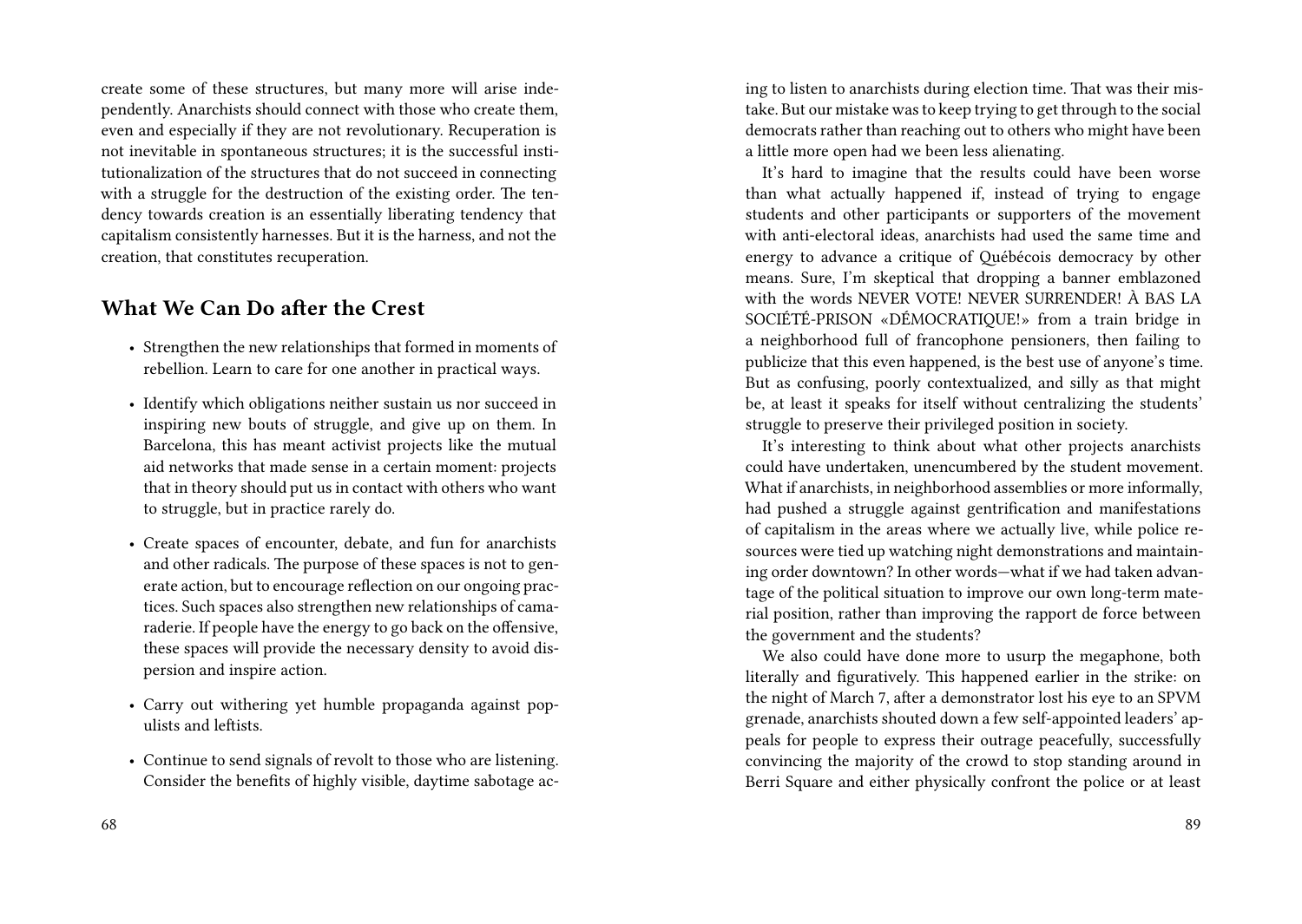Anarchists saw these as identical, which was a poor understanding of the social reality. For one thing, there was the statist, reformist, pro-voting stance of the majority of the student movement's participants—but do we really need to beat that particular dead horse any longer?

Meanwhile, a lot of people living in Montréal have a difficult time simply surviving because of the neighborhood they live in, the color of their skin, their lack of citizenship or status, or their accent in French—if they can speak it at all. There's no doubt that plenty of marginalized folks were down with at least certain aspects of the student movement. But neither is there any doubt that most of them had only limited interest in the self-centered struggle of a bunch of privileged brats who, broadly speaking, did not reciprocate by concerning themselves with the more dire struggles of migrants, indigenous people, and others.<sup>4</sup>

Now, I'm not saying you need to take off your red square if you want to start talking to such people about the moral bankruptcy of democracy. But maybe the fact that the PQ is going to sell out the movement shouldn't be the center of your analysis if you want to address people who aren't particularly invested in the movement. All the adamant social democrats to whom anarchists' analysis of the situation might have been useful—given that they were legitimately seeking a freeze, not indexation—were completely unwill-

tions, or actions that serve as invitations to illegality while also making people's lives easier, like forcibly opening up the metro for free riders or raiding supermarkets to distribute groceries. Do not feel obliged to keep up a high rhythm of attacks.

- Organize visible low-key actions that don't demand much energy, that keep people seeing each other and remind neighbors that the struggle is ongoing. These might include noise demos in support of those facing repression, or setting up a literature table in a public place.
- Learn a material skill that would be useful to you if the State and capitalism were destroyed, like carpentry or dentistry. Encourage your friends to learn such skills. Discourage them from embarking on a life path that is premised on the persistence of capitalism.
- Join existing projects that potentially constitute a material intensification of relations of collective self-organization, like clinics, gardens, and workshops. If none exist that suit your talents, talk with friends about starting one. Begin the discussion with questions like these: How we do this in such a way that it sustains us rather than exhausting us? How can this serve as an invitation to our neighbors to begin to abandon capitalist ways of life? How can this support those on the front lines of the social war?
- Challenge the legitimacy of all campaigns of repression. Cultivate awareness and outrage among your neighbors, coworkers, and other people you interact with. Organize visible events such as potlucks in a public place at which people can symbolically support those facing repression. Go door to door if you have to.

<sup>4</sup> There were many people—including anarchists, but also others, particularly anarchism-skeptical feminists—who pushed to change the discourse of the student movement from within its formal structures, such as cégep associations, CLASSE congresses and committees, and formal and informal departmental associations at universities. The aim was often to see the struggles of women, queer people, and people of color mentioned in demonstration callouts and public statements. As a result of their efforts, the analysis presented in the manifesto that CLASSE released during the summer, Share Our Future, was less terrible than it might have been. Yet improved rhetoric never translated into meaningful action on the part of CLASSE in solidarity with indigenous people, Montréal's racialized youth, or any other marginalized category of people besides pro-strike students in Québec.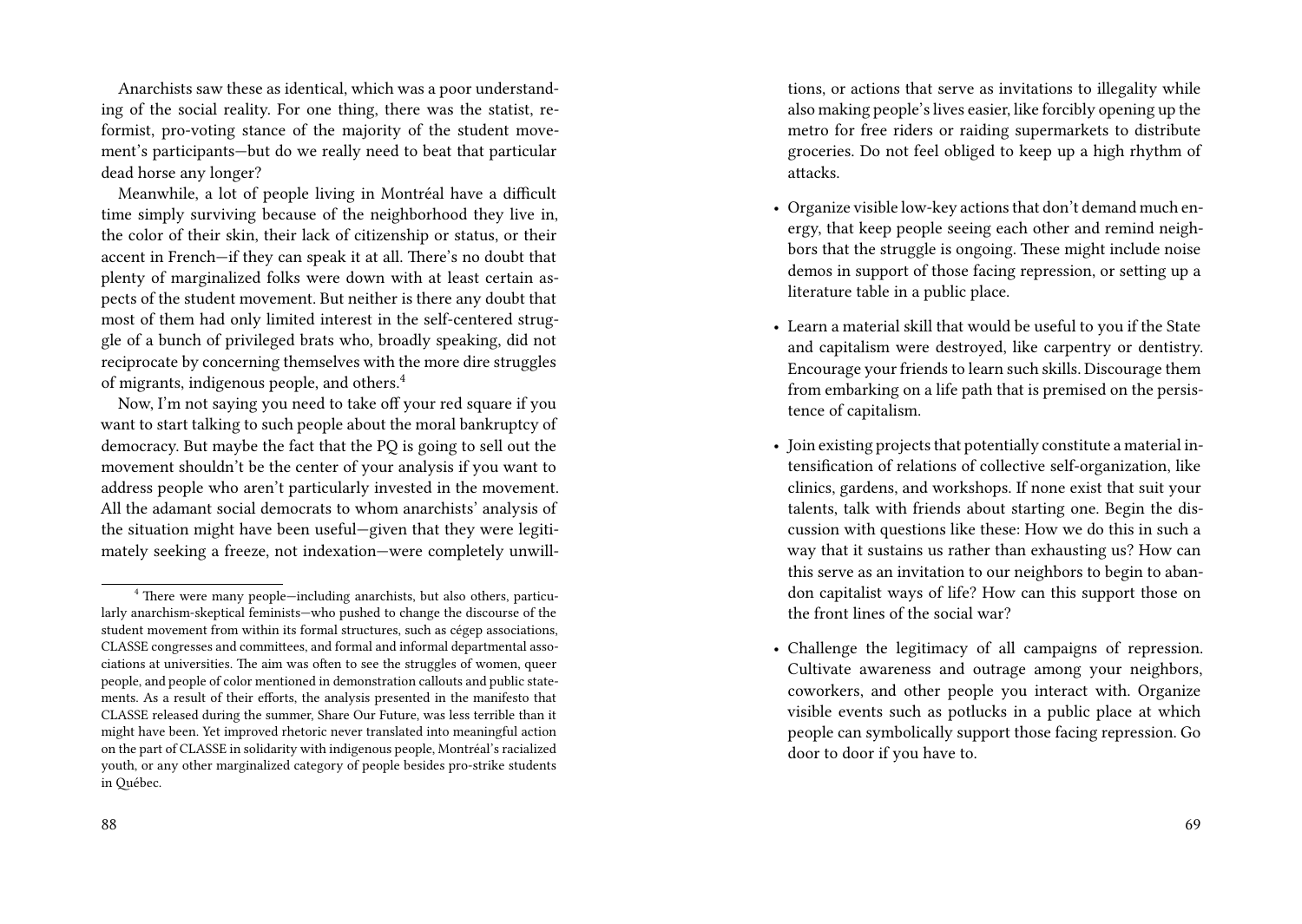• Tell stories of resistance. Organize neighborhood anarchist history tours that weave together the heroic battles of the previous century with those of last year. We've been fighting this war for hundreds of years; we will be for hundreds of years to come. Every scarred revolutionary who resists burnout and holds true into old age, and every young anarchist who does not have to start from scratch, constitute a victory against oblivion.

a large and spirited demonstration took to the streets in solidarity with everyone facing charges, living with restrictive conditions, or otherwise suffering as a result of things they had been accused of doing during the strike. Various texts appeared on this topic, as well. Yet at the end of the summer, during the period of the election and the rentrée, there was no organizing to speak of on that front.

The only thing anarchists did collectively in August, besides attempting to stop the rentrée, was to campaign against representative democracy itself. This could have been a promising terrain of struggle, but almost everyone involved was also wrapped up in the losing battle of continuing the strike. Things didn't turn out well on either front—but even more importantly, both undertakings were posited by the anarchists involved as being in solidarity with the student movement, when it was precisely the student movement that was facilitating the isolation and repression of anarchists by abandoning the strike.

In other words, the student movement was acting contrary to the principle of solidarity. And by buying into the PQ's proposal for an "electoral" truce, the student movement sabotaged its own most basic objective, with the PQ ultimately implementing indexation rather than a true tuition freeze.

As a side point, it's both facile and inaccurate to blame movement leaders and politicians for this turn of events. The strike was voted down in directly democratic assemblies. No matter how loud and influential certain individuals were, it was the students as a whole who chose to abandon the strike.

The hopeless attempt to save the student movement from itself took away from the effectiveness of anarchists' anti-democratic campaign. It was basically the same people doing everything, and they didn't have the energy to do everything; their energies were split between appealing to students to keep the strike going, and appealing to society at large not to vote.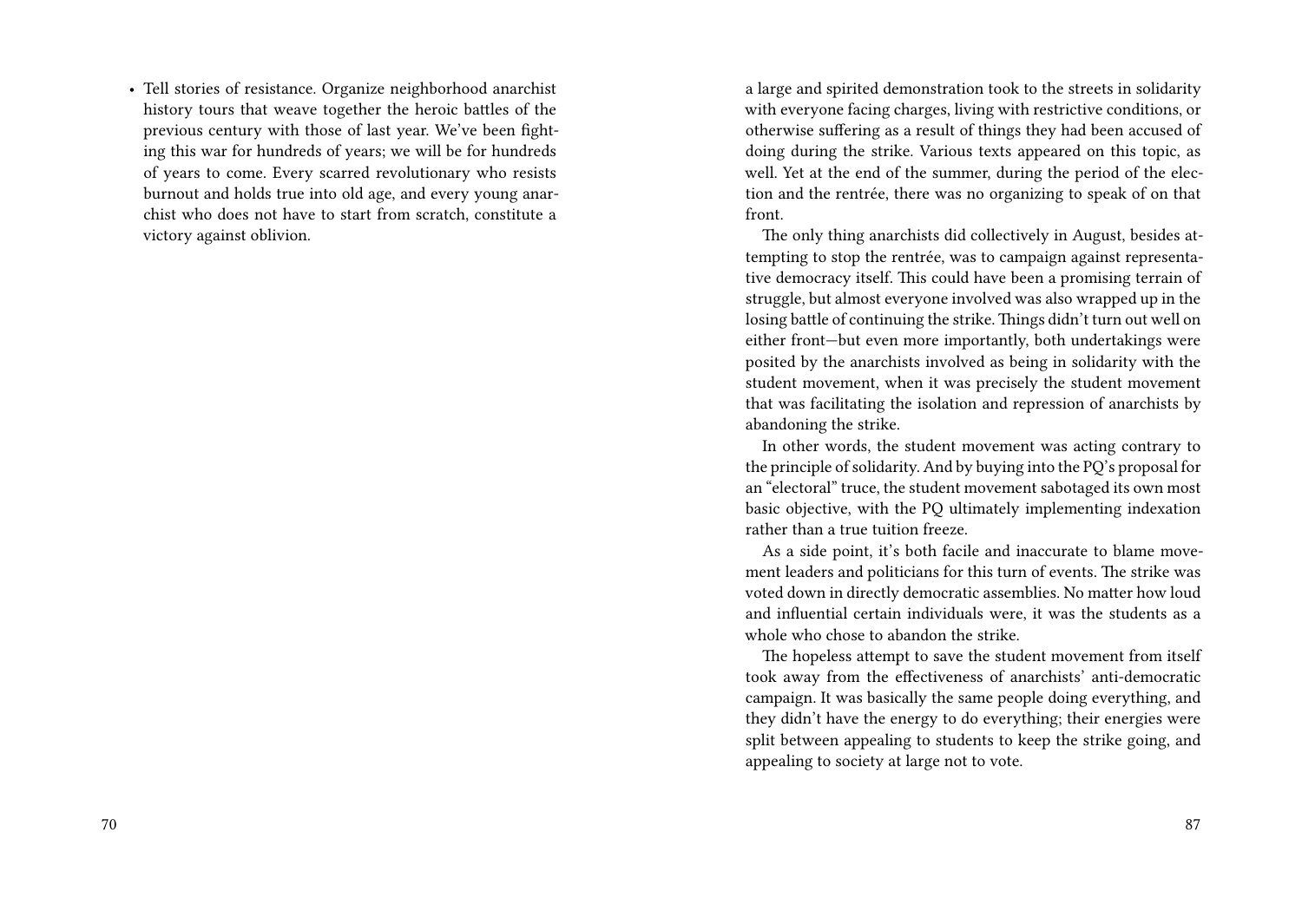der the impression that we needed the strike to go on in order to continue building up our own power. Yes, we had invested a lot in the movement, and it would have felt wrong just to pull out and let it do its own thing—which, no doubt, would have left us shaking our heads in exasperation. But was it really a good idea to invest even more in it when things were evidently headed in an ugly direction?

Our efforts to revive the movement did a lot to hurt the momentum that anarchists in Montréal had been building, in stops and starts, for years—since long before the strike. This set us up for disappointment and depression, needlessly demoralizing and demobilizing us. The problem was that we were pursuing a grossly unrealistic objective. The option of continuing the strike, especially given the general decline in confrontational activity during the early part of the summer, simply could not compete with the option of electoral compromise with the PQ. Democratic ideas have significantly greater sway in the student movement and among the general population than anarchist ideas. As unfortunate as this is, we should recognize this and act accordingly.

#### **Missed Opportunities**

The worst thing about the decision to prioritize continuing the strike was that, at that point, there were plenty more interesting and worthwhile paths open. For example, we could have focused on resisting and counteracting state repression. Repression had affected anarchists the most severely, but it also affected revolutionaries from other tendencies—most significantly Maoists—as well as many people who had simply been caught up in the energy of the strike and received criminal charges as a result.

During the spring, anarchists organized some powerful noise demonstrations, and there were also actions at Montréal's courthouse, the Palais de justice. After the strike was over, in fall 2012,

#### 86

# **Montreal — Peaks and Precipices**

This is the final installment in our "After the Crest" series exploring how to navigate the waning phase of social movements. It is a personal reflection on anarchist participation in the 2012 student strike in Montréal and the disruptions that accompanied it. The product of much collective discussion, this article explores the opportunities anarchists missed during the high point of the conflict by limiting themselves to the framework of the strike, and the risks they incurred by attempting to maintain it once it had entered a reformist endgame.

For a narrative account of many of the events discussed in this text, read While the Iron Is Hot: Student Strike and Social Revolt in Montréal, Spring 2012.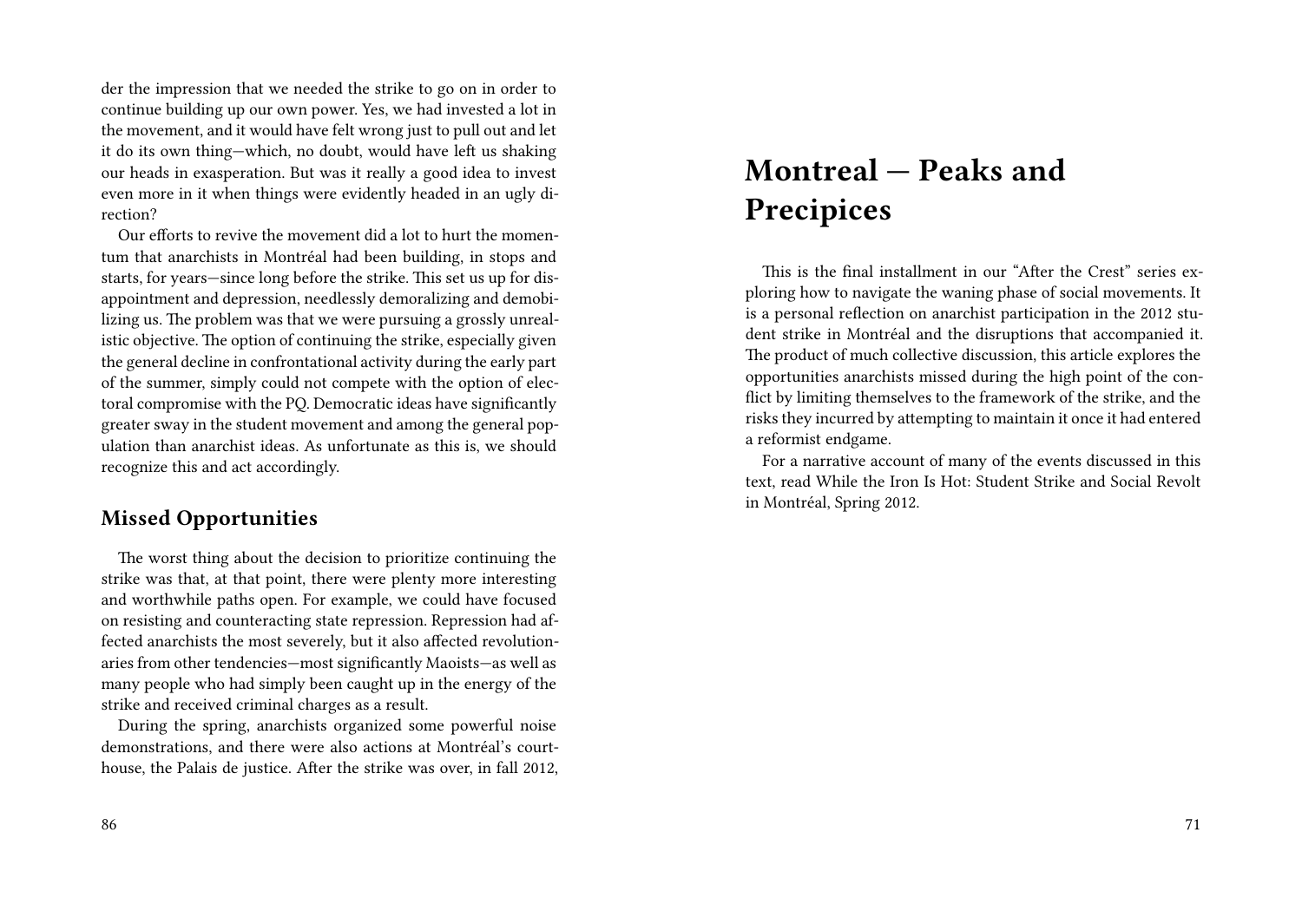## **Timeline**

February 13, 2012. After many months of ultimatums to the government, mobilization on university and cégep campuses, and occasional actions and demonstrations, the student strike officially begins with a few departments at Université Laval in Québec City. From there, it spreads rapidly. Spring has come early.

February 16. The student association of Cégep du Vieux Montréal votes to go on strike; the school is occupied. Late in the night, police enter the school and break up the occupation.

March 15. After weeks of escalating violence on the part of the police, including an incident in which a cégep student lost his eye to a concussion grenade, the COBP's annual demonstration against police brutality begins at Berri Square; the crowd that gathers is significantly larger than at any other time in the history of the event, and a night riot ensues. Although many participants escape, over 226 are arrested.

March 22. The largest demonstration of the strike thus far is an ultimatum from the Coalition large de l'Association pour une solidarité syndicale étudiante (CLASSE) to the Liberal government in Québec City: repeal your planned tuition hike, or we will begin a campaign of economic disruption. Although actions to this effect had already been taking place in Montréal, from this point on, they to begin to occur more frequently and with more ambitious objectives.

April 20. The Salon Plan Nord, a job fair, takes place at the Palais des congrès. Jean Charest is there to deliver a speech about his government's plan for the accelerated development of Québec's portion of the Labrador Peninsula—land which is still inhabited, for the forms of support, especially the ones that involved considerable personal risk. Anarchists had previously proven capable of this. Many anarchists withdrew at the right time during the occupation of Cégep du Vieux Montréal and the night riot of March 15. In doing so, they left less experienced participants to face their fate alone—resulting in mass arrests in both cases. This was a little callous, no doubt; but during both events, anarchists made a point of offering advice to people who were making some pretty questionable decisions about how to conduct themselves. Anarchists eventually—and in my opinion, correctly—decided to take care of themselves once it was clear that things were about to get ugly and that their suggestions were falling on deaf ears. And in the aftermath, anarchists organized support for those arrested.

Regarding the strike as a whole, getting out wouldn't mean, for example, anarchists suddenly abandoning their critical support of the idea of free education. A common denominator position among anarchists in Québec, from syndicalists to anti-civ nihilist types, is that Québec's privileged proletariat deserves the nice things in life—like a useless liberal arts education—at least as much as Québec's even more privileged ruling class. To say it differently: "If capitalism, then at least welfare capitalism."

Making a strategic exit wouldn't have stopped anarchists from intervening where it made sense to do so, either—but it would have meant that anarchists ceased helping the student movement whenever it stumbled, talking confidence into it whenever it hesitated, and trying to knock some sense into it whenever it was about to go in a stupid direction. In many ways, anarchists related to the student movement the way you might relate to a partner—in this case, an overly dependent partner who was not very appreciative of the help we often offered him unconditionally, sometimes was downright emotionally abusive, and really, do we even like this guy that much?

But anarchists often lack self-confidence. Sometimes we don't know when it's time to cut our losses and move on. We were un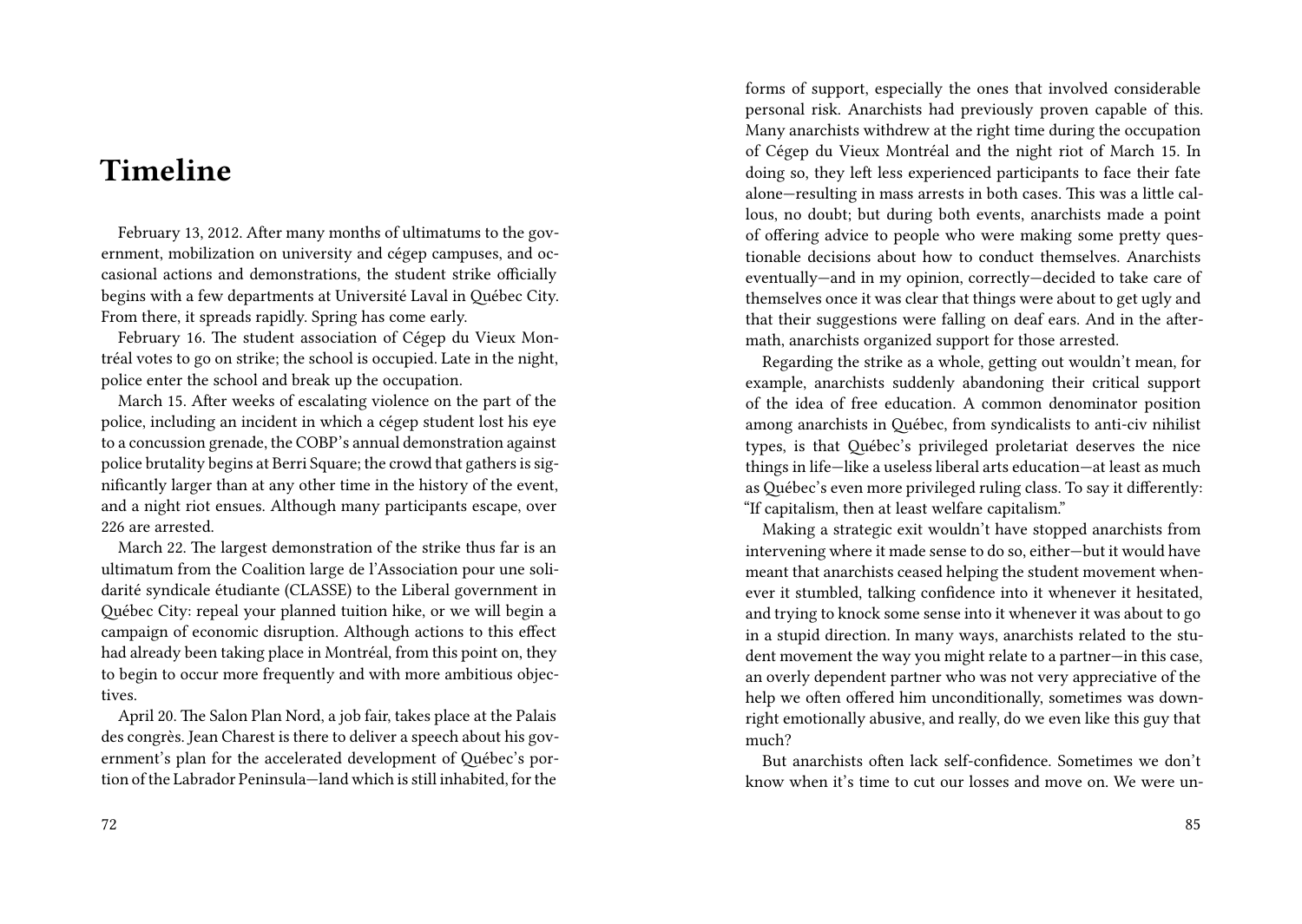was marginal, and efforts to enforce a shutdown of classes were undermined by scabs, security, and police.

Anarchists had taken many risks and suffered severe consequences in their efforts to strengthen and embolden the movement as a whole. Many had already been beaten and arrested, and faced charges and uncertain futures. More than any other political tendency involved in the strike, anarchists were the ones who escalated the situation to the point that Jean Charest was forced to call an early election to end the crisis. Yet despite our best efforts, we had become foot soldiers for a movement that had always had a nationalist, social-democratic, and reformist character. Now this movement no longer needed us to win its unimaginative and ultimately shortsighted baseline objective: the cancellation of this specific tuition hike. It became difficult to avoid the conclusion that we had been used. Many of us felt, perhaps irrationally, that our efforts over the past few months had been utterly in vain. We told ourselves that we had gained experience, friends, and so on, that we had been part of something "historic," but this sort of positive rhetoric failed to improve morale. In some cases, it just made things worse.

Since the strike's end, many anarchists have argued that we failed to apply the right tactics to the situation. What could we have done differently? What would have produced a greater success for us in August?

But this line of critique may miss the mark. Perhaps we should step back and ask whether it was strategic for anarchists to try to revive the strike after militancy had withered over the summer. At the time, everyone embraced the "common sense" assumption that the top priority was to keep the strike alive. Hindsight is 20/20, but the negative consequences of that approach should have been predictable.

Maybe, instead, we should have just gotten out of there.

Now, I am not proposing that we should have withdrawn all support from the strike, but that we should have withdrawn some most part, by indigenous people determined to live as sovereign, autonomous nations. The single largest street battle of the strike unfolds, paralyzing a large section of downtown for hours and capturing international headlines. For the first time in the strike, cops flee demonstrators. Its significance is immediately apparent to anarchists. Yet no one can predict how intense things will get.

May 4. A truce between the students and the government has come and gone. Angry night demonstrations have taken the streets, then been pacified; morning blockades of highways, skyscrapers, and other targets have ceased altogether. People have barely caught their breath from the largest anti-capitalist May Day demonstration in recent memory. And now buses from across the province are unloading militants of all sorts in the small town of Victoriaville; the goal is to disrupt the Liberal Party convention that was scheduled to take place at a Montréal hotel, then hastily transplanted to the countryside. The clash between demonstrators and the Sûreté du Québec police force is brutal; people on both sides are badly injured, but the red squares get the worst of it. Another person loses an eye; still another is put into a coma. Things don't feel as good as they did two weeks prior.

May 10. The streets of Montréal have been peaceful for a few days, but this morning, smoke bombs go off in four métro stations across the city; the whole system is shut down for hours. Thanks to a good citizen with a cellphone, the Service de police de la Ville de Montréal (SPVM) releases pictures of some suspects on its website the same day, and four people surrender at a police station soon thereafter.

May 18. Two new laws come into effect at midnight, both of which restrict the ability of participants in the strike movement to act. The night demonstrations turn confrontational again around this time, but despite heroic efforts against the police, the movement is unable to assert itself in the streets as effectively as it did a month earlier. That said, more people are participating than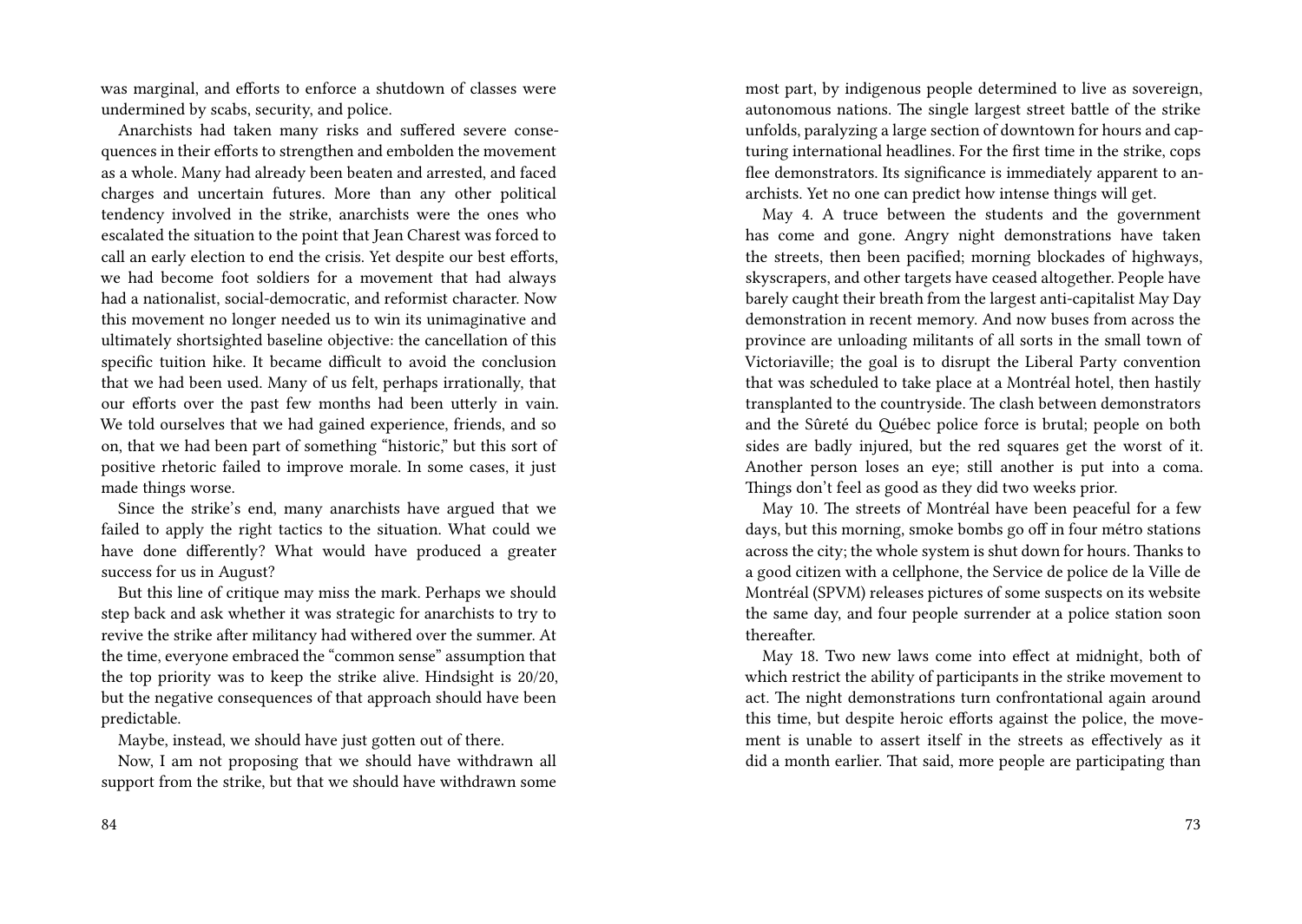ever before. Spontaneous demonstrations begin in neighborhoods across Montréal, helping new neighborhood assemblies to take off.

June 7. The Canadian Grand Prix begins with a rich bastards' gala. Militants fail to disrupt it, but over the next few days, despite a seriously compromised rapport de force with the police, they succeed in disrupting Montréal's most important tourist event of the summer. Many inspiring things happen; yet it is clear that the movement is on the decline.

August 1. Confirming what people have suspected for weeks, the premier calls a general election for September 4. The Parti Québécois asks the movement to agree to an "electoral truce."

August 13. Classes at some cégeps are scheduled to begin. School authorities, however, shut down classes so that anti-strike students can attend general assemblies on the matter of continuing the strike. Of the four cégeps voting on this matter, three vote to end the strike; they join schools that had voted similarly in the days prior. Except for a few departments at UQÀM, the strike collapses almost entirely over the next few weeks—though demonstrations continue, sometimes turning confrontational.

September 4. When the votes are counted, the PQ has won a majority in the National Assembly. The tuition hike is canceled by decree a few days later. Some call it victory.

grounds were different from ours. Most of them knew what they were there to do. If anarchists had articulated to others a method of how to do it while also encouraging people to go farther, it's possible that the movement could have reached still higher peaks.

#### **Quit While You're Ahead**

The strike didn't die over the course of the summer. It stagnated. After the Grand Prix, the demonstrations and meetings continued—quite a lot, in fact, albeit less than during the spring. June 22 and July 22 saw tens of thousands of people come out; not a single night demonstration failed to take the streets. There was a bit of a ruckus in Burlington, Vermont, when premiers and governors in the northeastern part of the continent met there at the end of July. Plans were drawn up for a convergence for the rentrée (the return to classes and the recommencement of the suspended semester) in August, starting first at cégeps and then moving on to universities.

All of this happened, yet none of it materially improved the strike's prospects for defending itself, particularly in the face of an election campaign—one of the most effective tactics democratic states have at their disposal to shut down social movements. It had been suspected for weeks, then essentially confirmed in the days immediately prior, but Jean Charest, the premier, made the official announcement on August 1.

The Parti Québécois offered a deal to the movement: settle down a bit, we'll win this election, and then we'll suspend the hike. It was argued, not unreasonably, that disruptive activity could hurt the PQ's chances of beating the incumbent Liberals. Consequently, pacifist vigilantes stepped up their efforts to interfere with confrontational tactics at the night demonstrations, and the cégeps unanimously voted against the continuation of the strike. The strike did continue in some departments at UQÀM, but the effect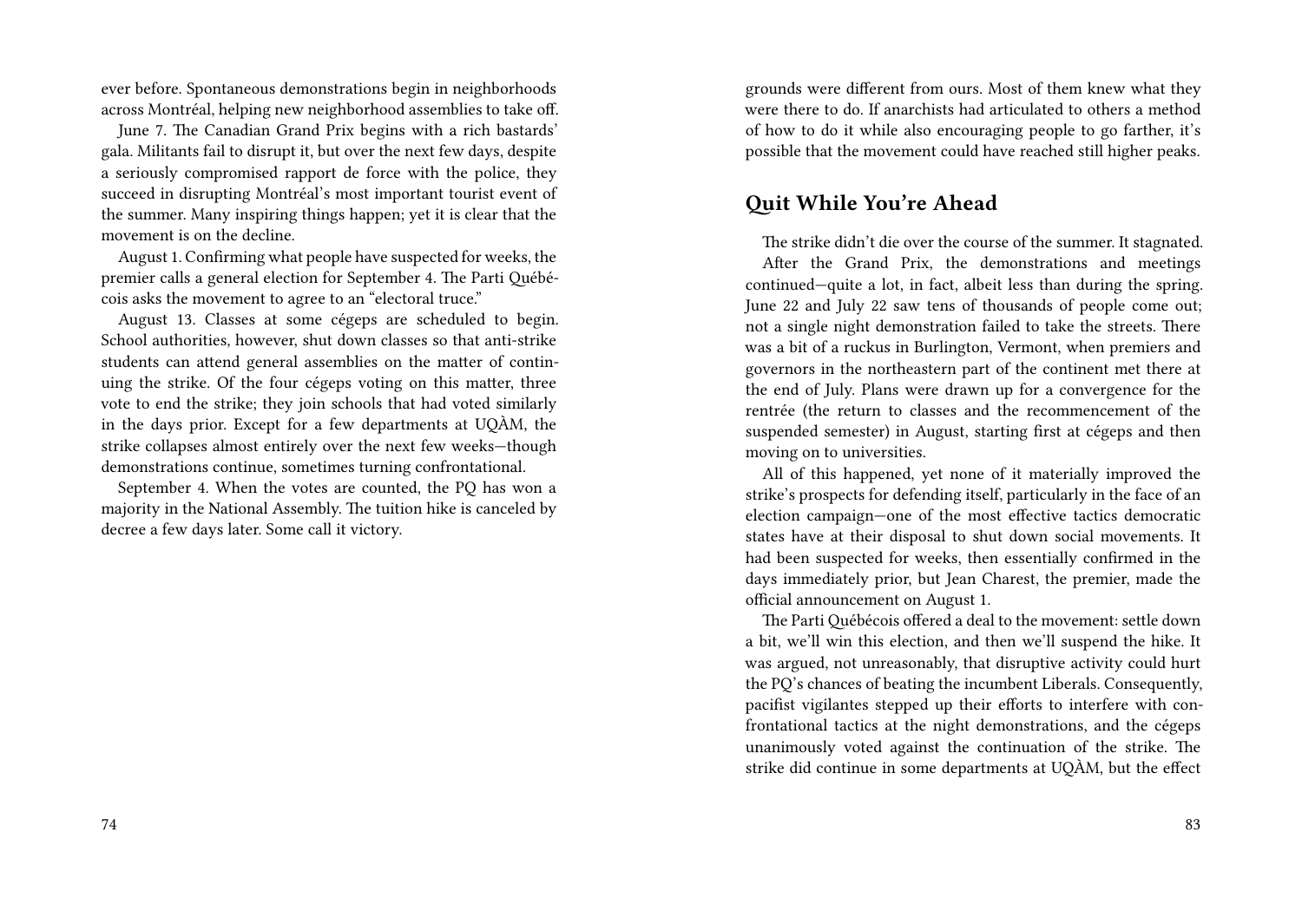how things were going in their society. Perhaps they were excited by the energy of the moment; perhaps they were open to challenging preconceived notions about how things should be, and how to get there.

This didn't happen on the scale that it could have. Many anarchists cited the shortcomings of the casserole demos and the neighborhood assemblies to justify not engaging with them. Of course, there were shortcomings; that's to be expected whenever people more familiar with obedience to authority suddenly opt for defiance. Their strategies, rhetoric, analysis, and even attitudes weren't always ideal from an ideologically purist anarchist perspective. But this was as true of those who fought in the streets including those young and patriotic Québécois men who saw their combat with the police as a continuation of the FLQ's hypermasculine methodology—as it was of those who opted to bang pots and pans or to participate in the "popular neighborhood assemblies" that had, in many cases, devolved after a few weeks into hangout spaces for all the local weirdos interested in radical politics.

The important thing here is that the confrontations of the book fair weekend marked the point when street fighting downtown started to deliver diminishing returns, in terms of its ability to disrupt the capitalist economy and improve the movement's rapport de force with the government. At that point, it was probably more feasible to broaden the disturbances than to escalate the ones already taking place.

Both peaks of opportunity, starting on April 20 and May 18 respectively, involved peak numbers of people engaging in particular activities—either the specific activity of fighting the police during the first peak, or the general activity of participating in the strike movement during the second. These were our chance to reach out to all the people whose political analyses, experiences, or back-

#### 82

## **Foreseeing Events**

Anarchists should hone our skills at anticipating social upheavals $1$ 

Sometimes, such events can be seen coming far in advance, offering us the chance to prepare in order to surpass the limitations of the organizations, discourse, and default tactics that are likely to characterize them. That was the case in Montréal in the summer of 2011, by which time it was perfectly clear that a student strike was on the way. By the middle of summer, it was widely known that the major student federations, ASSÉ, FÉCQ, and FÉUQ, were collaborating for a massive demonstration on November 10. This demonstration was conceived as presenting the Liberal government with an ultimatum before the movement resorted to an unlimited general strike. Earlier in 2011, the occupation of the capitol building in Madison, Wisconsin, had taken me and many other anarchists across the continent by surprise. In Montréal, on the other hand, we had advance warning of things to come; it was clear to some of us that we could make strategic use of this knowledge.

A correct analysis of any situation, combined with reflection on one's own objectives, should suggest a strategy with which to proceed.<sup>2</sup> But how do we refine our analytical skills? I don't want to reduce this to experience; plenty of "veterans" analyze situa-

much effort into making themselves relevant by developing a street presence even a pacifist one.

 $1$ <sup>1</sup> Of course, upheavals are unpredictable. In Montréal and elsewhere, we have seen that whenever the police kill someone, it can spark riots. These sorts of upheavals are often led only by marginalized youth—and all too often, as with the riots that started in the London neighborhood of Tottenham in 2011, anarchists fail to contribute in any meaningful way.

 $2^2$  The problem of strategy in chess is the problem of determining the best way to checkmate your opponent. The problem of strategy for anarchists is more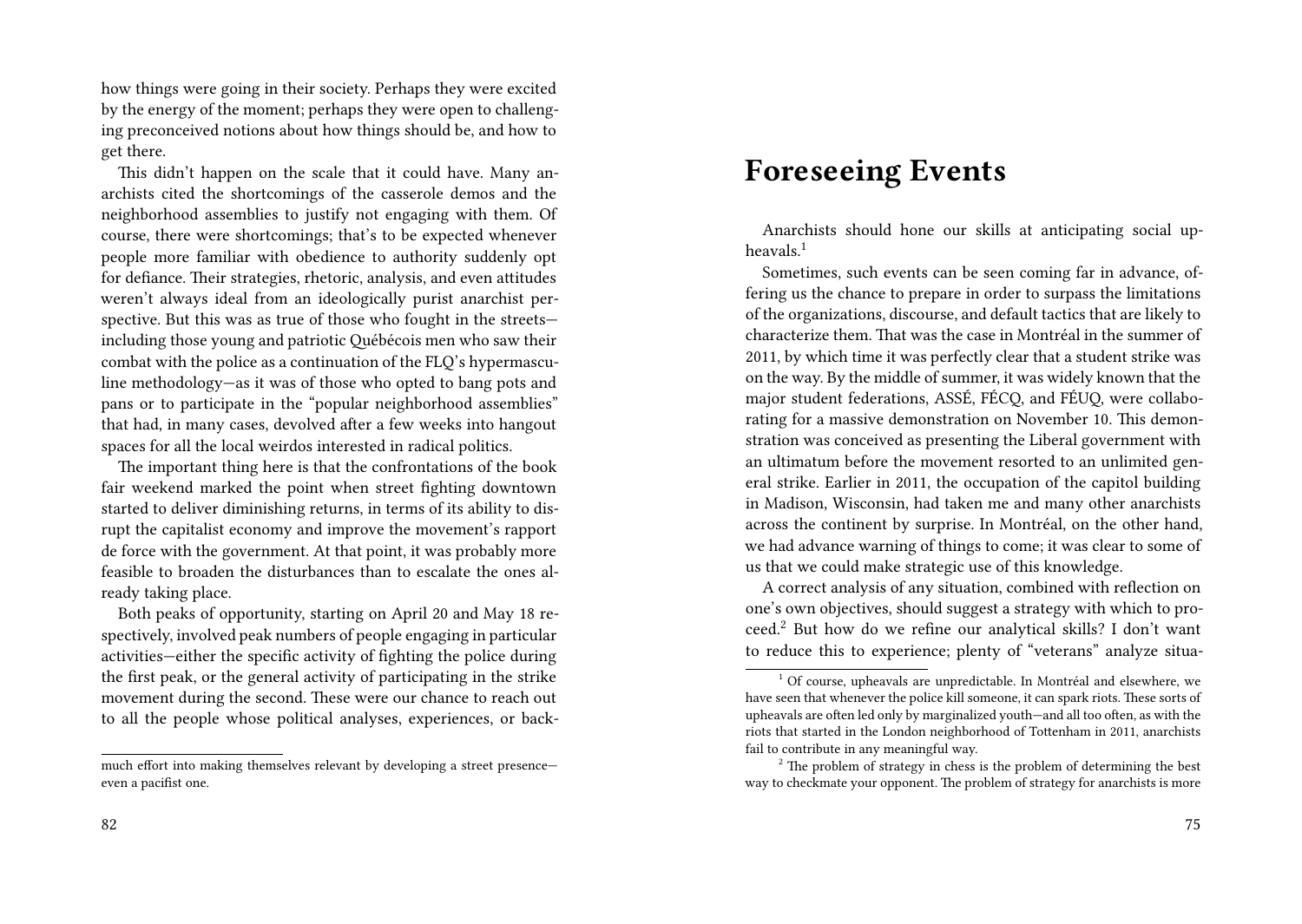tions badly, routinely making the same mistakes. In Montréal, that camp includes those who fetishize direct democracy, certain types of collective process, and the global justice movement that peaked here in the mobilization against the 2001 Summit of the Americas in Québec City. Québécois insurrectionists tend to dismiss that crowd—perhaps too hastily—as being attached to a romanticized notion of anti-capitalist struggle in Montréal at the turn of the millennium. And yet older insurrectionists are also guilty of using the same tactics that they've been using for years, often with no better sense of the political context than the younger people they are lecturing.

Rather than deferring to age and experience, we can sharpen our analytical skills through discussion groups, general assemblies oriented towards communication as an end in itself, and more writing, theorizing, and critique. These are the processes that enable a crew, a community, or a distributed network of subversives to gain mutual understanding and refine their analyses in order to speak precisely about what is happening, what must be done, and—most importantly—how to do it. It is essential to find the time and space to do this with people you trust, whose analysis you also trust, and ideally who come from a range of backgrounds and experience.

This isn't a recipe for success. The future can't be foreseen with total accuracy. But things sometimes play out in similar ways over and over again. There are patterns we can identify. We have a better chance of finding them if many of us are looking, and even better if we disagree on some things and draw on different knowledge.

property. But had things escalated to this point, the revolutionary potential of the situation would have become apparent to everyone.

There was a second peak of opportunity a few weeks later, and it too was squandered.

To be clear, the opportunities that this second peak presented were not produced by militants' capacity to maintain a rapport de force with the police. On the nights immediately before and after the government passed its Special Law to crack down on the strike, there were major street battles that lasted long into the night, probably involving the largest numbers of any post-sundown street action and certainly producing the largest mass arrests. But while many experienced these clashes as inspiring, including many outof-town anarchists who had shown up for the anarchist book fair, the battles proved ephemeral. They were the final and most spectacular clashes of a movement that was rapidly losing the capacity to go toe-to-toe with the police that it had gained in the early months of the strike, and particularly between March 22 and May 4.

New opportunities were produced, though, by the expansion of anti-government sentiment to parts of society that hadn't previously been involved in the strike. Suddenly, there were small roving demonstrations in neighborhoods across the city and in cities across the province. A sizeable number of these people were said to have supported the tuition hike, but fundamentally objected to the government's "anti-democratic" means of defending the capitalist economy and its monopoly on violence. The numbers also grew downtown; the demonstration on May 22 may have had as many as 400,000 people.

This opened up a moment akin to the Occupy moment in other places.<sup>3</sup> What happened is that people with radically different ideas were meeting in the streets, vaguely united by their opposition to

complicated, because we don't necessarily agree as to what we are trying to achieve—but there are a few things we should be able to agree upon, such as abolishing police, prisons, and borders. Whatever our goals, strategy is how we attempt to reach them. Speaking of a correct analysis, then, has little do with a lofty concept like Truth, which is supposedly final. No analysis is correct forever; no analysis is correct outside the context in which it serves. For anarchists, who wish to bring about a revolution, a correct analysis is simply whatever interpretation of social reality best informs our efforts to achieve that objective.

<sup>&</sup>lt;sup>3</sup> There were Québécois manifestations of Occupy, including Occupy Montréal, but they didn't arouse nearly as much interest as the movement did south of the border and elsewhere in Canada. Even more importantly, they never put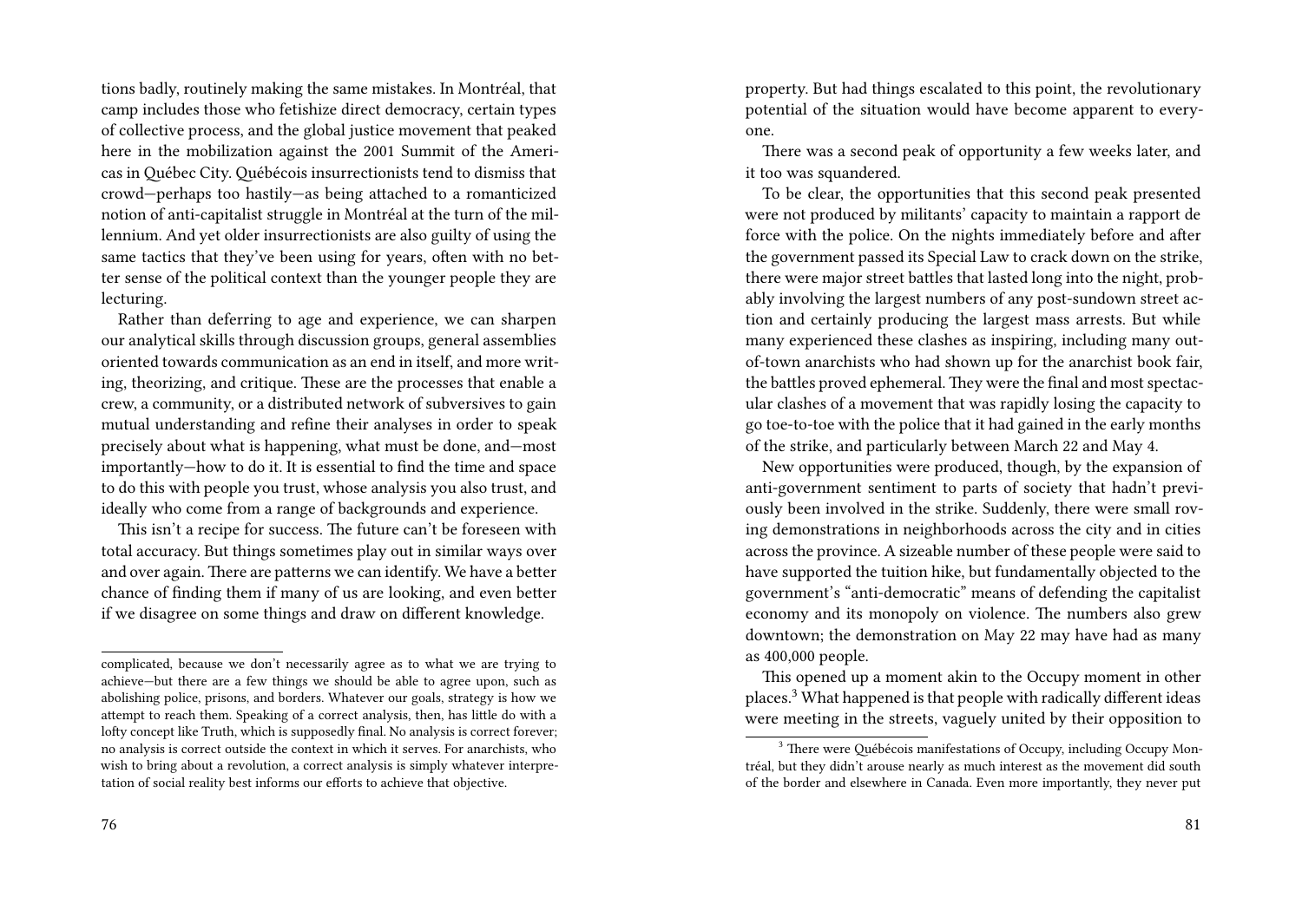which it became clear that the police were temporarily outmatched, and lasted until May 4, when it degenerated into more brutal and less inspiring violence at the Liberal Party convention in Victoriaville. This was a period when so much could have been done, and yet many insurrecto-hooligans contented themselves with mere rioting—as exciting as that may have been. Soon enough, it was no longer fun. It wasn't just random unfortunates with presumably little street experience who were getting arrested and injured, but ourselves and our friends as well. This is all the worse because almost anything could have happened in Montréal at that time if people had been able to step back from the whirlwind of events, gather their comrades, identify an objective, and act.

In point of fact, it seems this did happen, but perhaps too late. On May 10, the most effective sabotage of the Montréal métro to date took place, with smoke bombs going off at four different stations across the city. If such an act had occurred during a large demonstration or riot in downtown Montréal, it could have created an even more uncontrollable situation across the island—perhaps opening new windows of opportunity for anarchists and others to seize territory or go on the offensive. By May 10, however, an uneasy peace had taken hold in Québec with the pacification of the night demonstrations and the passing of the last spectacular clashes during daylight hours, May Day and the Battle of Victo. In this context, the smoke bombing incident appeared as a daring attempt to reignite conflict, not as a conscious effort to expand its scope at the height of things.

The period that started on April 20 was not a revolutionary moment, but perhaps only because no one proposed, via words or action, to take the logical step from mass vandalism to the collective expropriation of goods and seizure of buildings—the kind of activity that would have quickly brought out even larger crowds than were already participating in the strike. Things might have gotten a little nasty after that, no doubt, especially given the lengths to which the state is willing to go to uphold the institution of private

80

If anarchists don't improve our ability to foresee events, we will keep repeating two grievous mistakes. First, we won't know when it's time for us to throw ourselves into a struggle with everything we've got—when the risks are worth the possible consequences. Alas, many anarchists in Montréal waited until far later than would have been ideal to get involved in the student strike. Second, we won't recognize when we should withdraw because the movement is headed toward a catastrophe that will hurt us—as the events of August 2012 did, at the end of the strike.

Once the school year started, some anglophone anarchists from outside the university, or who were students but who mostly organized outside of student spaces, made a concerted effort to insert themselves and anarchist ideas in general into student organizing at McGill and Concordia. This was sometimes as sloppy and disorganized as the individual anarchists involved. But that didn't matter; what mattered was consistency. Local anarchists' distribution of certain texts at McGill, such as After the Fall and "Communiqué from an Absent Future," probably contributed significantly to the occupations that occurred on McGill campus during the 2011–12 school year, both before the strike even started.

Many of the texts distributed were written in inaccessible insurrectionist jargon; anarchists often came off as total wingnuts. But the point was not to appeal to the masses. It was to make connections with specific people who would be participating in the strike when it began— a process that was developed further by inviting people to events at La Belle Époque, the newly-opened anarchist social center in the Southwest, or just by hanging out. This, in turn, encouraged those people to expand the discourse of the strike to other areas: struggle in defense of the Earth, against the police, against racism and colonialism, and so on.

Student militants at the Université du Québec à Montréal (UQÀM) and Cégep du Vieux Montréal had been organizing for much longer. These two schools, from which other strikes had historically emerged, were also the source of most of the